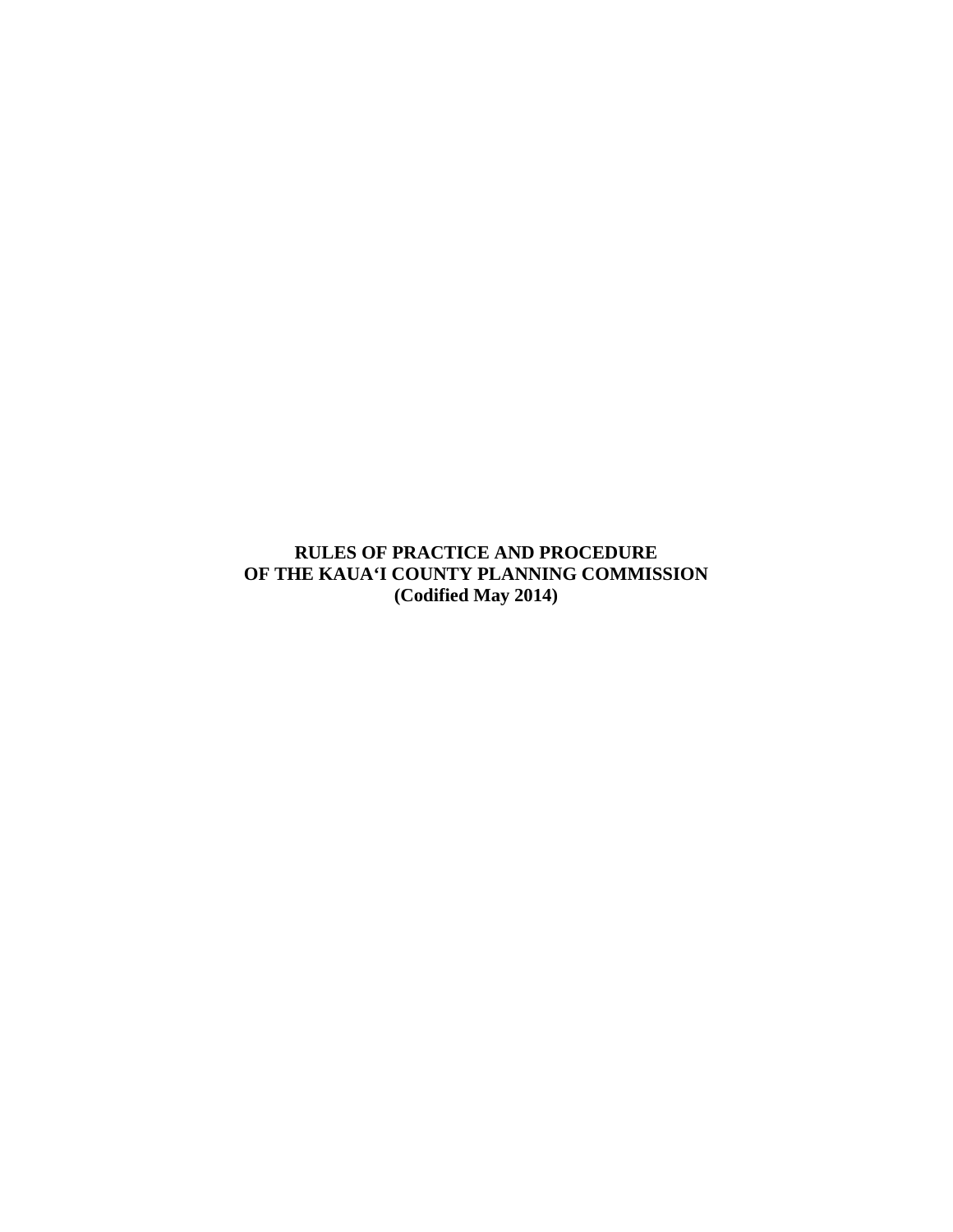NOTE: These version of the rules are codified as a convenience for individuals and applicants intending to appear before the Kauai Planning Commission, and are not the official rules. The official copy of the rules is on file with the Office of the County Clerk. The Planning Department is not responsible for reliance on this version of rules should disparities remain between this version and those on file with the Office of the County Clerk.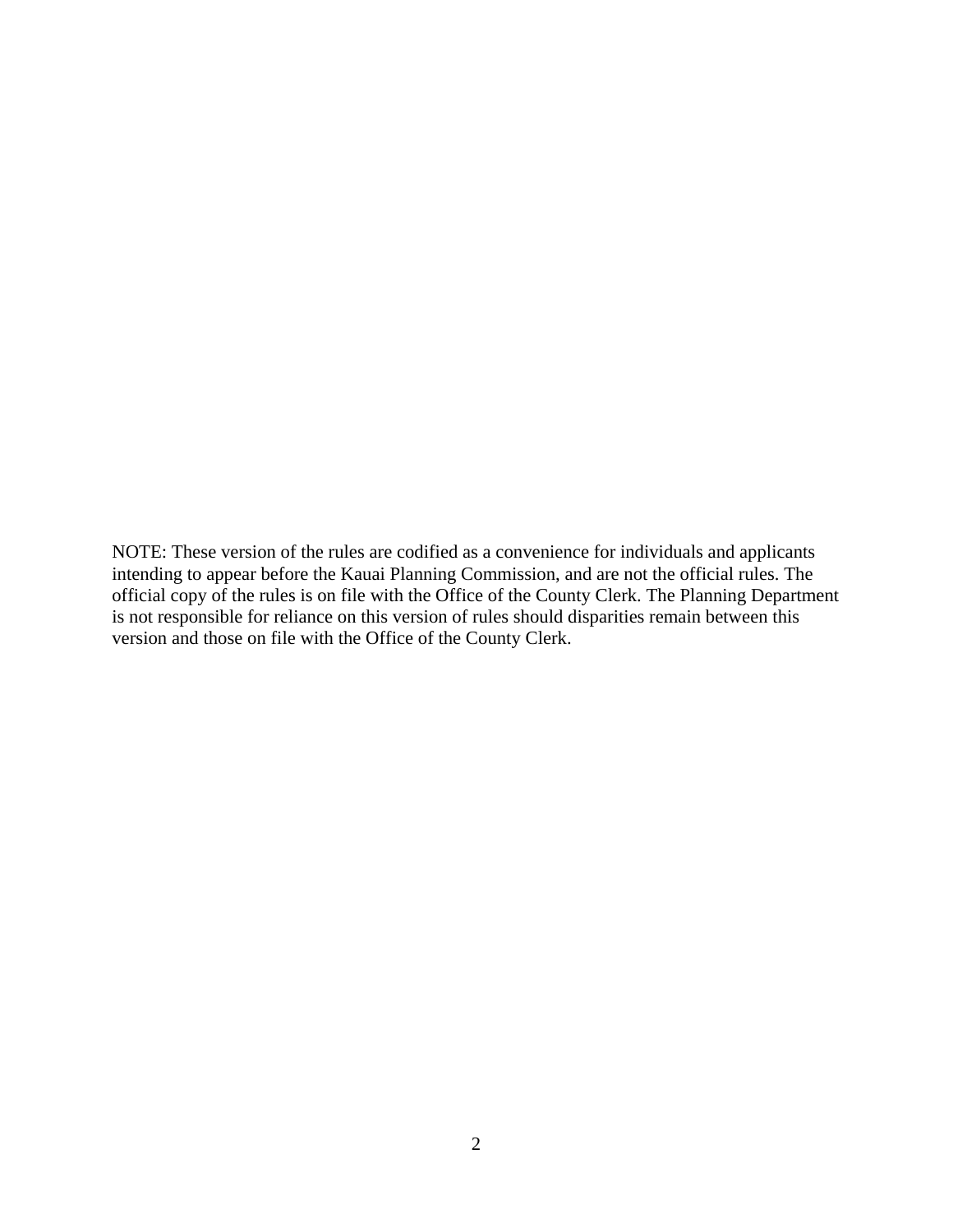### GENERAL PROVISIONS

1-1-1 Purpose. The intent and purpose of the Rules of Practice and Procedures of the Kaua'i County Planning Commission is to provide a systematic and democratic method of conducting meetings and hearings in order to insure that all persons and parties will have an opportunity to participate in an open and orderly manner.

- 1-1-2 Definitions. As used in these Rules, except as otherwise required by context:
- (1) "Agency" means the Planning Department of the County of Kaua'i or its authorized representative.
- (2) "Commission," "Chair," "Chair," and "Commissioner" means the Planning Commission of the County of Kaua'i, State of Hawai'i, its Chair and a member thereof, respectively.
- (3) "Contested Case" means a proceeding in which the legal rights, duties or privileges of specific parties are required by law to be determined after an opportunity for Agency Hearing.
- (4) "Director" means the Planning Director of the County of Kaua'i.
- (5) "Declaratory Ruling" means a ruling by the Commission determining the rights of a party on a question of law or any rule or order of the Commission.
- (6) "Ex Parte Communication" means private communications or arguments with members of the Commission or its Hearing Officer as to the merits of a proceeding with a view towards influencing the outcome of the case.
- (7) "Hearing"
	- (i) "Agency Hearing" refers only to such hearing held by the Commission immediately prior to a judicial review of a contested case as provided in Section 91-14 HRS, including but not limited to Class IV, Use, and Variance Permits pursuant to the Comprehensive Zoning Ordinance of the County of Kaua'i and other applicable laws.
	- (ii) "Public Hearing" means a quasi-legislative hearing regarding the adoption, repeal, and amendment of rules and ordinances and a means to solicit general public input on matters before the Commission pursuant to the HRS and Kaua'i County Code, as Amended, 1987.
- (8) "Hearing Officer" means any person or persons designated and authorized by the Commission to conduct a hearing for the purpose of taking testimony and to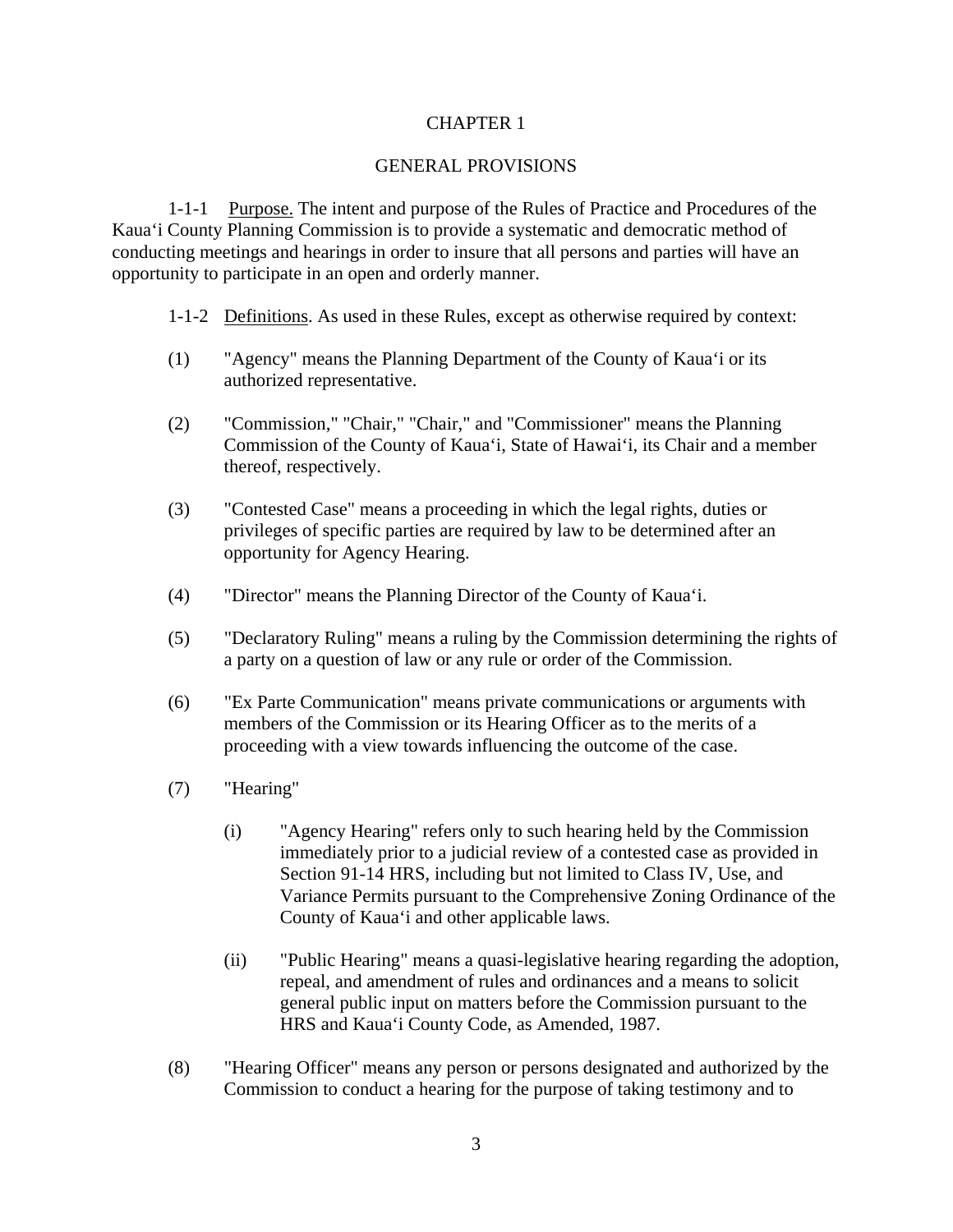report his or their findings of facts and conclusions of laws with his or their recommendations to the Commission on matters that are within the jurisdiction of the Commission.

- ( 9) "HRS" means Hawai'i Revised Statutes.
- (10) "Intervenor" means a person who petitions to intervene in a Contested Case proceeding and is admitted as a Party.
- (11) "Meeting" means the convening of the Commission for which a quorum is required in order to make a decision or to deliberate toward a decision upon a matter over which the Commission has supervision, control, jurisdiction, or advisory power.
- (12) "Party" means a person named or admitted as a party or properly seeking and entitled as of right to be admitted as a Party in any court or agency proceeding.
- (13) "Person" means when appropriate to the context, not only individuals, but corporations, firms, associations, societies and federal, state and county departments or agencies.
- (14) "Petitioner" means a person who seeks permission or authorization which the Commission may grant under statutory or other authority delegated to it; and a person seeking relief not otherwise designated in these Rules.
- (15) "Presiding Officer" means and shall include any member of the Commission or a Hearing Officer duly designated as such. Unless otherwise designated, the Chair shall be the presiding officer.
- (16) "Proceeding" means any matter that is brought before the Commission in which it has jurisdiction.
- (17) "Public Record" means the same as defined in Chapter 92, HRS, and shall include maps, rules and regulations, written statements of policy or interpretation formulated, adopted or used by the commission in its functions, all decisions, orders, minutes of commission meetings and records of any docket on file with the Commission but shall not include records which invades the right of privacy or an individual.
- (18) "Rules" means the Rules of Practice and Procedure of the County of Kaua'i Planning Commission.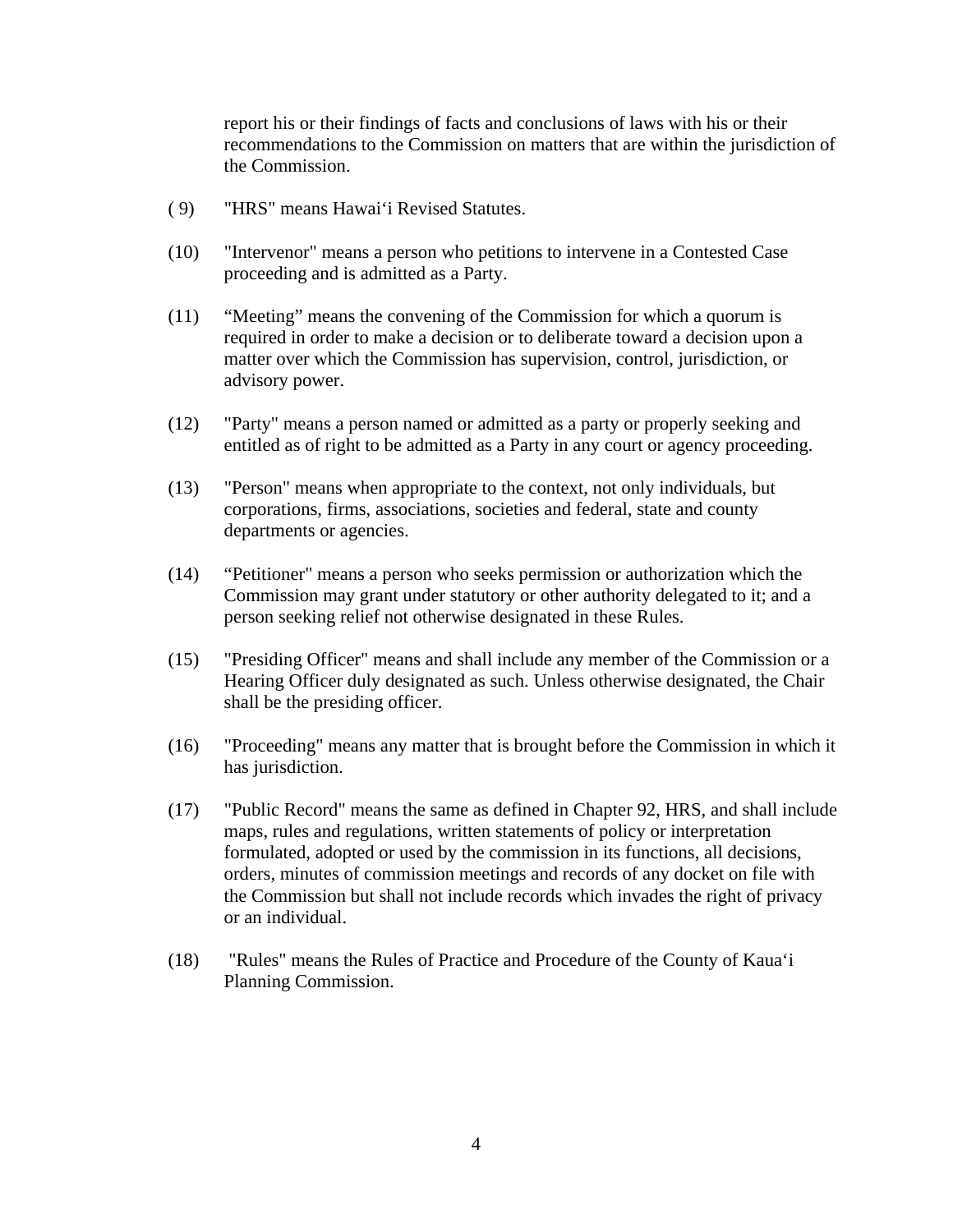#### ORGANIZATION AND PARLIMENTARY RULES

1-2-1 Organization. At the first regular January meeting of each year, the Commission shall elect a Chair and Vice Chair from among its members. They shall serve for a term of one year from January to December 31st of each year or until their successors are duly elected. No member shall succeed himself or herself as Chair, whether temporary or not. The terms of any committee Chair and members shall coincide with the term of the Commission Chair who appointed them. In the event the Commission is not able to elect a regular Chair or Vice-Chair from among its members at its first regular January meeting, the Commission may elect a temporary Chair and Vice-Chair whose terms shall not exceed ninety days.

#### 1-2-2 Meetings.

(a) Regular Meetings of the Commission shall generally be held on the second and fourth Tuesdays of each month, or on such day as the Commission may designate. The place of Meeting shall be designated by the Commission's Meeting agenda.

(b) A regular Meeting need not be held when the Agency determines that forthcoming hearing workloads and agenda items can be otherwise accommodated at an ensuing Meeting.

(c) Subject to the conditions prescribed by these Rules, special Meetings may be called at any time by the Chair, the Director, or a majority of the Commission, who shall state the subject thereof, and the acts and business of the Commission at such special Meeting shall be confined to such matters.

(d) Each member shall be given an oral or written notice at least one (1) day prior to a special Meeting, unless waived by such member.

(e) The Commission shall prepare and post an agenda for all Meetings of the Commission and its committees identifying the date, time, place and subjects to be considered in compliance with the provisions of Chapter 91 and 92, HRS.

1-2-3 Adjournment. Meetings may be adjourned at any time by vote, and unless otherwise specified in the motion, every adjournment shall be deemed to be to the next Meeting of the Commission.

1-2-4 Quorum and Number of Votes Necessary for a Decision. Unless otherwise provided by law, a majority of all members to which the Commission is entitled is entitled shall constitute a quorum to transact business, and the concurrence of a majority of all members to which the Commission is entitled (four (4)) shall be necessary to make a Commission decision valid, failing which there shall have been no valid action taken.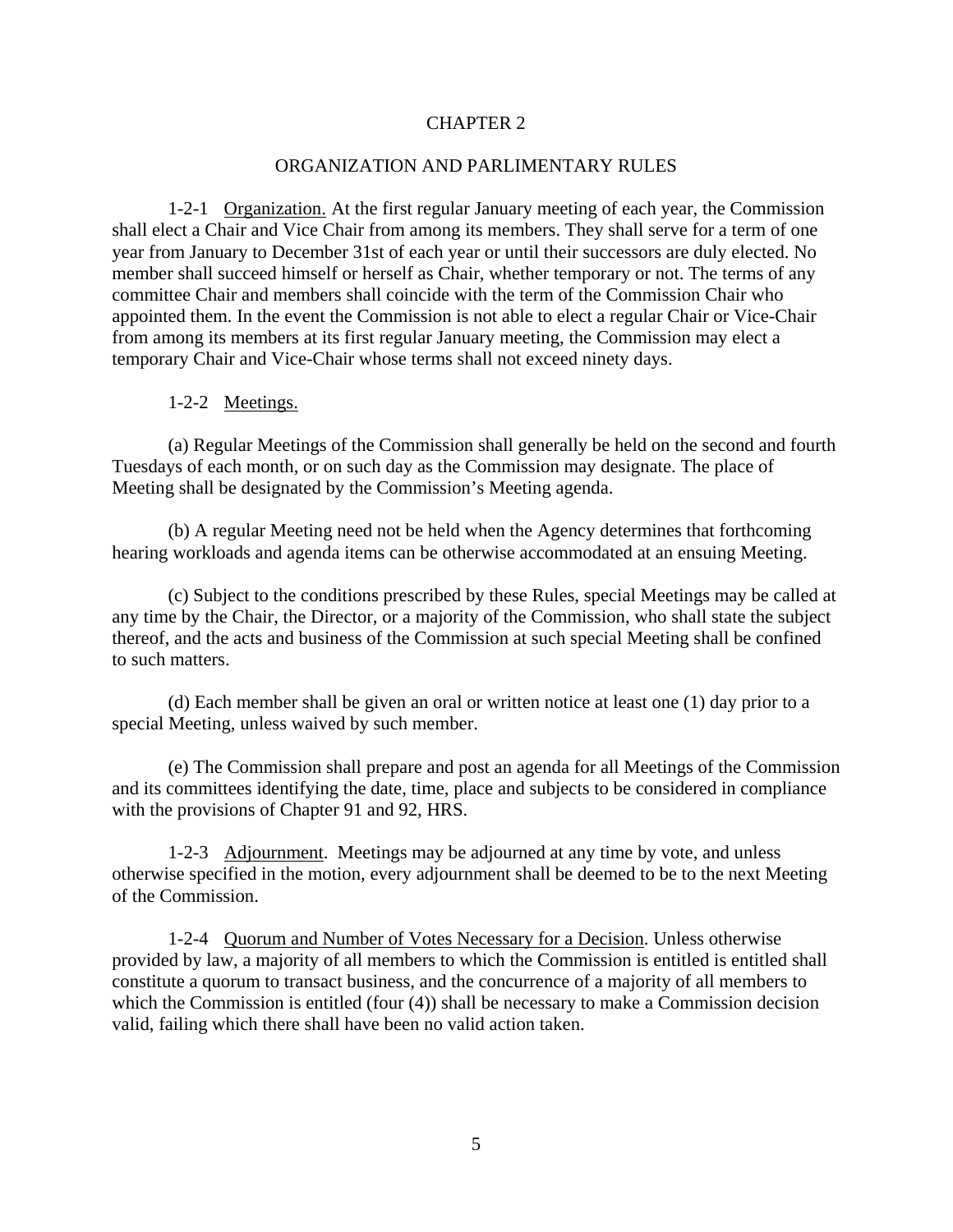1-2-5 Continuation of Decision Making. Any matter voted on by the commission which fails to be validated by a majority concurrence of the Commission shall be continued to the next subsequent regular Meeting, at which time it shall be made the special order or the day.

1-2-6 Effective Date of Commission Decision. Unless a specific effective date is set forth, the effective date of a decision rendered by the Commission shall be the date or the Meeting at which such valid decision was made.

# 1-2-7 Minutes and Transcripts.

(a) Meetings. In accordance to Chapter 92, HRS, the Commission shall keep written minutes of all Meetings. Unless otherwise required by law, neither a full transcript nor a recording of the meeting is required, but the written minutes shall give a true reflection of the matters discussed at the Meeting and the views of the members.

(b) Public and Agency Hearings. Unless otherwise provided by law or specifically ordered by the Commission, it shall not be necessary to transcribe the record unless required for purposes of rehearing or court review. Should a Party in a contested case proceeding desire that transcripts be provided when not otherwise required, the Party may, prior to commencement of hearing, either: (1) deposit an amount sufficient to cover transcribing and printing costs as prepared by a certified court reporting service; (2) provide a certified court reporting service at the Contested Case proceeding; or (3) enter into an agreement with the County that will address the preparation and printing costs or transcripts.

(c) Recording of Hearings. None of the foregoing shall preclude all or part of any hearing from being recorded by any person in attendance by means of a tape recorder or any other means of sonic reproduction, except when a Meeting is closed pursuant to Chapter 92, HRS, and provided, however, that the recording does not actively interrere with the conduct of hearing.

(d) Copies of Recordings. In cases where copies of prerecorded tapes are requested, a fee of \$25.00 per hour (rounded off to the nearest half hour) of recording time shall be assessed in addition to the costs or the tapes used (rounded off to the nearest \$.50). Charges may be waived or modified when the requesting person provides the recording equipment, tapes, and performs the recording subject to conditions and supervision by the Planning Department.

# 1-2-8 Officers and Their Duties.

(a) Presiding Officer. The Chair shall be the presiding officer of the Commission and the Vice Chair shall act as the Presiding Officer in the absence of the Chair. In the event of the absence of both the Chair and Vice-Chair, the Chair and Vice-Chair of the Subdivision Committee in the order designated shall act as the Presiding Officer.

The Presiding Officer shall:

(1) Open all Meetings of the Commission at the appointed hour by taking the chair and calling the Meeting to order;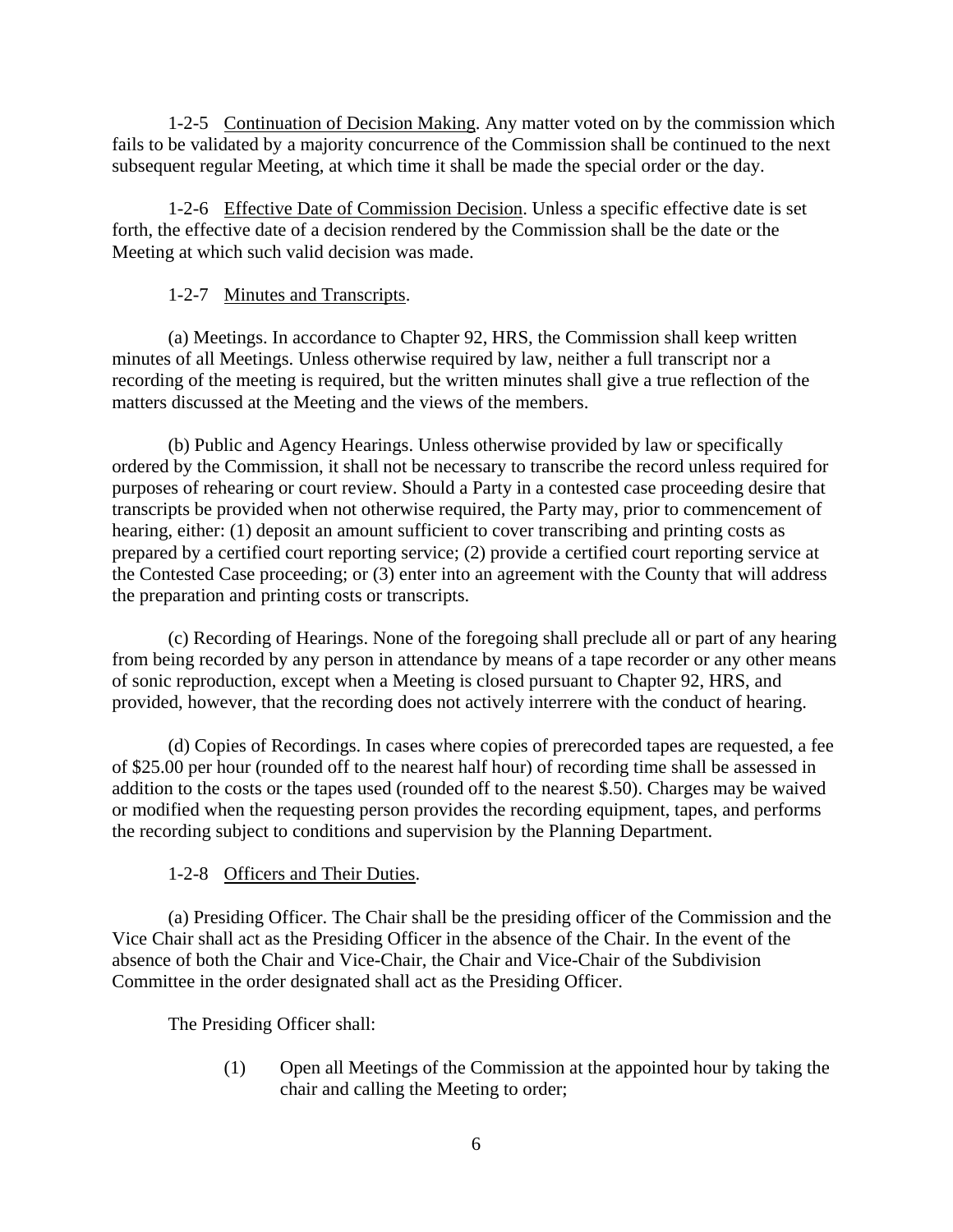- (2) Call for the approval of the minutes of any preceding Meetings when a quorum is present;
- (3) Maintain order and proper decorum;
- (4) Announce the business before the Commission in the order prescribed by these Rules;
- (5) Review all matters properly brought before the Commission, call for votes upon the same and announce the results;
- (6) Appoint all committees unless otherwise ordered by the Commission;
- (7) Authenticate by his signature all acts of the Commission as may be required by law, unless delegated to the Director.
- (8) Do and perform such other duties as may be required by law, or such as may properly appertain to such office;
- (9) Make known all rules of order when so requested, and to decide all questions or order, subject to an appeal to the Commission.
- (10) Take into consideration such matters as shall not be within the scope or the duties or powers or any standing committee of the Commission, or as may be referred by the Commission, and to report thereon, together with such recommendations relative thereto as deemed advisable; and
- (11) Represent the Commission in all functions, not otherwise directed by the Commission, as the titular head or the Commission.

(b) Clerk. The Director shall serve as Clerk of the Commission and shall be directly responsible, or through staff members, to provide the following services:

- (1) To receive, submit, and coordinate all matters properly brought before the Commission in consultation with the Chair:
- (2) To provide the agenda support materials for all Meetings;
- (3) To read bills, resolutions, and other matters to the Commission, if so required;
- (4) To forward at once to the proper parties all communications and other matters, either directly or through a committee, as the case may be: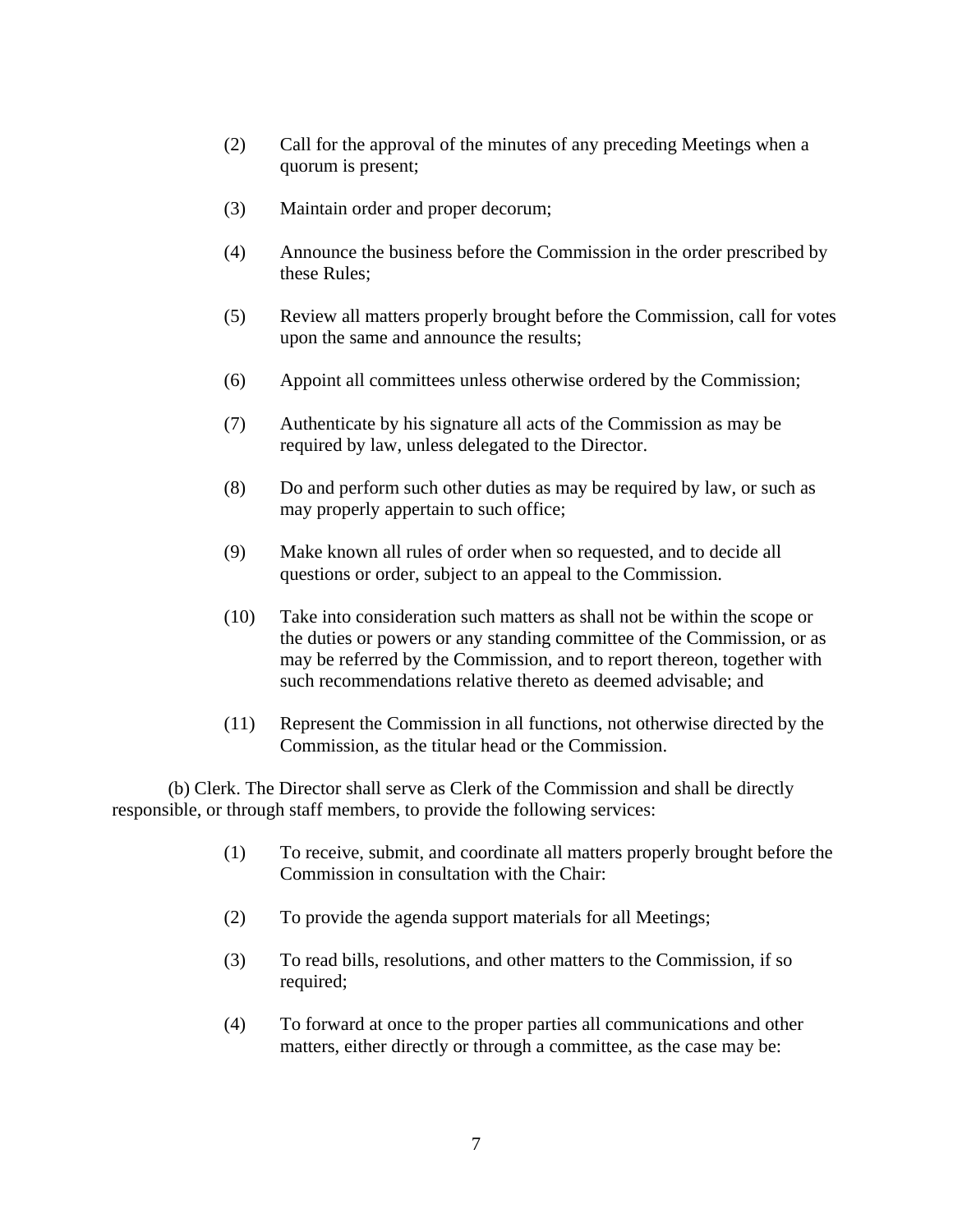- (5) To deliver immediately to the Chair of the appropriate committee all petitions, resolutions, bills or other matters, as may be duly referred to such committee;
- (6) To serve in all matters as ex-officio Clerk of the Commission and to do and perform all clerical duties and services pertaining to such position as the Commission shall from time to time direct, and such as shall by law or these Rules, or rules hereafter adopted, be assigned or such as properly pertain to such position;
- (7) To have charge of all records of the Commission and be responsible for the same.
- 1-2-9 Committees. There shall be two kinds of committees:
	- (1) Standing Committees, which shall not exceed three (3) members each.
	- (2) Select Committees, which shall not exceed three (3) members each.

### 1-2-10 Committee Organization.

(a) All committees of the Commission, contemplated under these Rules, shall be appointed by the Chair subject to confirmation by a majority vote of the members of the Commission.

(b) The first person named on a committee shall be the Chair unless otherwise designated. The Committee Chair shall call and preside over committee Meetings and may designate temporary alternate members in order to achieve a quorum and to take action in cases where members are absent.

(c) No member shall serve as Chair of more than one standing committee of the Commission.

(d) No committee shall meet while the Commission is in session.

(e) Committees shall be under the control and subject to the orders and appropriate Rules of the Commission, and shall faithfully carry out such orders.

(f) Vacancies on the standing committees shall be filled by the Chair of the Commission unless otherwise designated in Subsection (b) above and no member of the standing committee shall resign there from without the consent and approval of the Commission.

(g) A majority of the entire membership to which the committee is entitled shall constitute a quorum and the majority vote or the membership present shall be necessary to take any action.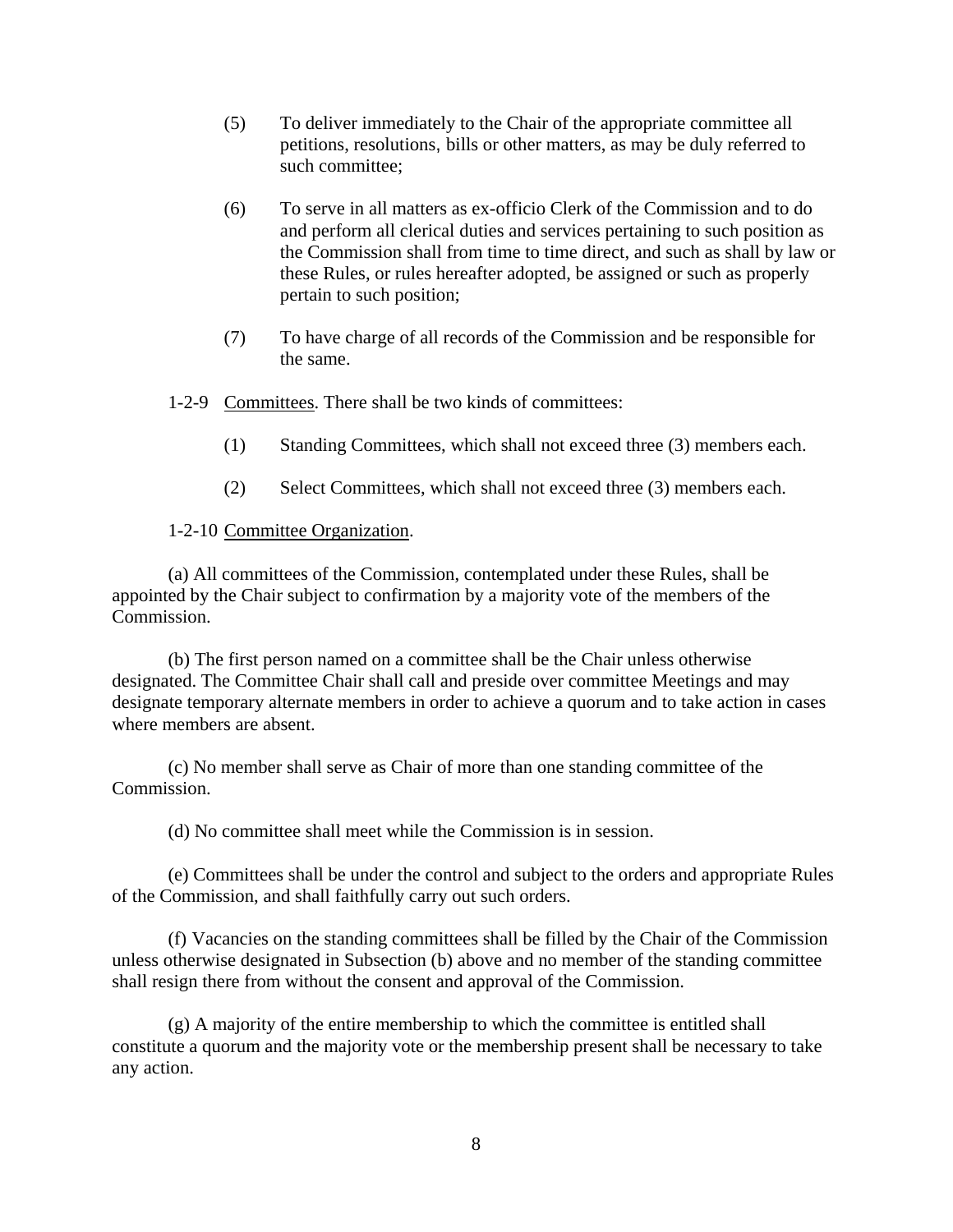1-2-11 Standing Committees. The Commission may appoint the necessary standing committees to further the responsibilities and functions of the Planning Commission. There shall be a Subdivision Committee whose purpose shall primarily be to check all applications for Subdivision and submit to the Commission its recommendations thereon.

1-2-12 Select Committees. The Select Committee shall consist of three (3) members, unless otherwise ordered by the Commission and shall be appointed from time to time as the occasion requires, serving until discharged after finally reporting on the special matter referred to it.

1-2-13 Committee Reports.

(a) All reports of committees shall be submitted in writing.

(b) Standing committees shall report from time to time upon all matters referred to them.

(c) Select committees shall report as required by the Commission upon all matters referred to them, unless further time is allowed by vote of the Commission.

(d) Whenever any matter is referred to a committee, it shall be the duty of such committee to make diligent inquiry into all of the facts and circumstances connected with such matter. If necessary, the County Attorney may be consulted, witnesses may be summoned and examined, documents and records searched, and everything done to bring all facts pertaining to such matter before the Commission.

(e) The report of the committee on any matter shall provide an evaluation and recommendation as to the disposal or such matter.

1-2-14 Voting.

(a) There shall be three methods of ascertaining the decision of the Commission upon any matter:

- (1) 1st, by a call of the roll of the members and a record made by the Clerk of the vote of each member;
- (2) 2nd, by via voice vote; or
- (3) 3rd, by unanimous consent.

(b) Whenever the Commission is ready to vote on any question, the Chair, after stating the question, shall put such question to a vote, then announce the result of the vote to the Commission. Upon the request of any member of the Commission, the Clerk shall call the role. Unless a member is excused from voting, his silence shall be recorded as an affirmative vote.

(c) No member shall refrain from voting unless excused by the Commission.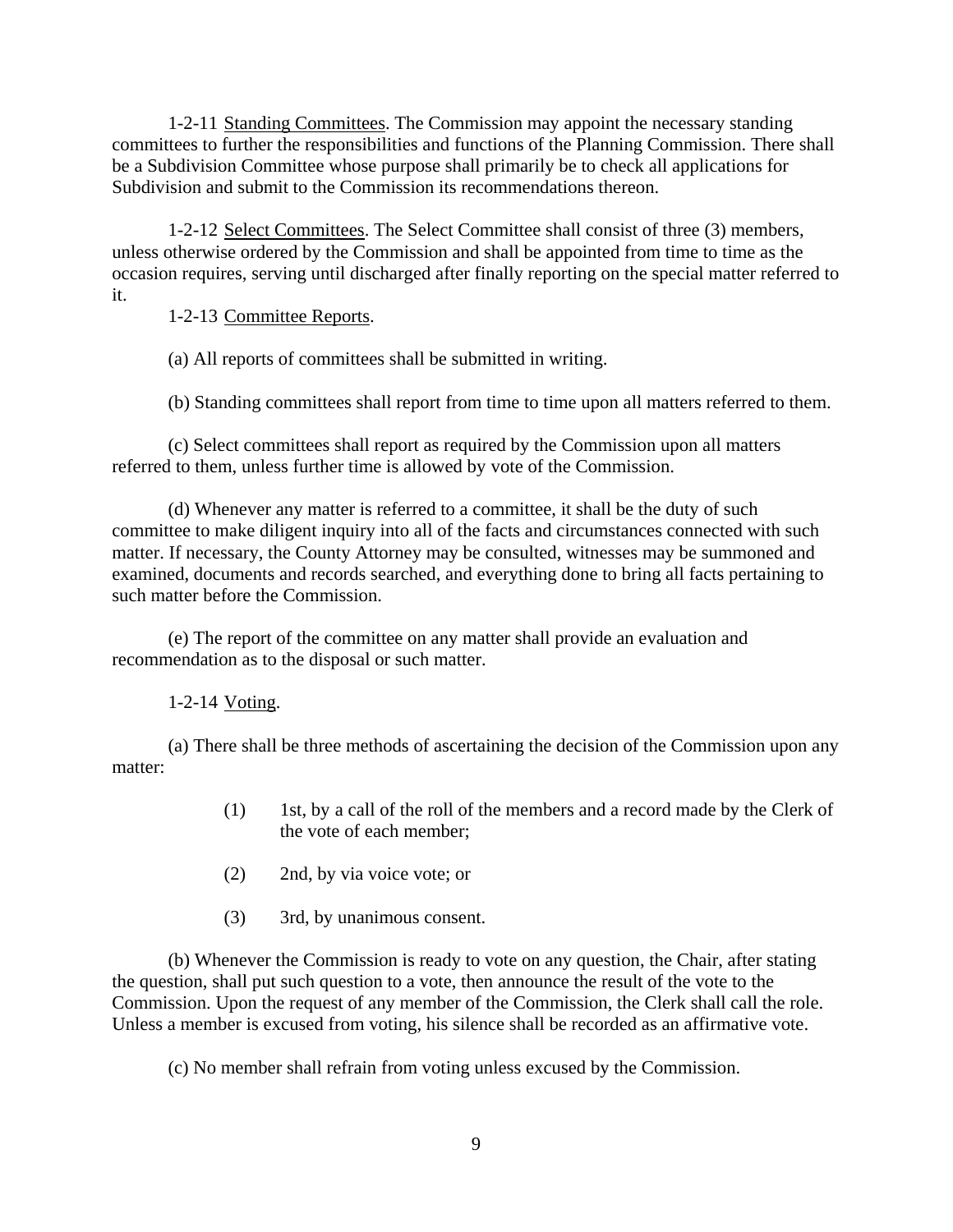(d) Whenever the ayes and noes are called, no one, without the unanimous consent, shall be permitted to explain his vote.

# 1-2-15 Standards of Conduct.

(a) Disclosure of Interest. Whenever a possible direct personal financial interest on any matter pending before the Commission or any of its committees becomes apparent, the affected member shall promptly make a disclosure to the Commission. When a member has made a disclosure of interest and is deemed by the Commission to have a conflict of interest, such conflict shall apply to all subsequent actions relating to said matter. A member with a conflict of interest shall refrain from voting except where the member's vote is required to constitute a quorum to act in which event he shall be permitted to vote.

(b) Code of Ethics. All Commission members and officers and employees of the Agency shall be subject and comply with the provisions of Chapter 3, Article I, of the Kaua'i County Code, as amended, 1987.

# l-2-16 Petitions and Submittals to the Commission.

(a) Any Person may petition the Commission pursuant to these Rules. Petitions and other submittals shall be in writing, signed by the Petitioners or Persons presenting.

(b) Petitions, submittals and other matters addressed to the Commission, pursuant to these Rules, shall be appropriately disposed of by the Chair including the referral to the proper committee, unless otherwise directed by the Commission.

(c) Every petition, submittal or other matter must be filled pursuant to Chapter 91, Administrative Procedures Act and Chapter 92, HRS, and all other applicable state and county laws and provisions established herein. All Commission business must be filed with the Clerk.

1-2-17 Motions and Amendments. Motions and amendments may be verbal, but shall be reduced to writing if requested by the Chair, and shall be read from the Clerk's desk, if so desired.

1-2-l8 Motions and Priorities.

(a) No motion shall be received and considered by the Commission until the same has been seconded.

(b) After a motion is stated or read by the Chair, it shall be deemed in the possession of, and shall be disposed of by vote of the Commission. However, it may be withdrawn by the mover with the consent of the second at any time before a vote or amendment.

(c) Whenever any question shall be under discussion, the motions in order relative thereto prior to a vote shall be: first, to table; second, to previous question; third, to modify debate; fourth, to postpone definitely; fifth, to commit or recommit; and sixth, to amend; which motions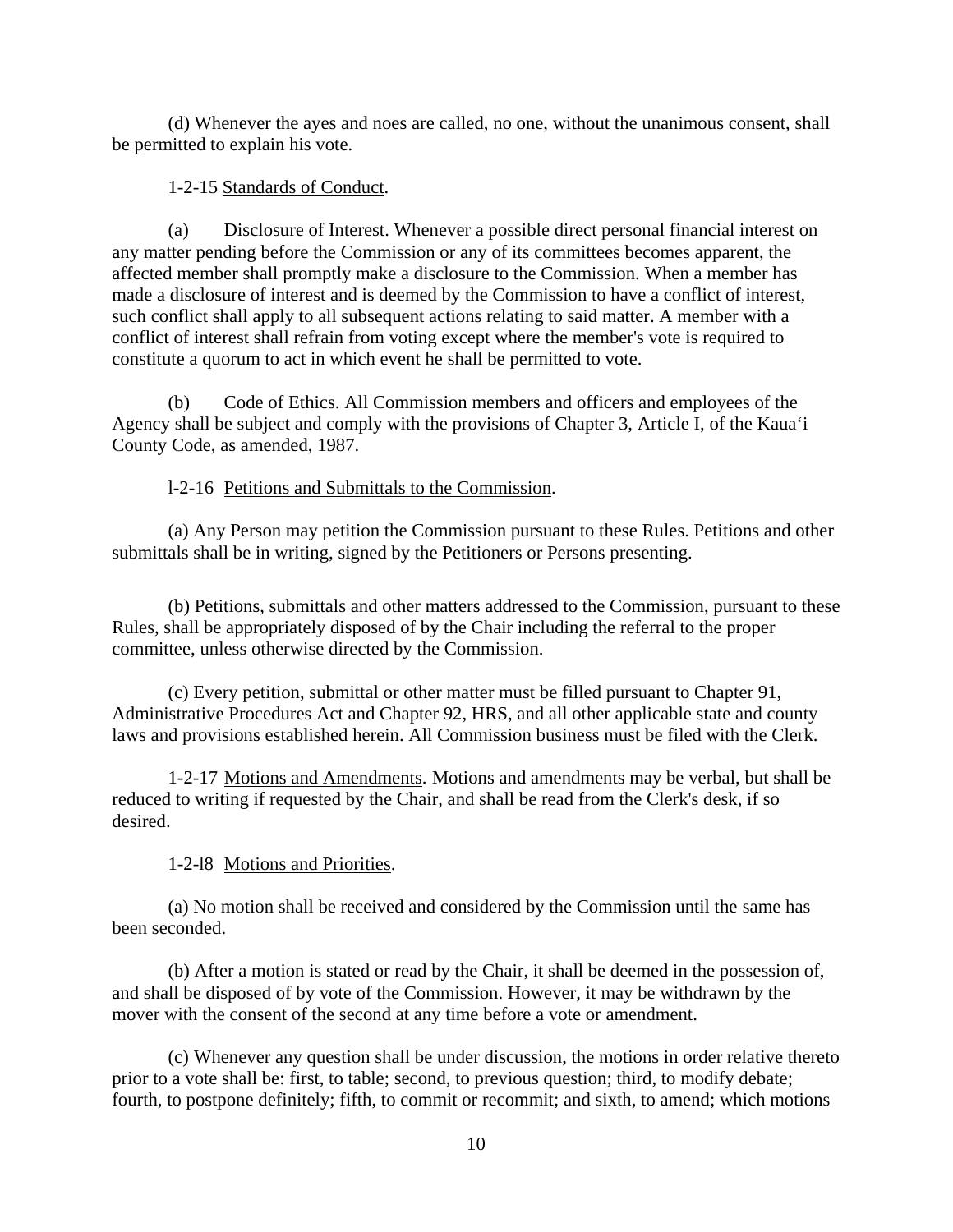shall have precedence in the order named. The first four (4) motions shall be decided without debate, and shall be put as soon as made.

(d) When any of said motions shall be decided in the negative, the same shall not be revived at the same Meeting relative to the main question under discussion. If all are negative as aforesaid, the only remaining question shall be as to the passage or adoption of the application or any other main question.

 (e) No member shall speak longer than five (5) minutes, nor more than twice on the same question without leave of the Commission, unless the member is the mover of the question pending in which case the member shall be permitted to speak in reply, but not until every member choosing to speak shall have had an opportunity to speak.

1-2-19 Reconsideration. When a motion has been once made and carried in the affirmative or negative, only a member who voted with the prevailing side may move, at the same meeting, or at the next meeting, to reconsider it, and such motion shall take precedence over all other questions except a motion to adjourn.

#### 1-2-20 Order and Decorum.

(a) No Person shall sit at the desk of the presiding officer or Clerk, except by permission of the Chair, or at the desk of any commissioner, except by permission of that commissioner.

(b) While the Chair is putting any question or addressing the Commission, no one shall walk out or the meeting room or across the floor nor shall anyone entertain a private discourse, or pass between the member and the Chair while the member is speaking.

(c) When members are about to speak, they shall address themselves to the Chair, and shall confine their comments to the question under discussion, avoiding personalities.

(d) If any member, in speaking or otherwise, transgresses these Rules of procedure, the Chair, or any member, may call him to order, and when so called to order, he shall immediately quiet down. The Chair shall then decide the question or order without debate, subject to an appeal to the Commission. In addition, the Chair may call for the sense of the Commission on any question of order.

(e) Whenever any person shall be called to order while speaking, the member shall be deemed to be in possession of the floor when the question of order is decided, and may proceed with the matter under discussion within the ruling made on the question of order.

(f) No unauthorized person shall enter the floor of Commission, except by permission of the presiding officer. The term "floor of Commission" shall mean that portion of the meeting room generally occupied by the Commission and as may be specifically designated by the Presiding Officer.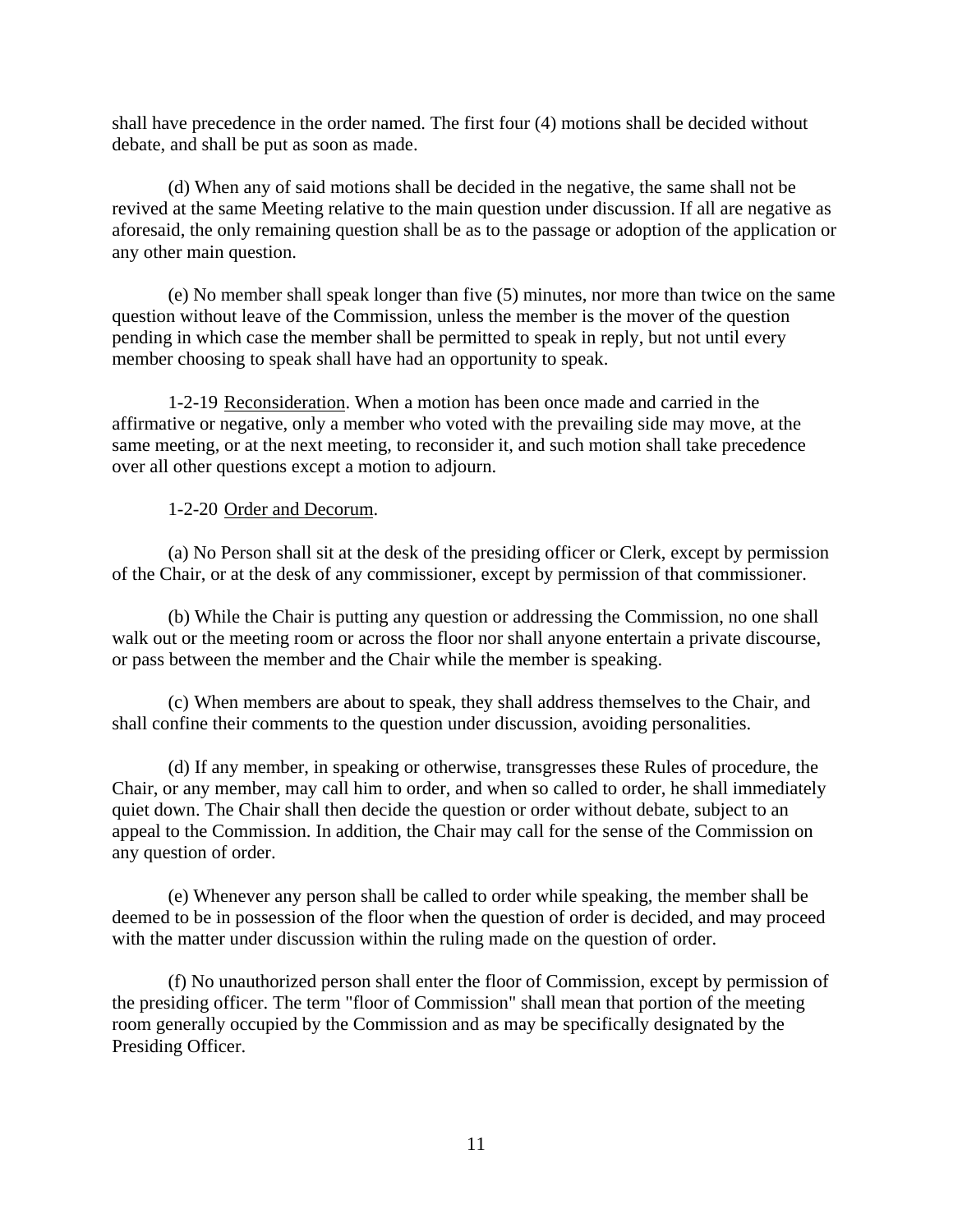(g) Any Person or Persons who willfully disrupt a Meeting or Hearing to prevent and compromise the conduct of the hearing may be removed from the room.

1-2-21 Order of Business.

(a) After roll-call and the approval or the agenda and minutes, the Presiding Officer shall call for business in the following order:

- (1) Public testimony on all agenda items as required by law;
- (2) Hearings;
- (3) Consent Calendar;
- (4) Executive Sessions;
- (5) General Business matters before the Commission;
- (6) Communications;
- (7) Committee Reports;
- (8) Unfinished Business;
- (9) New Business;
- (10) Announcements;

The Commission may place on the Commission's Meeting agenda a consent calendar of items that may be approved without presentations, clarifying questions or debate. All items on the consent calendar shall be considered approved upon adjournment of the meeting. Upon review of the consent calendar as posted in the agenda, a Commissioner and a concurring member may request that an item be moved from the consent calendar to new business for discussion and separate action.

Public testimony shall also be received at each agenda item. Should a person who has already testified at the time designated in the beginning of the agenda for the Commission to receive testimony wish to testify again on the same item at the time the agenda item is actually called, he or she may do so unless the Chairperson determines that the testimony is irrelevant, immaterial, or unduly repetitious.

 (b) The Commission may, by previous motion, direct that any matter be made a special order or business, which shall take precedence as indicated in the order.

(c) The unfinished business in which the Commission was engaged at the time of the last adjournment shall have the preference in the order of the day except for general business and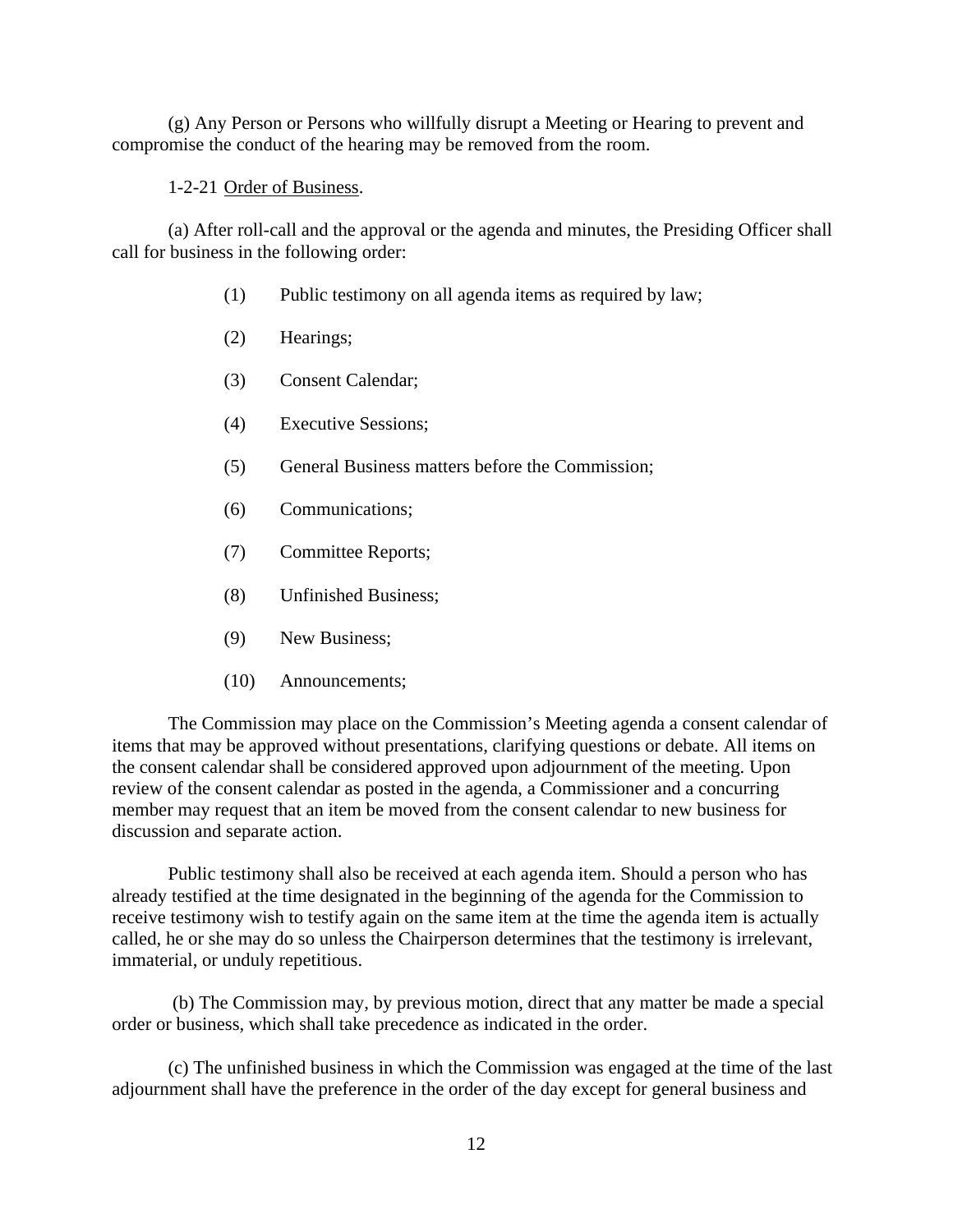announcements, communications, and committee reports, and no other business shall be received until such unfinished business is disposed of, unless by special leave of the Commission.

(d) All questions relating to priority of business to be acted upon by the Commission shall be decided without debate.

(e) Hearings may be scheduled at any time or the agenda pursuant to due notice requirements.

1-2-22 Question of Order. A question of order may be raised at any stage of the proceedings, except during a calling of the roll when the ayes and noes are called for. Such question shall be decided by the Chair without debate, subject to an appeal to the Commission.

1-2-23 Computation of Time. In computing any period of time under the Rules herein, by notice, or by any order or regulation of the Commission, the time begins with the day following the act, event, or default, and includes the last day of the period unless it is a Saturday, Sunday, or legal holiday in which event the period runs until the close of business or the next day which is not a Saturday, Sunday, or holiday.

1-2-24 Attendance. No member shall be absent from the service of the Commission, unless the member has so advised the Chair prior to the Meeting or be sick and unable to attend.

1-2-25 News Reporters. News reporters wishing to take notes of the business of the Commission may be assigned such places by the Chair without interfering with the convenience of the Commission.

1-2-26 New Rules and Amendments. No rule of the Commission shall be altered or rescinded, nor shall any new rules be adopted without the affirmative vote of at least four (4) members of the Commission.

1-2-27 Suspension of Rules. For good cause, the Commission may waive or suspend by a majority vote any rule or procedure established herein.

1-2-28 When Rules Are Silent. Except for any applicable provisions of the laws of the State of Hawai'i, the Robert's Rules of Order, as revised, shall govern the Commission when not inconsistent with these Rules.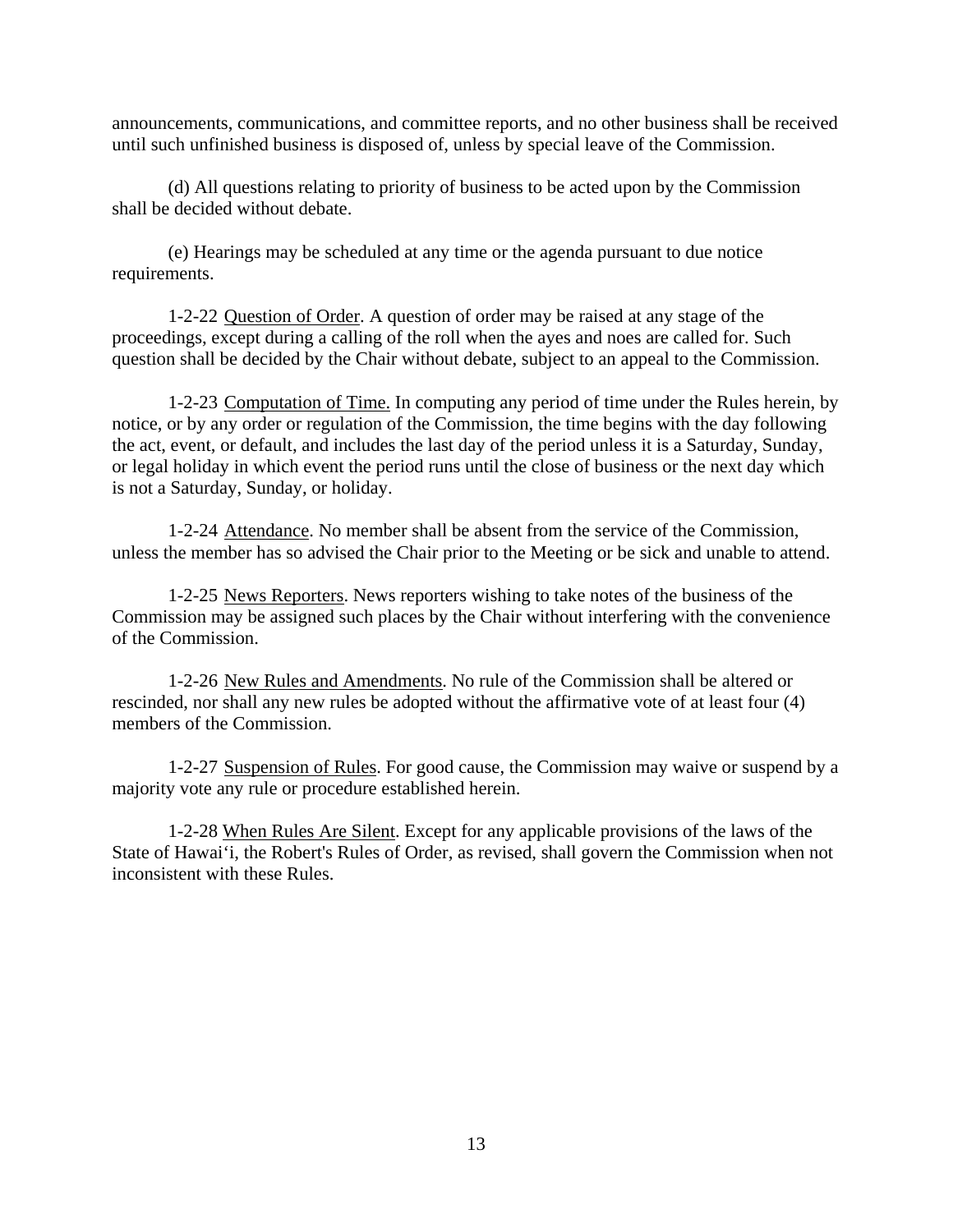### GENERAL REQUIREMENTS IN PROCEEDINGS BEFORE THE PLANNING COMMISSION

#### 1-3-1 Appearance Before The Commission.

(a) Who May Appear. Any Party to a proceeding before the Commission may appear in his own behalf or as an authorized representative or a partnership, corporation, trust or association, and an officer or employee of a department or agency of the State or a political subdivision may represent that department or agency in any proceeding before the Commission. If a Party is to be represented by an attorney, any attorney who appears before the Commission shall be in good standing before the Hawai'i Supreme Court.

(b) Code of Ethics. Any Person who signs a pleading or brief, enters an appearance at a hearing, or transacts business with the Commission, by such act represents that he is legally authorized to do so and shall comply with the laws or this State and the several Counties, and the rules and regulations of this Commission, and further, he shall maintain the respect due to the Commission and shall never deceive or knowingly present any false statements of fact or law to the Commission. The Commission may at any time require any Person appearing before the Commission in a representative capacity to show proof of his authority and qualification to act in such capacity.

#### 1-3-2 Requirements for Filing of Documents.

(a) Time and Place. All pleadings, briefs, submittals, petitions, reports, maps, exceptions, memoranda and other legal papers required to be filed with the Commission in any Proceeding shall be filed with the Clerk of the Commission at the Planning Department, within the time limit prescribed by statute, these Rules, other regulations, or by order of the Commission or its Hearing Officer. Unless otherwise ordered, the date on which the papers are accepted shall be regarded as the date of filing.

(b) Format. All submittals shall be clearly and permanently legible and in such form as may be prescribed by the Commission *(*unless otherwise prescribed shall be on 8-1/2 x 11 paper). The original shall be signed in ink by each Party or his counsel and show the address of such Person.

(c) Copies. Unless otherwise required by these Rules, there shall be filed with the Commission an original and twelve (12) copies of each submittal thereof. A digital version in PDF format shall also accompany the filing on a CD-Rom. Additional copies shall be promptly provided if the Chair or the Director so requests.

(d) Extensions of Time. Whenever a Party is required to file a pleading within the period prescribed or allowed by these Rules, by notice given thereunder or by an order or regulation, the Chair, or in the absence of the Chair, the Director may (1) for good cause before the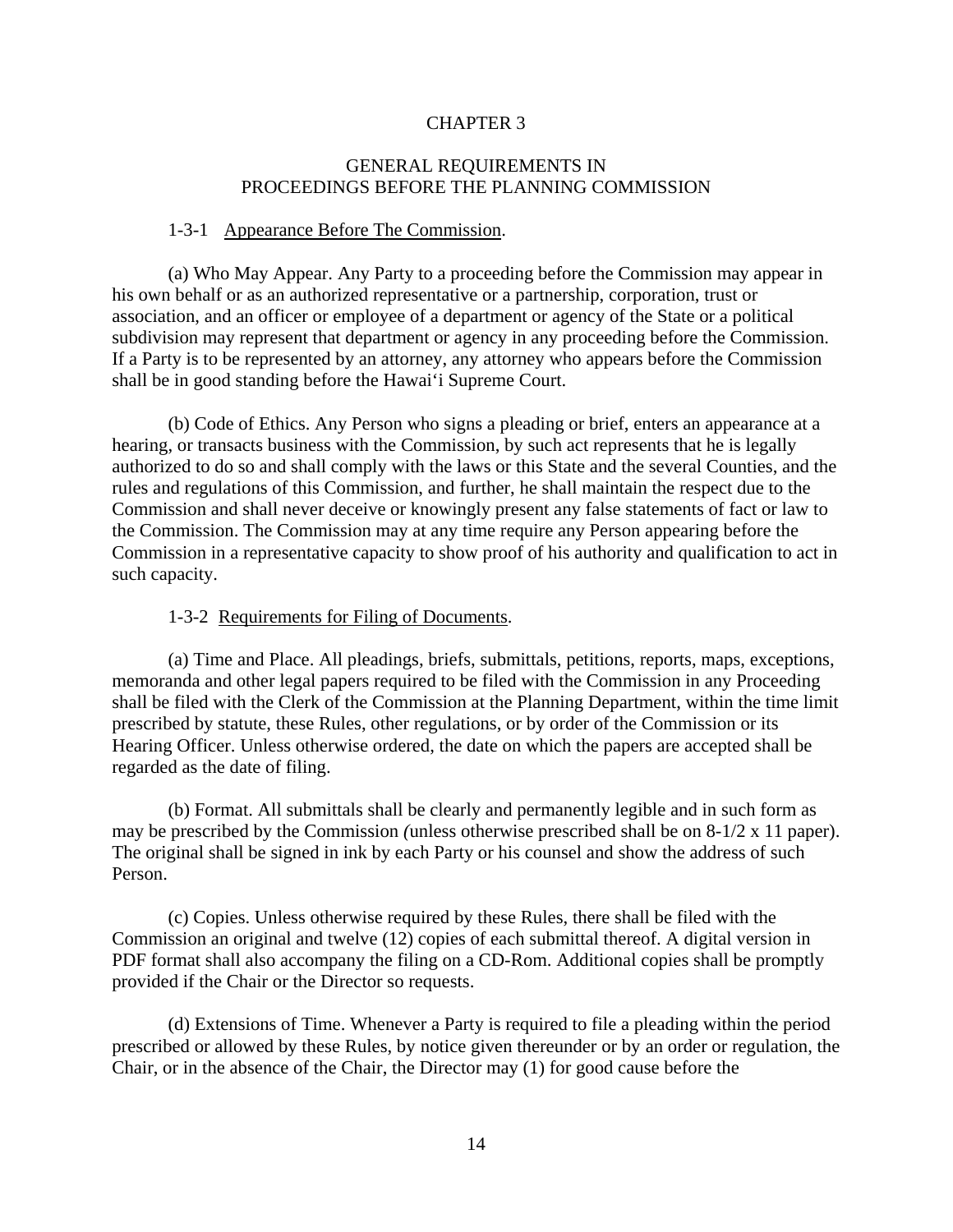expiration of the prescribed period, with or without notice to the parties, extend such period; (2) pursuant to a stipulation between all of the Parties, extend such period; and (3) permit the act to be done after the expiration of a specified period where the failure to act is clearly shown to be the result of excusable neglect. All requests for continuances, except for stipulations, should be by written motion, unless it is made during the course of a hearing.

(e) Amended Pleadings. All pleadings may be amended at any time prior to hearing. Amendments offered prior to hearing shall be served on all Parties and filed with the Commission. All parties shall have the opportunity to answer and be heard on amendments filed after the hearing commences, and the Commission shall decide whether such amendments shall be allowed.

#### 1-3-3 Service of Process.

(a) By Whom Served, The Commission shall serve copies of all orders, notices, and other papers issued by it, together with any other papers that it is required by law to serve. All other papers shall be served by the Parties filing them.

(b) Upon Whom Served. All papers served by either the Commission or any Party shall be filed and served upon all Parties or their counsel and shall contain a certificate of service attesting to such service. Any counsel entering an appearance subsequent to the initiation of such proceeding shall notify all other counsel then or record and all Parties not represented by counsel of such fact.

(c) Service Upon Parties. The final decision and order, letter of approval, and any other paper required to be served by the Commission upon a Party, shall be served upon such Party, or his counsel of record.

(d) Method of Service. Service of papers shall be made personally or, unless otherwise, provided by law, by certified mail to the last known address of the Party or his counsel of record.

(e) When Service Complete. Service upon parties, other than the Commission, shall be regarded as complete upon mailing unless otherwise specifically directed by the Commission.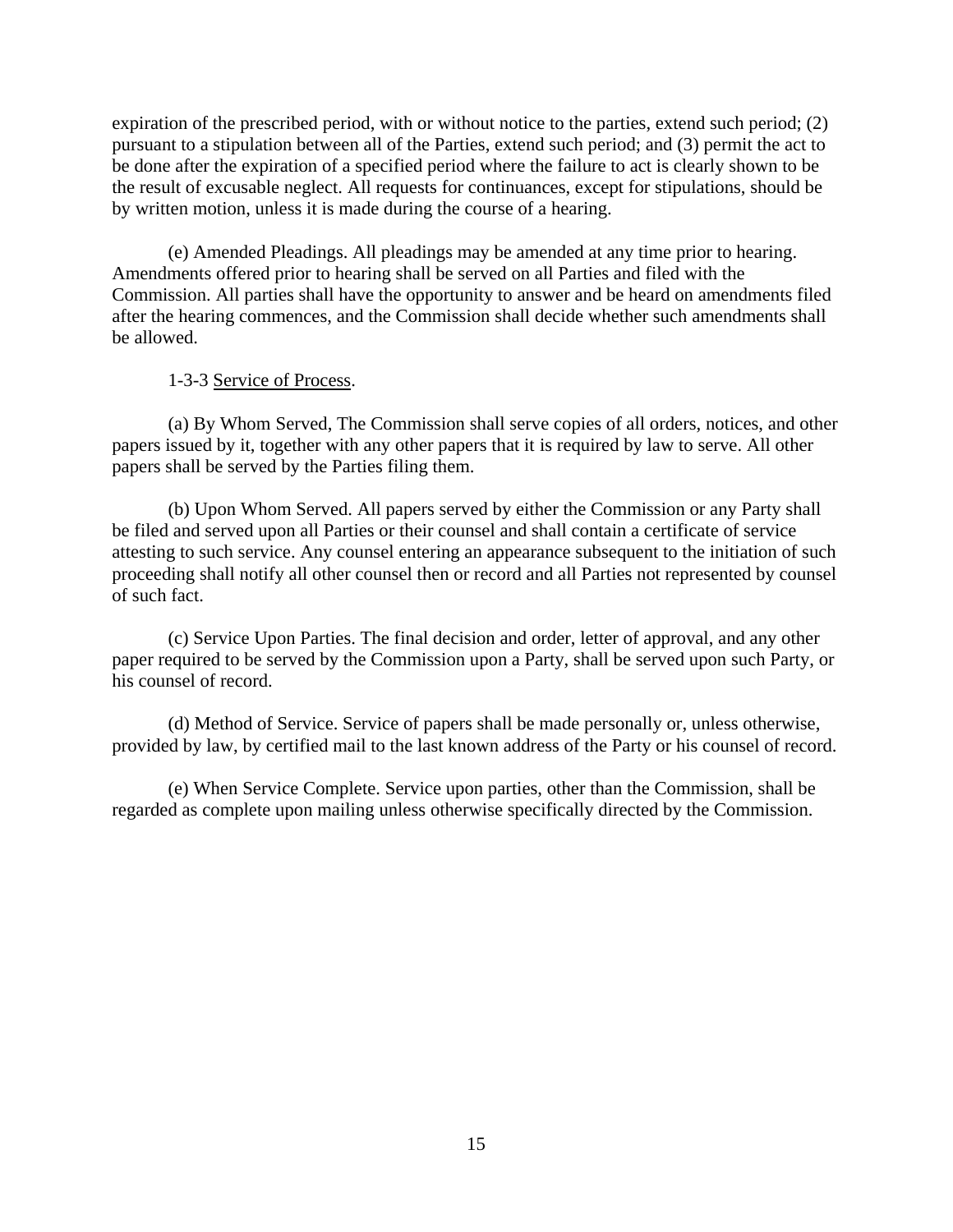### INTERVENTION PROCEEDINGS BEFORE THE PLANNING COMMISSION

1-4-1 Who May Intervene. All Persons who have hold interest in the land,who lawfully reside on the land, or who otherwise can demonstrate that they will be so directly and immediately affected by the proposed application that their interest in the Proceeding is clearly distinguishable from that of the general public, shall be admitted as Parties-Intervenors upon timely written application for intervention. In no such case shall intervention be allowed for appeals of actions from the Director pursuant to Chapter 9 of these Rules.

1-4-2 Intervention: Grounds for Denial. Leave to intervene may be granted, except in matters over which the Commission exercises only advisory functions, provided that the Commission or its Hearing Officer, if one is appointed, may deny an application to intervene when in the Commission's or Hearing Officer's sound discretion it appears that:

- (1) the position of the applicant for intervention concerning the proposal is substantially the same as the position of a Party-Intervenor already admitted to the proceeding;
- (2) the admission of additional Parties-Intervenors will render the proceedings inefficient and unmanageable; or
- (3) the intervention will not aid in the development of a full record and will overly broaden issues.

1-4-3 Method of Filing: Timing. Petitions to intervene shall be in writing and in conformity with these Rules. The petition for intervention with certificate of service shall be filed with the Commission at least seven (7) days prior to the Agency Hearing for which notice to the public has been published pursuant to law. Untimely petitions for intervention will not be permitted except for good cause shown.

1-4-4 Contents of Petition. The petition shall state:

- (1) The nature of Petitioner's statutory or other right.
- (2) The nature and extent of petitioner's interest and if an affected property owner, provide the Tax Map Key description of the affected property.
- (3) The specific issues to be raised or contested by the Petitioner in the Contested Case hearing.
- (4) The effects of any decision in the Proceeding on Petitioner's interest.

If applicable, the petition shall also make reference to the following: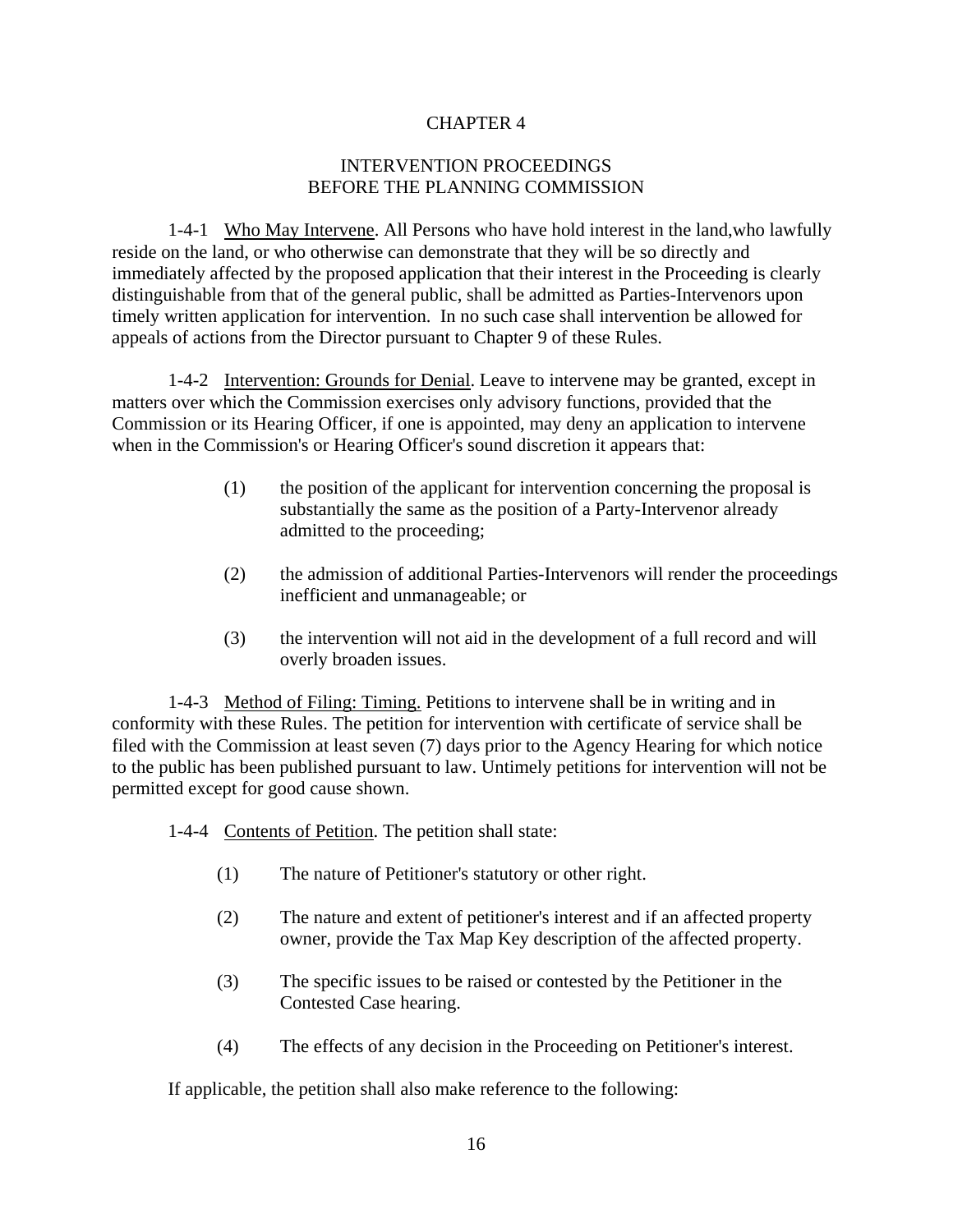- (5) Other means available whereby Petitioner's interest may be protected.
- (6) Extent Petitioner's interest may be represented by existing parties.
- (7) Extent Petitioner's interest in Proceeding differs from that of the other parties.
- (8) Extent Petitioner's participation can assist in, development of a complete record.
- (9) Extent Petitioner's participation will broaden the issue or delay the Proceeding.
- (10) How the Petitioner's intervention would serve the public interest.

1-4-5 Consolidation of Parties. Petitioners deemed by the Commission to have similar intervention requests may be consolidated as a single Party represented by a single counsel or agent.

1-4-6 Filing Fees. Petitions for intervention shall be accompanied by a filing fee of \$25.00. In the event the petition for intervention is denied, such fees shall be reimbursed.

1-4-7 Arguments For or Against Intervention. The Petitioner for intervention shall be given an opportunity to argue on behalf of the petition to the Commission. The other Parties shall then be given an opportunity to comment on or oppose the petition. If any Party opposes the petition for intervention, the Party shall file objections thereto as soon as practicable or state the objections for the record.

1-4-8Action. All petitions to intervene or in opposition to such intervention shall be reviewed and a decision rendered by the Commission prior to the commencement of the hearing.

1-4-9 Denial of Intervention. Upon denial or an intervention petition by the Commission, the Commission shall issue a written decision.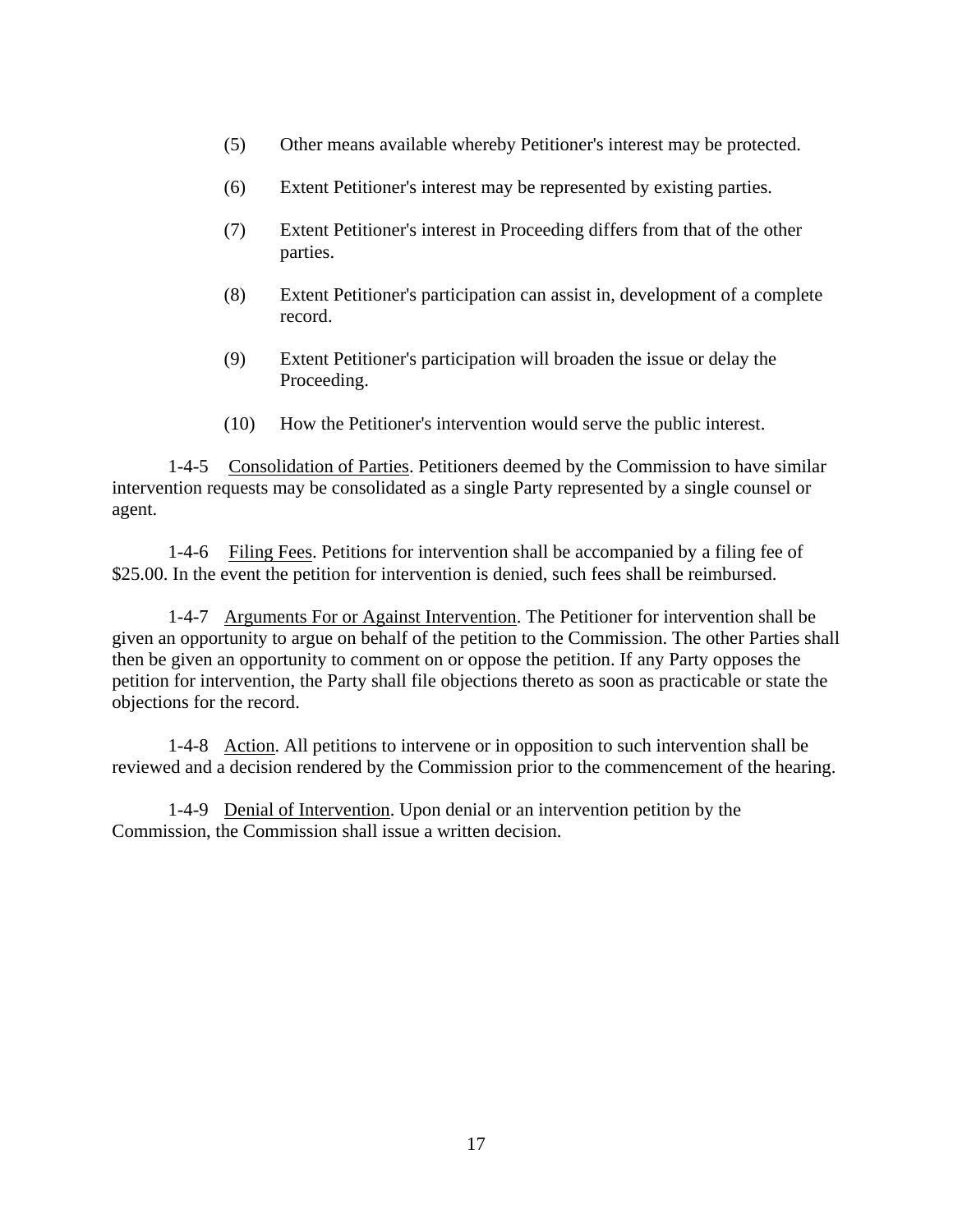#### PUBLIC HEARING PROCEDURES

1-5-1 Presiding Officer. The Public Hearing for the adoption, amendment, or repeal of rules and regulations, or ordinances shall be heard before the Commission and presided over by the Chair of the Commission, or, in his absence by another member designated by the Commission or by a Hearing Officer. The Public Hearing shall be conducted in such a way as to afford to interested persons a reasonable opportunity to offer testimony with respect to the matters specified in the notice of Public Hearing and so as to obtain a clear and orderly record. The Presiding Officer shall have authority to administer oaths or affirmations and to take all other actions necessary to assure the orderly conduct of the Public Hearing.

1-5-2 Continuance of Public Hearing. Each such Public Hearing shall be held at the time and place set in the notice of hearing but may at such time and place be continued by the Presiding Officer from day to day, or adjourned to a later date or to a different place without notice other than the announcement thereof at the Public Hearing.

1-5-3Order of Public Hearing. At the commencement of the Public Hearing, the Presiding Officer may acknowledge the notice(s) of hearing and shall then conduct the Proceeding in the following manner:

(a) Staff Findings. The Department shall present its findings.

(b) Questions on Staff Findings. Staff findings shall be subject to questioning by Commissioners.

(c) Open Public Hearing to Public. The Presiding Officer shall suspend the Rules and the Public Hearing shall then be opened to the public. Members of the public wishing to testify may be subject to questioning by the Commission and the Department. The applicant or his authorized representative shall be given the first opportunity to present testimony.

(d) Reconvene Meeting. Upon completion of all testimony presented, the Presiding Officer shall close the Public Hearing and call the Meeting back to order.

(e) Department Conclusion and Recommendation. The Department shall present its conclusion and recommendation based on the findings presented and after evaluating all pertinent testimony.

(f) Motion on Application. The Presiding Officer shall entertain a motion on the Public Hearing matter. A motion to postpone may be made prior to presentation of the Department's conclusion and recommendation should findings of fact or testimony received warrant further study.

1-5-4 Submission of Testimony.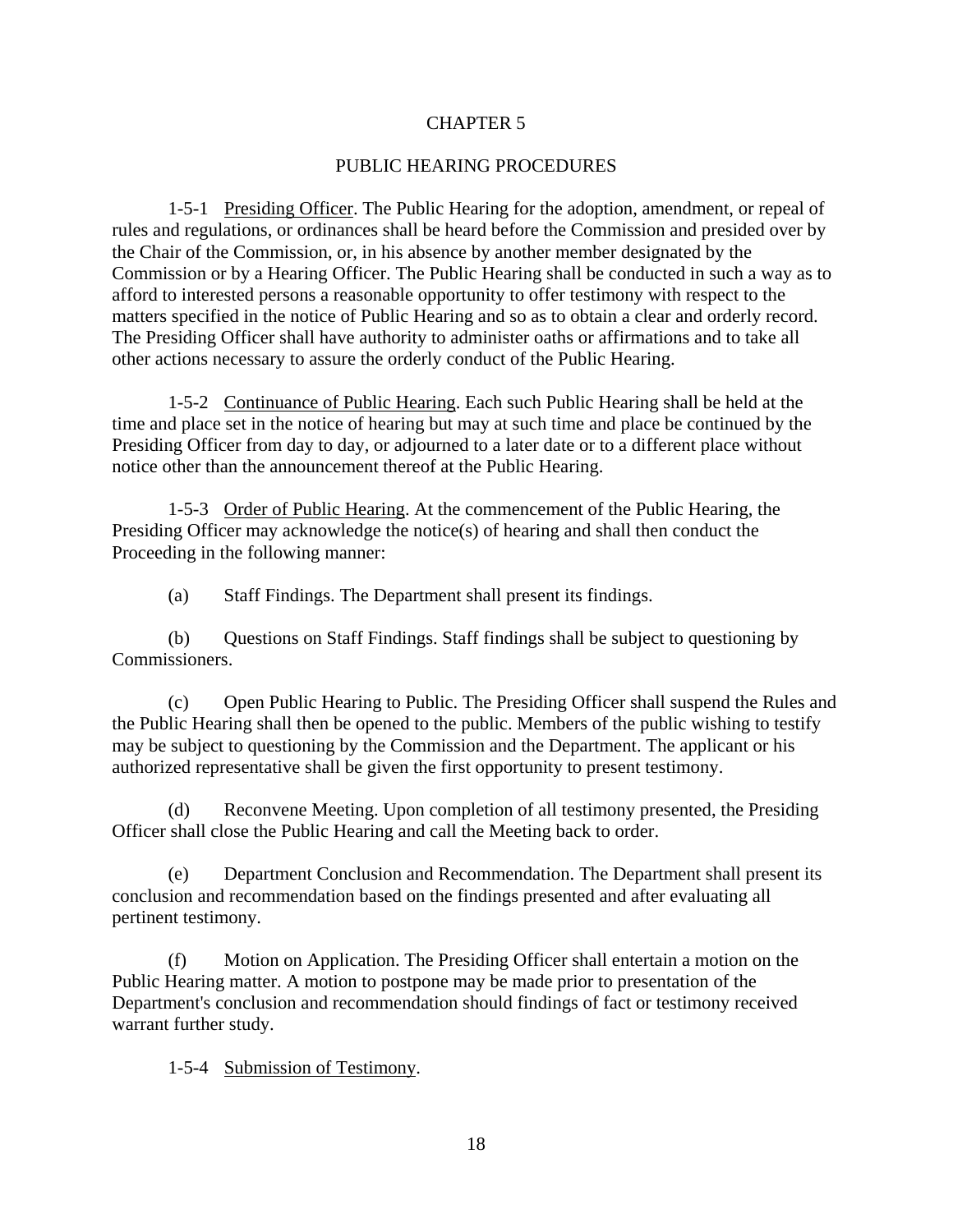(a) Each witness before Proceeding to testify shall state clearly into the microphone his name, address, and whom he represents at the hearing, and shall give such information respecting his appearance as the Presiding Officer may request.

(b) The Presiding Officer shall confine the testimony to the matters for which the Public Hearing has been called. Testimony to be presented should be concise, factual and to the point.

(c) In order to allow persons to have an equal amount of time to testify, or to prevent cumulative unnecessary, unduly repetitive or irrelevant testimony, the Presiding Officer may limit the amount of time for testimony per individual. If more time is needed, testifiers may continue speaking after the last speaker is completed. In cases where a speaker is in agreement with testimony previously given, the speaker need not repeat the similar testimony but may state that he or she supports the testimony made previously.

(d) Every witness may be subject to questioning by the members of the Commission or by any other representative of the Commission; questions by persons or agencies shall be permitted only at the discretion of the Presiding Officer.

1-5-5 Oral and Written Presentation at Public Hearing. All interested Persons or agencies will be afforded an opportunity to submit data, views, or arguments orally or in writing that are relevant to the matters specified in the notice of hearing. An original and twelve (12) copies are required when submitting written comments, recommendations, replies, or exhibits. The Chair may waive the reading of written testimony provided such was received by the Commission seven (7) days prior to the Public Hearing. The Presiding Officer shall allow the submission of additional written testimony up to seven (7) days after the close of the Hearing in cases where the Commission does not take action on the same day the Public Hearing was held.

1-5-6 Modification of Rules. The Presiding Officer may modify any of the foregoing rules to assure a fair hearing in the event circumstances of the Public Hearing make such modification desirable.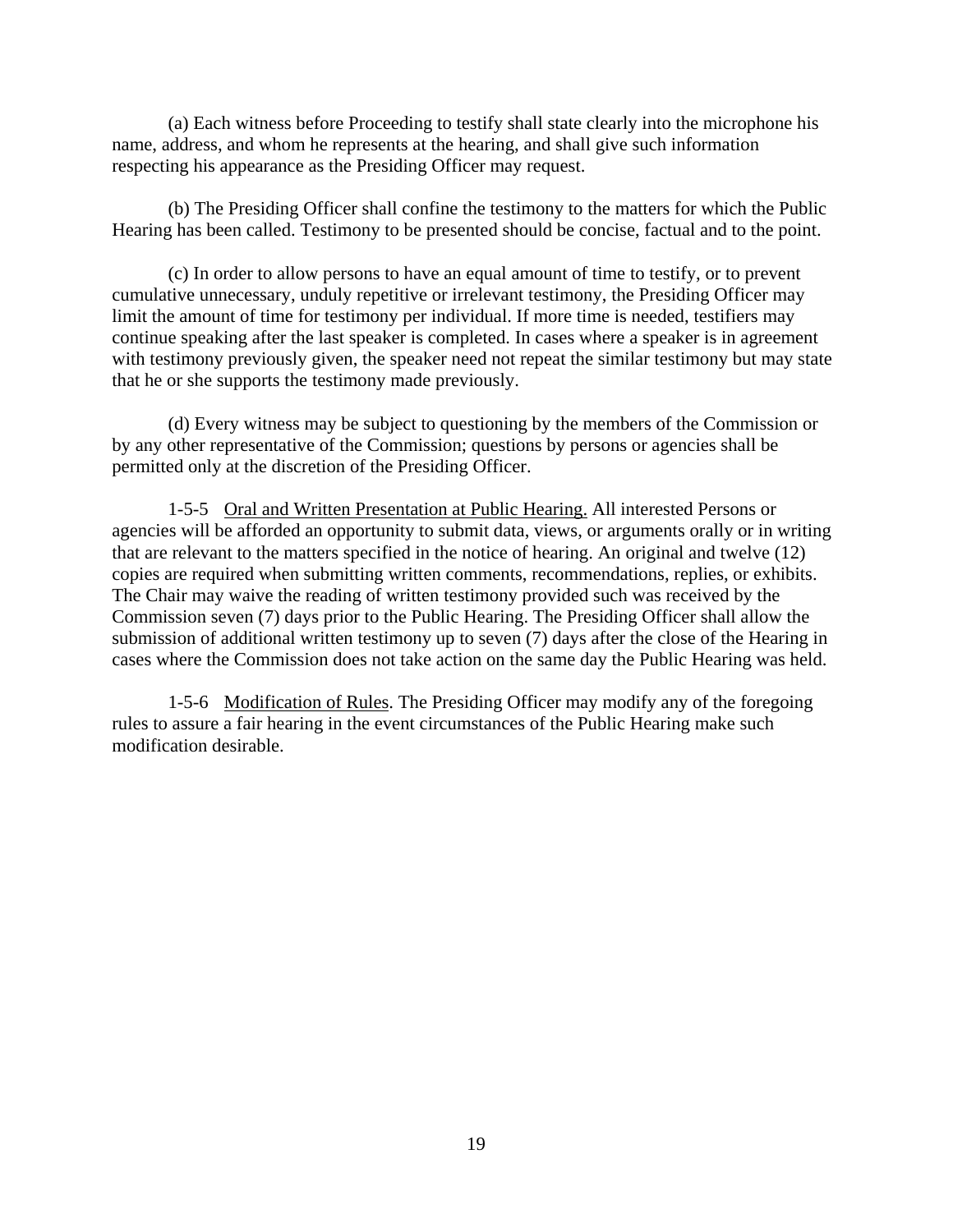### AGENCY HEARING PROCEDURES

#### 1-6-1 Presiding Officer.

(a) In all Agency Hearings before the Commission, the Chair, or one of the Commissioners, or a Hearing Officer duly appointed and designated shall preside at the hearing.

(b) The Presiding Officer shall control the course of hearings, administer oaths, receive evidence, hold appropriate conferences before or during hearings, rule upon all objections or motions, receive offers of proof, fix the time for the filing of submittals, dispose of any other matter that normally and properly arises in the course of a hearing, and take all other actions authorized by law that are deemed necessary to the orderly and just conduct of a hearing.

1-6-2 Parties. The Planning Department, admitted intervenors and the petitioner shall in every case be parties to such proceedings.

1-6-3 Continuance. The Presiding Officer may, for good cause, postpone or continue any hearing from day to day, or to a later date, or to a different place without notice other than the announcement thereof at the Agency Hearing when an applicant for a Special Management Area, Class IV, Use, Variance Permit, or Special Permit submits significant data, reports or studies at the time of the hearing, in order to give the Commission and the public an opportunity to evaluate and consider the data, reports or studies.

1-6-4 Ex Parte Communication. No person whether or not a party to a Proceeding before the Commission shall communicate ex parte regarding any subject matter of the proceeding with any member of the Commission or Hearing Officer who will be a participant in the decision-making process.

1-6-5 Notice of Agency Hearing.

(a) The notice of Agency Hearing will be served upon all Parties and persons on the mailing list for this purpose at their last recorded address at least fifteen (15) days prior to the Agency Hearing date, unless otherwise provided by law. Further, the notice will be filed at least six (6) days prior to the Agency Hearing with the Office of the County Clerk.

(b) The notice shall contain the appropriate information as required in Chapter 91, HRS.

1-6-6 Waiver of Procedure. Any procedure in a Contested Case may be modified or waived by stipulation of the Parties and informal disposition may be made of any Contested Case by stipulation, settlement, agreement, consent order, or default.

1-6-7 Prehearing Conference. A Presiding Officer or designated representative may hold a prehearing conference with the Parties for the purpose of formulating or simplifying the issues, arranging for the exchange of proposed exhibits or proposed written testimony, setting of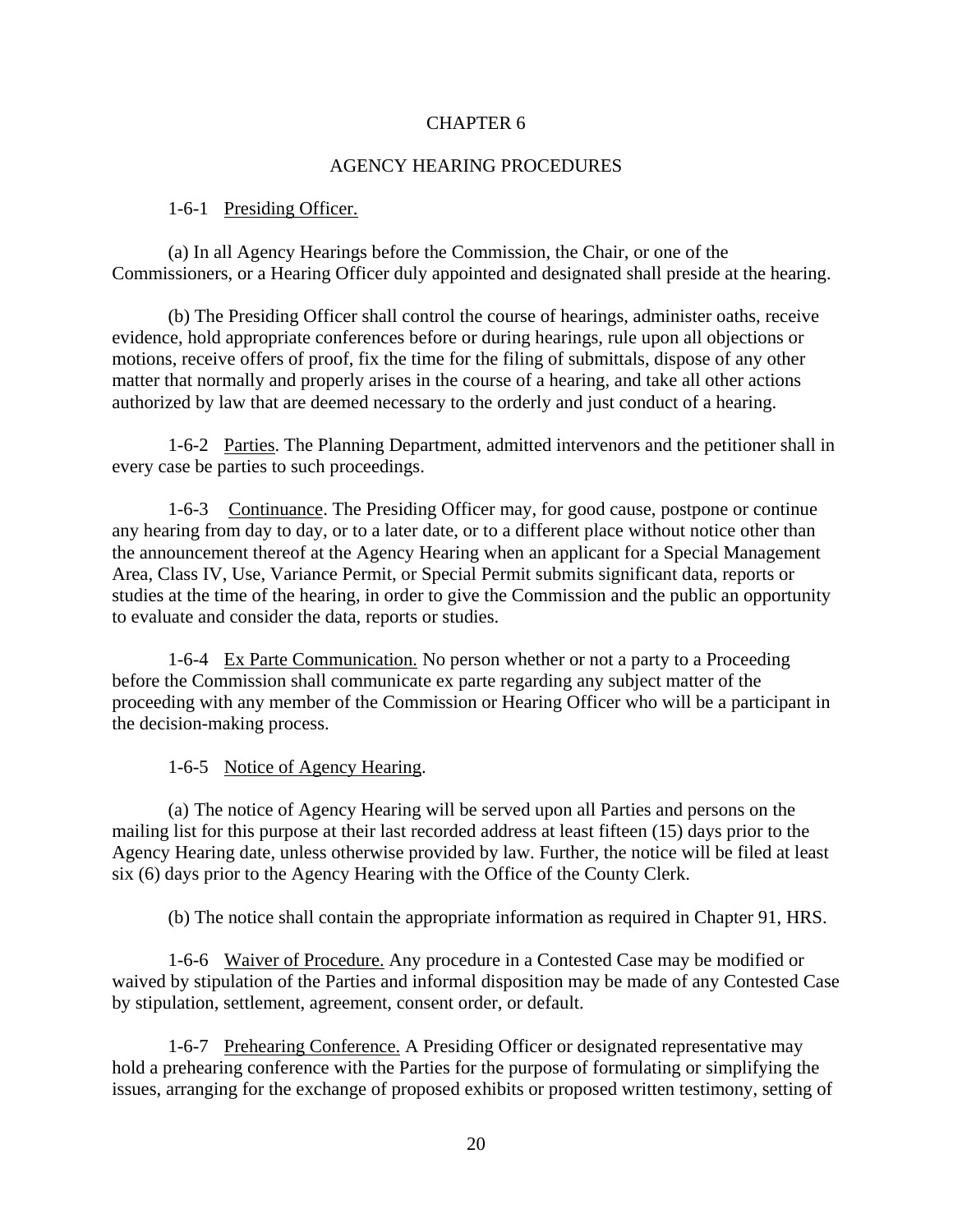schedules, exchanging names of witnesses, limitation of number of witnesses, and such other matters as may expedite orderly conduct and disposition of the Proceeding.

1-6-6 Requests for Transcripts. Any Party may request transcripts according to the provisions see forth in Section 1-2-6 (b). Requests shall be made in writing at least seven (7) days prior to the Agency Hearing.

1-6-9 Limiting Testimony. To avoid unnecessary cumulative evidence, the Presiding Officer may limit the number of witnesses or the time for testimony upon a particular issue.

1-6-10 Stipulation as to Findings of Facts, Conclusions of Law. Nothing in these rules shall prohibit Parties from entering into appropriate stipulations as to findings of fact, conclusions of law, and conditions, if any, concerning the subject petition.

- (1) A Petitioner who desires to enter into a stipulation shall prepare a stipulation as to any or all findings of fact, conclusions of law, and conditions, if any, concerning the subject petition.
- (2) All Parties shall sign the proposed stipulation as to any or all proposed findings of fact, conclusions of law, and conditions, and proposed decision and order, if at all, and shall submit such stipulation to the Commission seven (7) days prior to the Agency Hearing date, unless otherwise permitted by the Presiding Officer.
- (3) The Commission may require the parties to submit additional evidence concerning the stipulation and proposed decision and order.
- (4) The Commission may approve the proposed decision and order by amending or adopting the proposed decision and order.

1-6-11 Order of Agency Hearing Procedure. At the commencement of the Agency Hearing, the Presiding Officer may read the notice of hearing and then briefly outline the procedures to be followed, which shall be in the following manner:

(a) Entertain Requests for Intervention. All persons seeking to intervene as Parties shall be asked to identify themselves and their counsel. The Presiding Officer shall proceed in accordance with Chapter 4 herein.

(b) Presentation of Evidence. The Department shall first present evidence and shall be subject to questioning by all Parties and the Commission. The Petitioner may then make a presentation and be subject to questioning by all Parties and the Commission. In cases where intervention is allowed and a timetable for evidentiary Proceedings for the parties has been established, any questioning by the Parties and the Commission may be suspended until such time as designated by the Presiding Officer.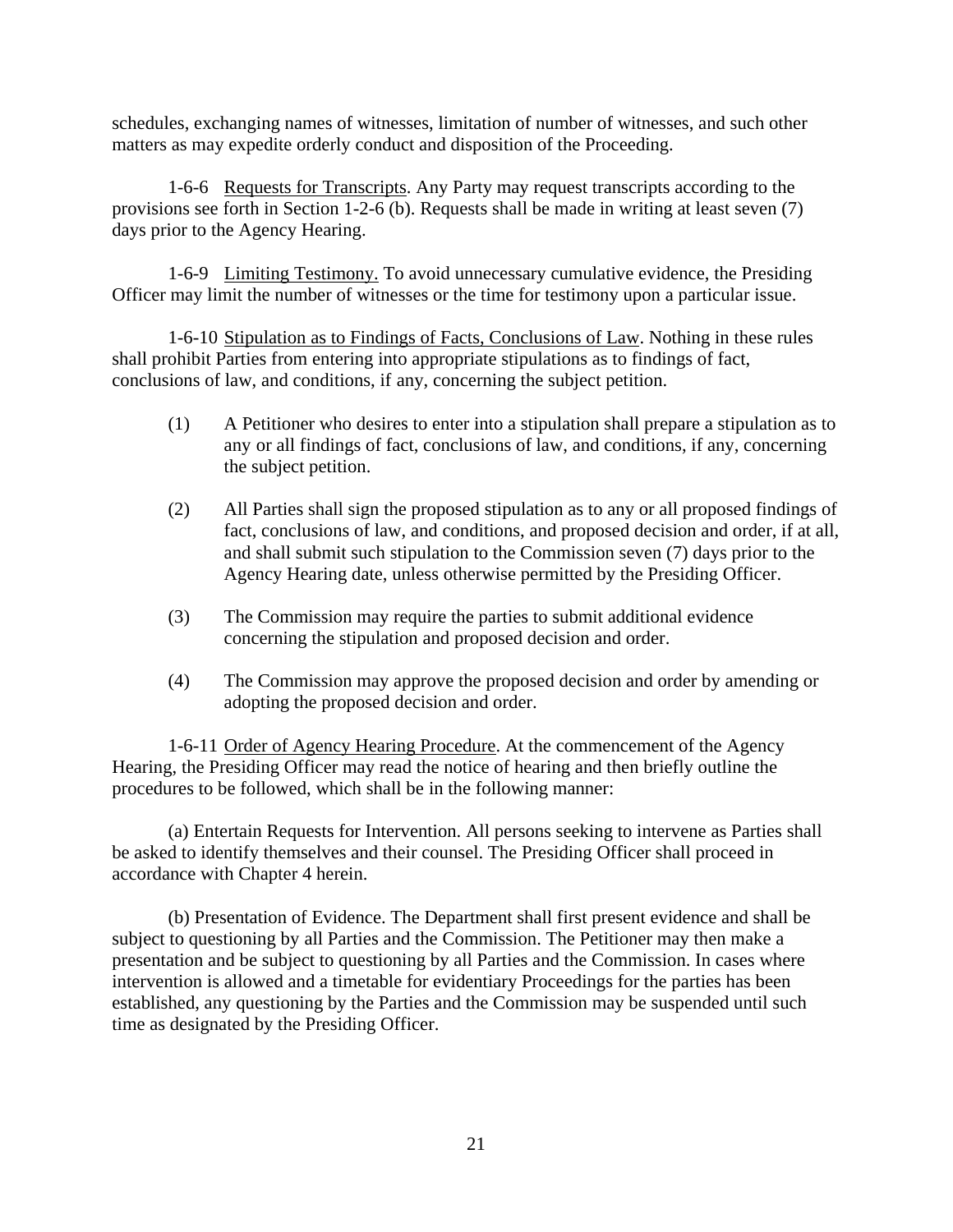(c) Public Testimony. The presiding officer shall then suspend the rules and open the Agency Hearing to the public as required by law. Cross-examination of public witnesses shall not be allowed of the Petitioner and Intervenors.

(d) Close Public Testimony. Upon the admission or all public evidence, the Presiding officer shall close the public testimony portion of the Agency Hearing.

(e) Additional Testimony. The Presiding Officer shall allow the submission of additional written evidence from public witnesses up to seven (7) days after the close of the Agency Hearing in cases where the Commission does not take action on the same day.

(f) Request To Submit Proposed Findings of Fact, Conclusions of Law, Decision And Order When There Is No Intervention. In cases when there is no intervention, the Petitioner may, after the evidentiary portion but prior to the decision-making portion of the Meeting (when a duly-made motion by the Commission to act on the docket is made), request the opportunity to submit a proposed Findings of Fact, Conclusions of Law, Decision of Law. Should the Petitioner not submit a request at such time, the Petitioner's right to submit such document shall be deemed waived and the Commission may commence with appropriate decision-making action. If a request is made, the Presiding Officer may continue the docket and set a timetable for the conduct or the post-hearing Proceedings pursuant to Section 1-6-18.

 (g) Reconvening of Contested Case Hearing Portion. In cases where there are Intervenors or adverse Parties and a Contested Case Hearing is reconvened to complete the presentation of evidence, the Presiding Officer may explain the Proceedings, note and discuss objections to the Proceedings from each Party, if any are submitted, and then administer the oath to witnesses.

(h) Order of Presentation. The Petitioner's presentation shall be first, followed by the Department and then the intervenors. In cases where there multiple Intervenors, the Presiding Officer shall establish the order or the Intervenors' presentations.

(i) Cross-Examination. Each Party shall have the right to conduct such cross-examination of other Parties and their witnesses as may be required for a full and true disclosure of the facts. The order of cross-examination and re-cross shall be determined by the Presiding Officer. The Commission shall have the right to question each Party after completion of re-cross by the other Parties.

(j) Rebuttal Evidence. Each Party shall be afforded the opportunity ror rebuttal in the same order as item 1-6-11 (h) above.

(k) Close Contested Case Hearing. Upon completion of all testimony and evidence submitted by each party and their witnesses, the Presiding Officer shall close the Contested Case portion of the Hearing.

1-6-12 Co-Counsel. No more than two (2) counsels may appear for any Party at any Proceeding before the Commission. Where a Party is represented by more than one counsel, only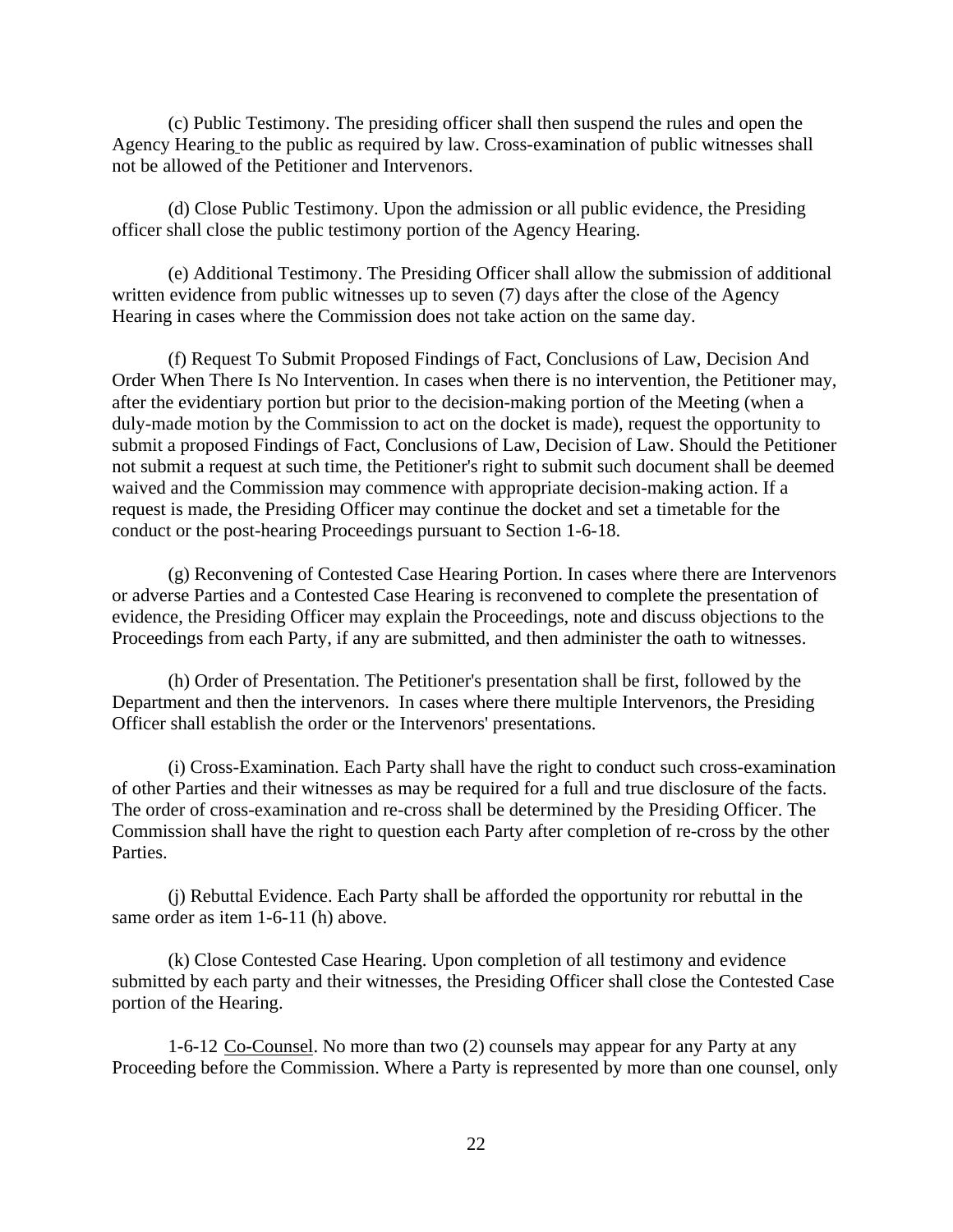one of the counsel shall be permitted to cross-examine a witness or to state any objections or to make closing arguments.

#### 1-6-13 Requests For Subpoenas.

(a) Subpoenas of Witnesses. Requests for the issuance of subpoenas requiring the atterdance of a witness for the purpose of taking oral testimony before the Commission shall be in writing, and shall state the reasons why the testimony or the witness is believed to be material and relevant to the issues involved. Only Parties or a Commissioner may request the issuance of a subpoena.

(b) Every subpoena shall state the title of the proceeding for which it is to be issued, and shall command each person to whom it is directed to attend and give testimony at a time and place therein specified.

(c) Subpoenas Duces Tecum. Requests for the issuance or subpoenas for the production of documents or records shall be in writing; shall specify the particular document or record, or part thereor, desired to be produced; and shall state the reasons why the production thereof is believed to be material and relevant to the issues involved.

(d) Who May Issue Subpoenas. Subpoenas may be issued by the Chair or in his absence, any Commissioner. No subpoena shall be issued unless the Party requesting the subpoena has complied with the provisions herein and gives the name and address of the desired witness. Signed and sealed blank subpoenas will not be issued to anyone. The name and address of the witness shall be inserted in the original subpoena, a copy of which shall be filed in the proceeding. Subpoenas shall show at whose instance the subpoena is issued. The Parties at whose instance a subpoena is issued shall arrange for service thereof, and shall file a return and acknowledgment or service thereon.

(e) Fees and Mileage. Witnesses summoned shall be paid the same fee and mileage as are paid witnesses in Circuit Courts of the State of Hawai'i and such fees and mileage shall be paid by the Party at whose instance the witness appear.

(f) Oath. Witnesses shall be sworn under oath or affirmation prior to testifying.

1-6-14 Consolidation. The Commission, upon its own initiative or upon motion, may consolidate for hearing or for other purposes, or may contemporaneously consider, two or more Proceedings which involve substantially the same parties or issues which are the same or closely related if it finds that such consolidation or contemporaneous consideration will be conducive to the proper dispatch of its business and to the ends of justice and will not unduly delay the Proceedings.

1-6-15 Substitution of Parties. Upon motion and for good cause shown, the Commission may order substitution of Parties, except that in the case of death of a Party, substitution may be ordered without the filing of a motion.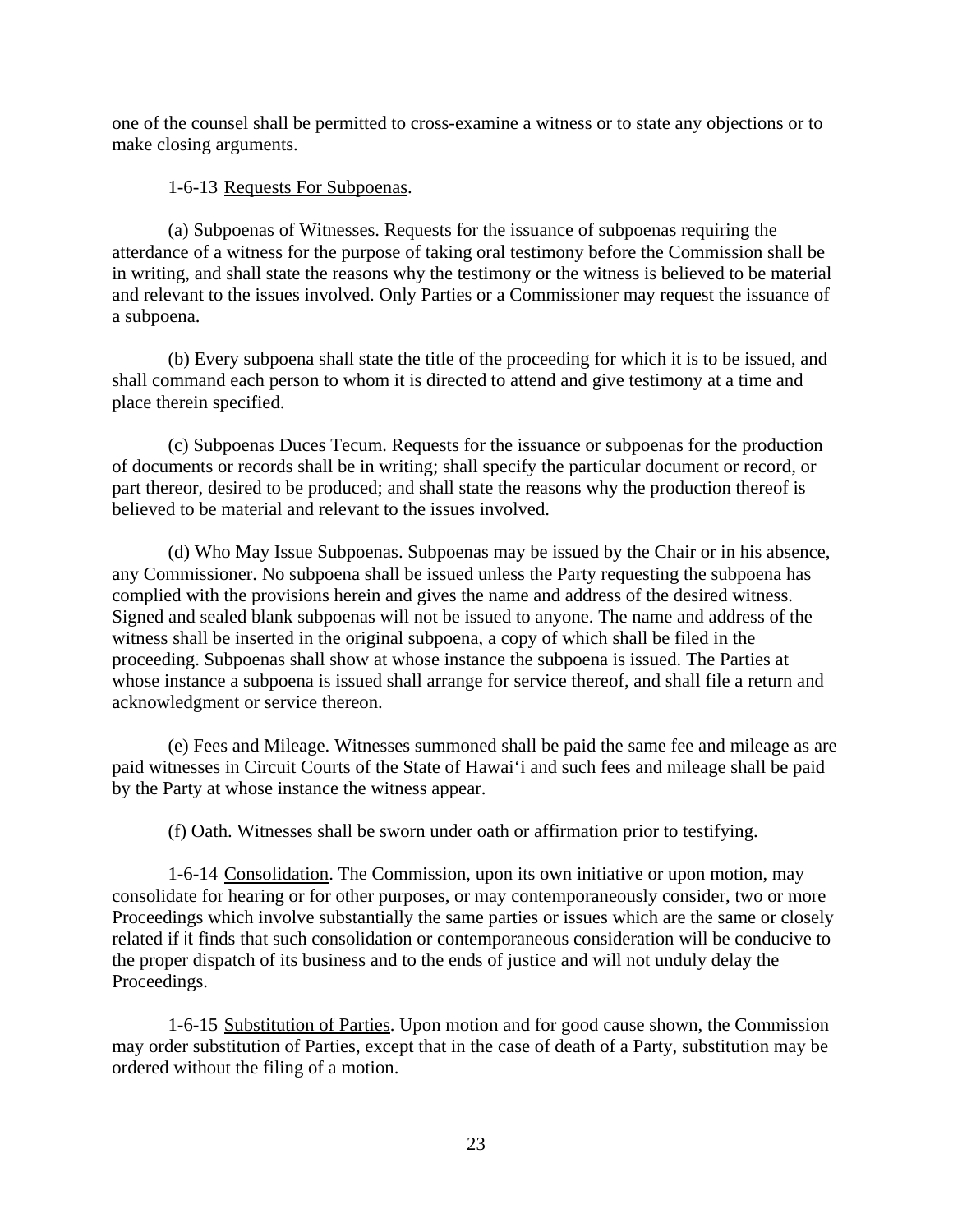1-6-16 Motions.

(a) Timing.

- (1) Motions Prior to the Start of the Contested Case Hearing. A motion, other than one which may be heard ex parte, and notice of the hearing thereof, shall be filed with the Commission and served on the opposing Party fourteen (14) calendar days before the first day of the Contested Case hearing.
- (2) Motions After the Start of the Contested Case Hearing. Motions may be filed following the start of a Contested Case hearing if the factual basis for the motion arises during the course of the Contested Case hearing. Motions made after a Hearing has started shall be made at least fourteen (14) days prior to the date set for final argument on the matter.
- (3) Motions that fail to meet the requirements set forth in this rule shall be deemed waived unless good cause is shown.

(b) Form and Contents. All motions shall be made in writing to the Commission or Hearing Officer, and shall state the relief sought and shall be accompanied by an affidavit or legal memorandum setting forth the grounds upon which they are based. For good cause shown the Commission may allow oral motions to be made during a Contested Case hearing.

(c) Service of Motions. The moving party shall serve a copy of all motions on all other Parties and shall file with the Commission the original with proof of service.

(d) Memorandum in Opposition. A memorandum in opposition or counter affidavit shall be served on all Parties and the original and proof of service shall be filed with the Commission within seven (7) days after being served with motion. The Presiding Officer may order the memorandum in opposition to be filed earlier than the seven (7) day period. The Commission, for good cause shown, may continue the Hearing until the next meeting in order to give the Commission an opportunity to evaluate and consider the motion and memorandum in opposition to the motion.

(e) Waiver. Failure to serve or file a memorandum in opposition to a motion or failure to appear at the Hearing may be deemed a waiver of objection to the granting or denial of the motion. A Party who does not oppose the motion shall notify the Presiding Officer and opposing counsel or Party promptly.

### 1-6-17 Evidence.

(a) Form and Admissibility. The Commission shall not be bound by the Hawai'i Rules of Evidence relating to the admission or rejection of evidence, but may exercise its own discretion in such matter with a view towards insuring that justice is served.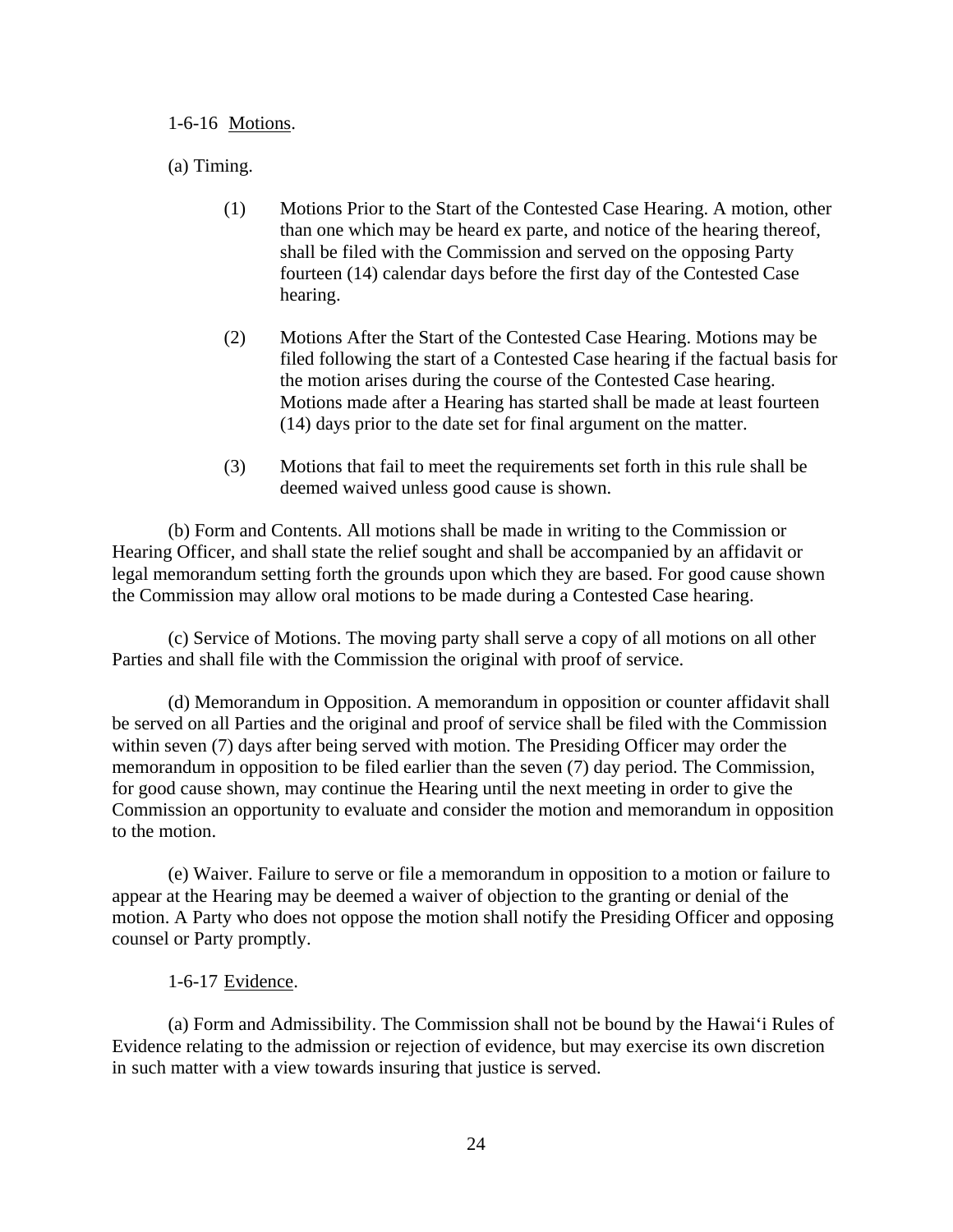(b) Burden of Proof. Except as otherwise provided by law, the Party initiating Commission consideration shall have the burden of proof, including the burden of producing evidence as well as the burden of persuasion. The degree or quantum of proof shall be a preponderance of the evidence.

(c) Exclusion of Irrelevant Material. As a matter of policy, the Commission shall provide for the exclusion or irrelevant, immaterial, or unduly repetitious evidence.

(d) Ruling. The Presiding Officer shall rule on the admissibility of all evidence. Such ruling may be reviewed by the Commission in determining the matter on its merits. In extraordinary circumstances, where prompt decision by the Commission is necessary to promote justice, the Presiding Officer may refer the matter to the Commission for determination.

(e) Objections and Exceptions. When objections are made to the admission or exclusion of evidence, the grounds relied upon shall be stated briefly. Formal exceptions to rulings are unnecessary and need not be taken.

(f) Offer of Proof. An offer of proof for the record shall consist of a statement of the substance of the evidence to which objection has been sustained.

(g) Prepared Testimony. With the approval of the Presiding Officer, a witness may read into the record his testimony on direct examination. Before any prepared testimony is read, unless excused by the Presiding Officer, the witness shall deliver copies thereof to the Presiding Officer, the clerk reporter, and all counsel or Parties. Admissibility shall be subject to the rules governing oral testimony. If the Presiding Officer deems that substantial saving in time will result, a copy of the prepared testimony may be received in evidence without reading, provided that copies thereof shall have been served upon all Parties and the Commission to permit proper cross-examination of the witness on matters contained in said prepared testimony.

(h) Documentary Evidence. If relevant and material matter offered in evidence is embraced in a document containing other matters, the Party offering it shall designate specifically the matter so offered. If other matter in the document would unnecessarily encumber the record, the document will not be received in evidence, but at the discretion of the Presiding Officer, the relevant and material matter may be read into the record or copies thereof received as an exhibit. Other parties shall be afforded opportunity to examine the document, and to offer in evidence other portions thereof believed material and relevant.

(i) Exhibits.

(1) Form-Size. Exhibits shall be clearly and permanently legible and in such form as may be prescribed by the Commission. Exhibits shall be bound or folded to the respective approximate size, where practical. Wherever practicable, sheets of each exhibit shall be numbered and data and other figures shall be set forth in tabular Form.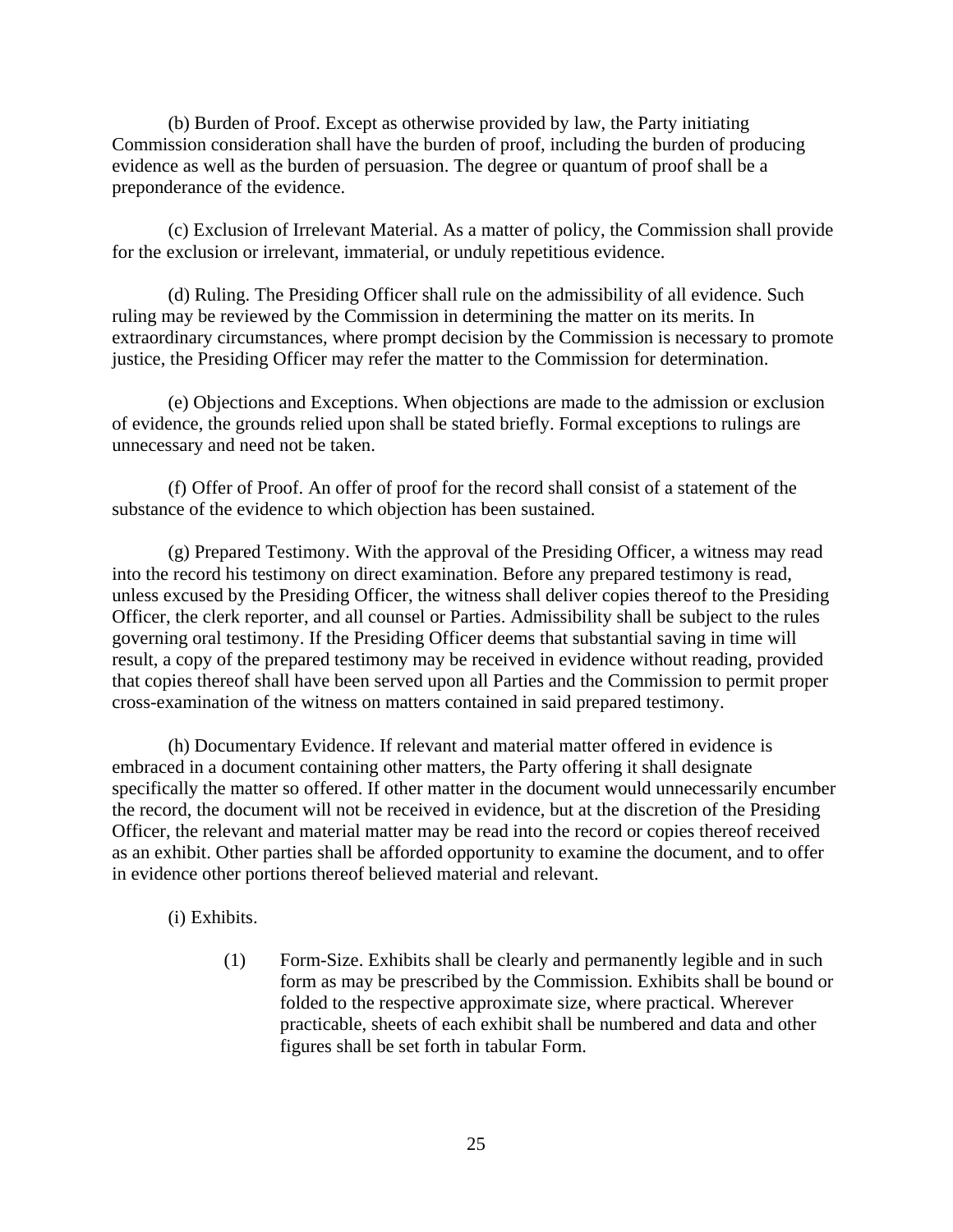(2) Copies. When exhibits are offered in evidence, and when practicable the original and twelve (12) copies shall be furnished to the Presiding Officer with a copy to each Party to the Proceeding other than the Commission, unless such copies have been previously furnished or the Presiding Officer otherwise.

(j) Commission Records. The file kept by the Department on the matter pending before the Commission shall constitute evidence for the purposes of an Agency Hearing.

 (k) Official Notice of Facts. Official notice may be taken of such matters as may be judicially noticed by the courts of the State of Hawai'i. Official notice may also be taken of generally recognized technical or scientific facts within the Commission's specialized knowledge when Parties and given notice either before or during the hearing or the material so noticed and afforded the opportunity to contest the facts so noticed.

(1) Additional Evidence. No supplemental evidence shall be accepted into the record after the Agency Hearing is closed. However, the Presiding Officer may, at the hearing, require the production of further evidence upon any issue. Upon agreement of the Parties, the Presiding Officer may authorize the filing of specific documentary evidence as a part of the record within a fixed time after submission reserving exhibit number therefor.

### 1-6-18 Post Hearing Procedures for Hearing Conducted By Commission.

(a) Correction of Transcripts in Cases where Transcripts are Provided. Motions to correct a transcript shall be filed with the Commission within fourteen (14) days after receipt of the transcript unless otherwise directed by the Presiding Officer, and shall be served on all Parties. Motions to correct transcripts shall certify the date when the transcript was received. Any objections to proposed corrections must be served on all Parties and received by the Commission at least seven (7) days after the date of service of the corrections. If no objections are received, the transcript will, upon approval of the Commission, be changed to reflect such corrections. If objections are received, the motion will be acted upon with due consideration to the stenographic transcript of the hearing.

(b) Submittals of Proposed Decisions and Orders. Each Party to the proceeding may submit a proposed decision and order to the Commission which shall include findings of fact and conclusions of law. Said proposals shall be served to each Party to the proceeding.

(c) Timing of Submittals. Unless otherwise directed by the Presiding Officer, in proceedings where transcripts are not required, submittal of a proposed decision and order shall be made within thirty (30) days from the date of closing of the hearing. In proceedings whereby transcripts are required, submittal shall be made within fourteen (14) days from the date or service of the transcript.

(d) Submittal of Exceptions to Decision and Order. Submittal to the Commission of exceptions to a proposed decision and order shall be made within seven (7) days from the date of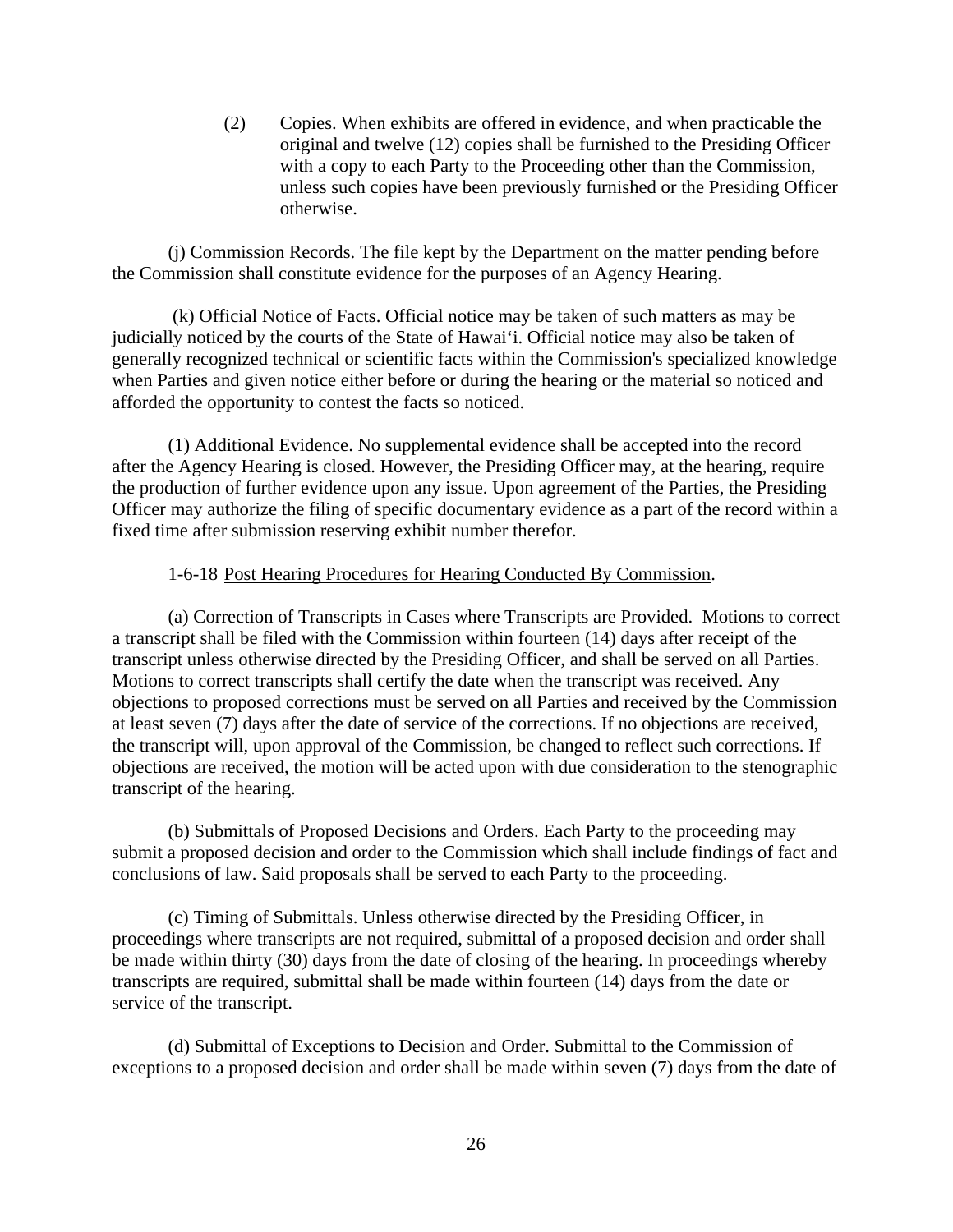service of said proposed decision and order, or within such period of time specified by the Presiding Officer. Such submittal shall be served on all parties.

(e) Final Arguments. The Presiding Officer shall establish the date for presentation of final arguments which shall occur in the following order, unless otherwise directed by the Presiding Officer:

- (1) Entertainment of submitted motions, exceptions or corrections to the transcript, if any, by the Commission;
- (2) Presentation of oral arguments by the Petitioner, Department, then Intervenor. In cases where there are multiple Intervenors, the Presiding Officer shall determine their order of presentation.
- (3) Closing arguments or rebuttal by the Petitioner.

The Presiding Officer may set appropriate time limitations for oral argument provided that not more than one (1) hour on each side of the Proceeding will be allowed for argument without special leave of the Commission.

 (f) Issuance of Decision and Order. A Proceeding shall stand submitted for decision by the Commission after the taking of evidence and the presentation of such oral argument as may have been prescribed by the Presiding Officer. The Commission may:

- (1) Adopt a decision and order as submitted by any of the Parties, with or without revisions;
- (2) Take action on the matter and may require the Department or a Party to the proceeding to submit a written decision and order which conforms with the evidence; or
- (3) If no proposed findings of fact, conclusions of law, decision and order have been submitted by any party, take action on the matter and require the Director to notify the Parties.

(g) Service of Decisions. Decisions shall be served in writing by the Director by mailing copies thereof (return receipt) to the Parties of record. When service is not accomplished by mail, it may be effected by personal delivery of a copy thereof. When a party to a Proceeding has appeared by a representative, service upon such representative or counsel shall be deemed to be service upon the Party.

(h) Withdrawal of Application. In cases where an application is withdrawn by the Petitioner after an adverse decision is rendered by the Commission and prior to the ratification or effective date of such final decision and order, the application or substantially similar application shall not be resubmitted sooner than one (1) year following the withdrawal.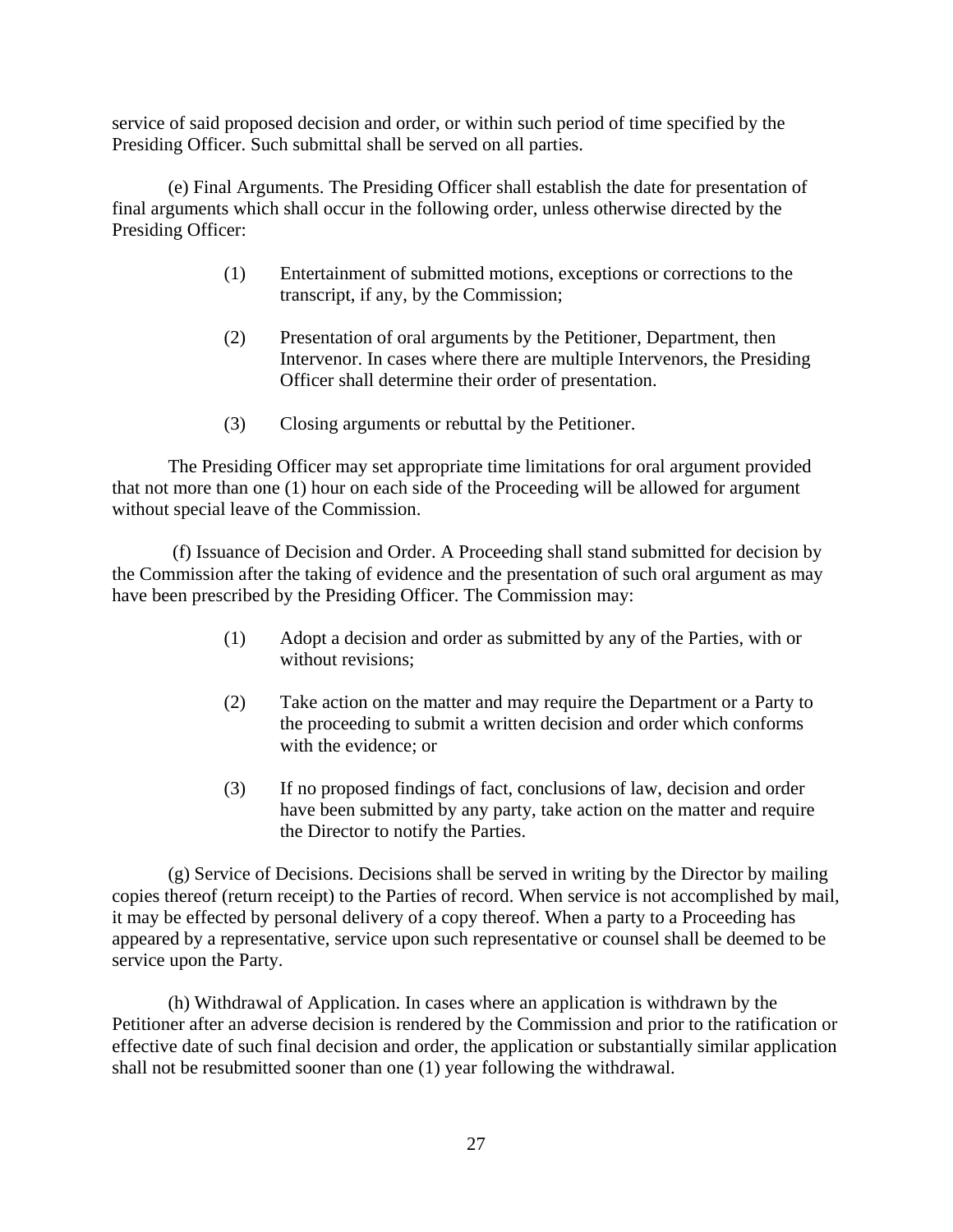(i) Appeals. Any Party aggrieved by a final order and decision of the Planning Commission may obtain Judicial reviews thereof in the manner pursuant to Chapter 91, HRS.

# 1-6-19 Post Agency Hearing Procedures for Hearing Conducted by Hearing Officer.

(a) Recommendation of Hearing Officer:

- (1) Upon completion of taking of the evidence, the Hearing Officer shall prepare a report setting for the proposed findings of fact, conclusions of law, the reasons therefore, and a recommended order, and shall submit the report of the Proceeding to the Commission.
- (2) The record shall include the petition, notice of hearing, motions, rulings, orders, transcript of the hearing, if required, documentary evidence, stipulations, proposed findings, or other documents submitted by the Parties, objections to the conduct of the hearing and the report of the Hearing Officer and all other matters placed in evidence.
- (3) The Hearing Officer shall cause a copy of the report to be served upon all Parties to the Proceedings.

(b) Exception to Hearing Officer's Report and Recommendations.

- (1) Prior to seven (7) working days after service of the report and recommendations by the Hearing Officer, a Party may file with the Commission, exceptions to the report. Such Party shall serve copies of exceptions upon each party to the Proceeding.
- (2) The exceptions shall:

(i) Set forth specifically the questions of procedure, fact, law, or policy, to which exceptions are taken;

(ii) Identify that part of the Hearing Officer's report and recommended order to which objections are made;

(iii) Designate by page citation to the portions of the record relied upon;

(iv) State all the grounds for exceptions to a ruling, finding, conclusion or recommendation. The grounds not cited or specifically urged are waived.

- (c) Support of Hearing Officer's Report and Recommendations.
	- (1) Prior to seven (7) working days after service of the exceptions taken to the Hearing Officer's report, any other Party may file with the Commission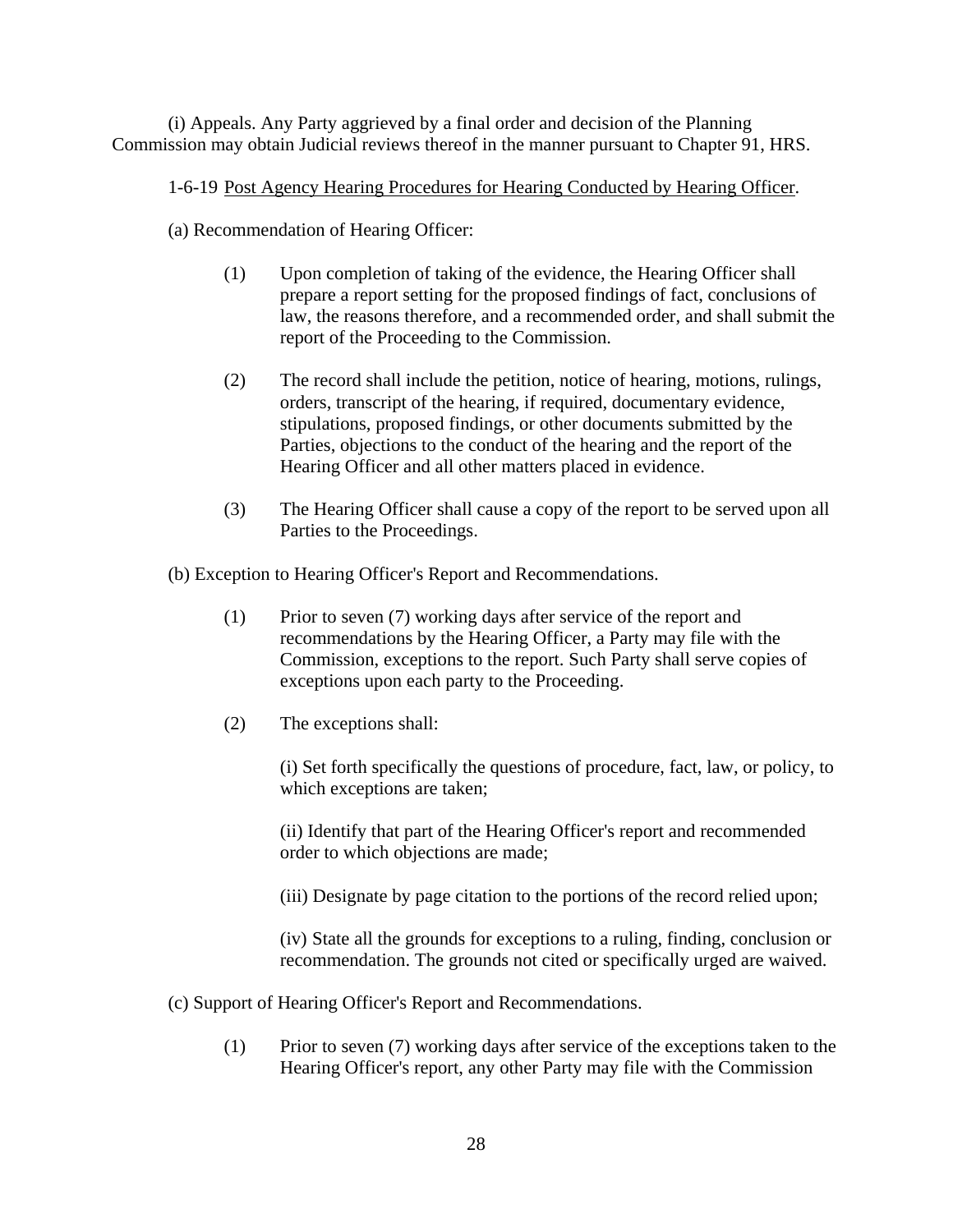arguments in support of the Hearing Officer's recommendations. Such Party shall serve copies upon each party to the Proceeding.

(2) The submittal shall:

(i) Answer specifically the points of procedure, fact, law or policy to which exceptions were taken;

(ii) State the facts and reasons why the report and recommendations must be affirmed; and

(iii) Designate by page citation the portions of the record relied upon.

(d) Oral Argument Before the Commission.

- (1) If a Party desires to argue orally before the Commission, a written request with reasons therefore shall accompany the exceptions filed. The Commission may grant the request.
- (2) The Commission may direct oral argument on its own motion.

(e) Commission Action.

- (1) In the event no statement of exceptions is filed, the Commission may proceed to reverse, modify, or adopt the recommendations of the Hearing Officer.
- (2) Upon the filing of the exceptions and support documents, the Commission may:

(i) Render its decision upon the record;

(ii) If oral argument has been allowed, the Commission may render its decision after oral argument; or

(iii) Reopen the docket and take further evidence or may take such other disposition of the case that is necessary under the circumstances.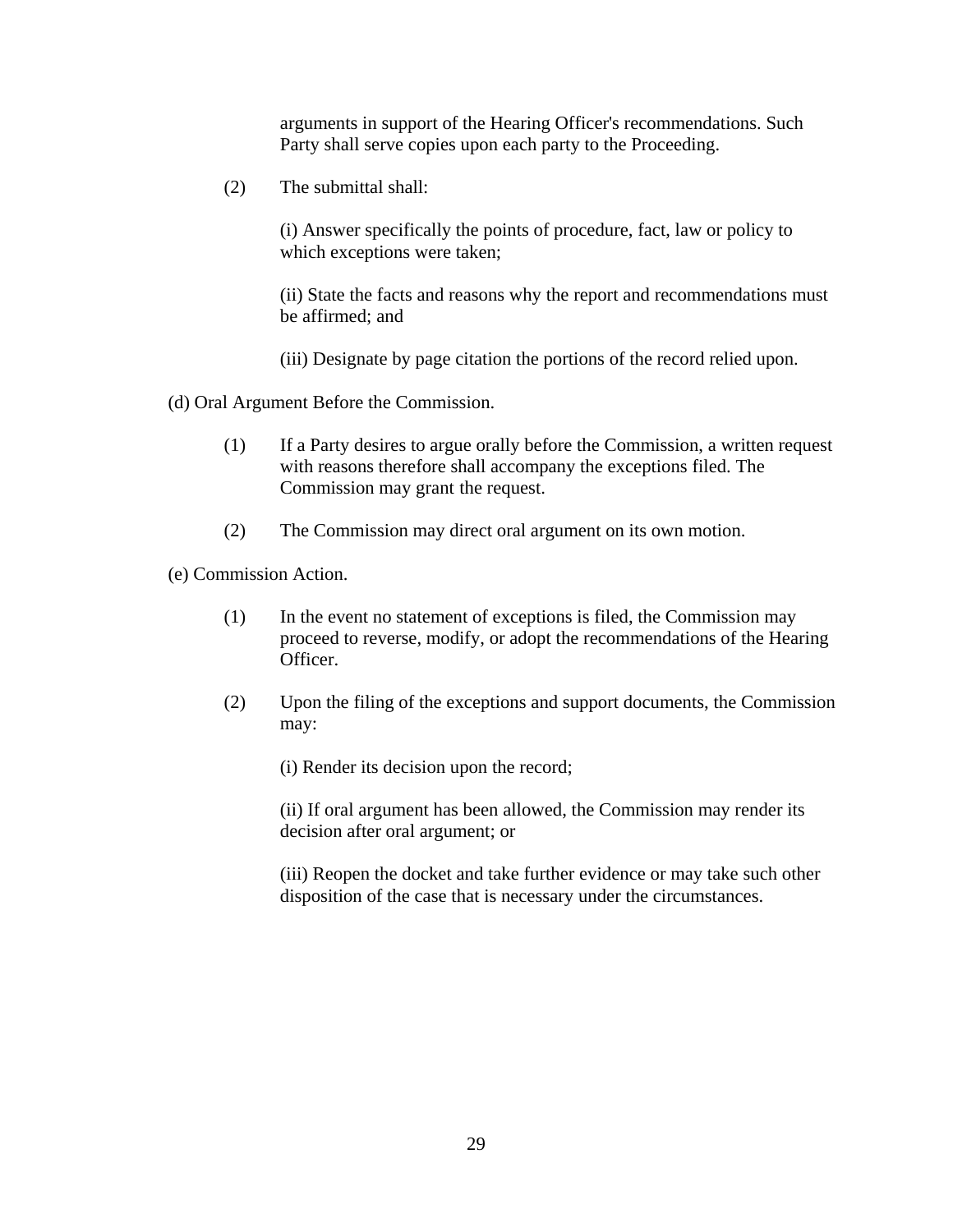### PUBLIC RECORDS, INSPECTION AND AVAILABILTY

1-7-1 Inspection of Public Records. All public records shall be available for inspection by any person during established office hours unless public inspection of such records is in violation of any other state or federal law, provided that, except where such records are open under any rule of court, the attorney general and the responsible attorneys of the various counties may determine which records in their offices may be withheld from public inspection when such records pertain to the preparation or the prosecution or defense of any action or proceeding, prior to its commencement, to which the state or county is or may be a party, or when such records do not relate to a matter in violation of law and are deemed necessary for the protection of the character or reputation of any person.

# 1-7-2 Where Available.

(a) The public may obtain information on matters within the jurisdiction of the Department and Commission for the County of Kaua'i, by inquiring at the principle place of business of the Planning Department. All rules, orders or opinions of the agency are on file and available for public inspection at this office during business hours, or at the Office of the County Clerk.

(b) Inquiry may be made in person at the Agency during business hours or by submitting a request for information in writing to the Director.

1-7-3 Copies of Public Records. Copies of public records printed or reproduced for persons other than governmental agencies shall be given to any person provided the applicable fees or costs for publication and postage are paid.

1-7-4 Denial of Inspection. Any person aggrieved by the denial by the officer having the custody of any public record of the right to inspect the record or to obtain copies of extracts thereof may apply to the Circuit Court of the circuit wherein the public record is found for an order directing the officer to permit the inspection of or to furnish copies of extracts of the public records.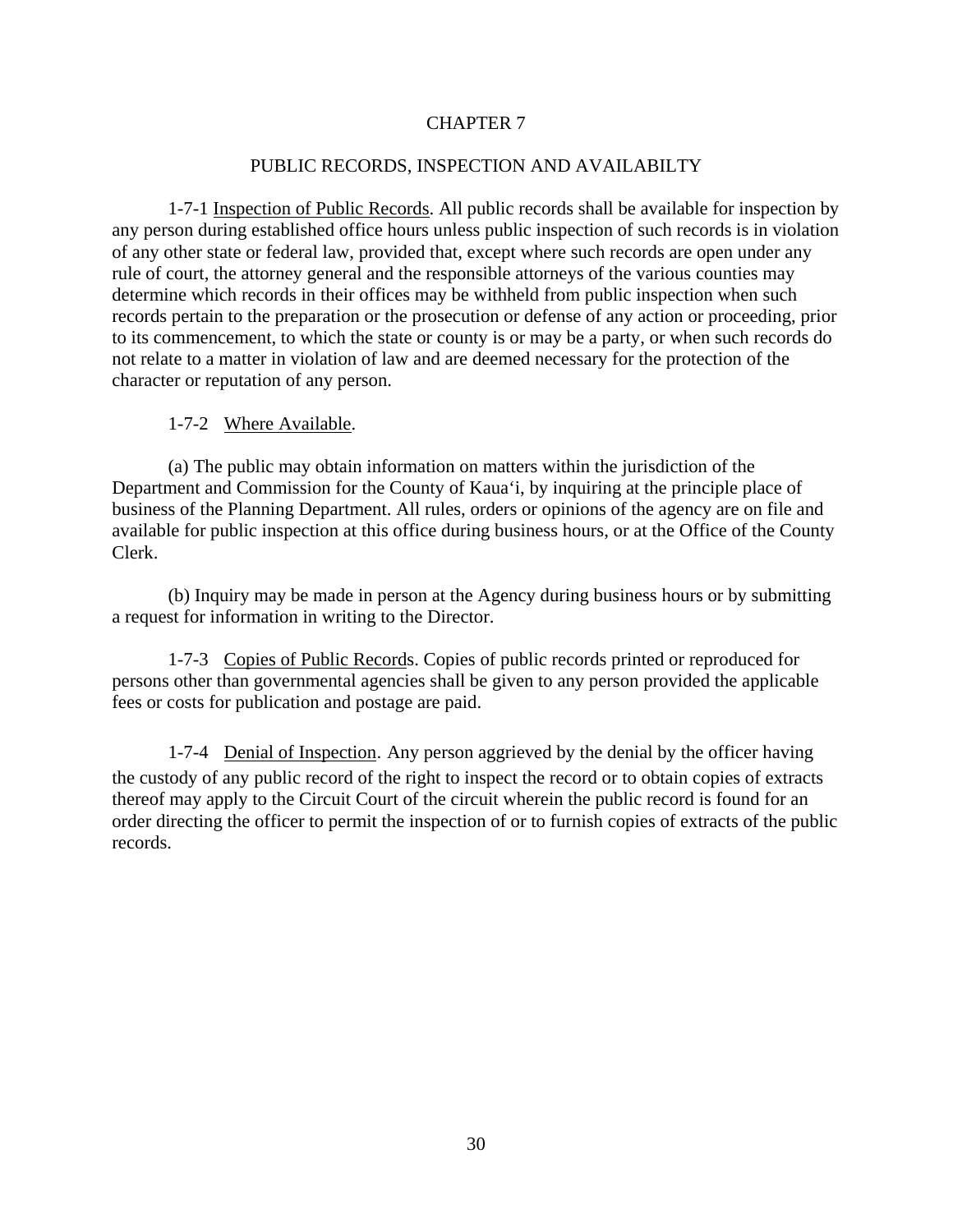#### CENTRAL COORDINATING AGENCY

1-8-1 Authority. Pursuant to the authority of Chapter 46, HRS, and the Kaua'i County Code, as Amended, 1987, these Rules are established. These Rules shall apply within the County of Kaua'i, State of Hawai'i.

1-8-2 Purpose. The purpose of these Rules are to improve the coordination and efficiency of land use and development control systems.

1-8-3 Definitions. For the purpose of these Rules, the following words or phrases shall have the meaning given in this rule unless it shall be apparent from the context that a different meaning is intended:

(a) "Control or Regulatory Powers" are any and all forms of written consent, sanction, or recommendation required by any government agency before implementation of a land development project. This includes, but is not limited to, permits, certificates, approvals, and clearances, whether discretionary or ministerial.

(b) "Cooperating Agency" means each federal, state, or county board, commission, department, or officer with control or regulatory powers over land development projects undertaken in the county.

(c) "Land Development Project" means the performance of any building or mining operation, the making of any material change in the use or appearance of any structure or land, the division of land into two or more parcels, and the creation or termination of rights of access or riparian rights.

(d) "Master File" means an up-to-date list of all active applications for building permits, subdivisions, zoning permits, special management area permits, variance permits, use permits; petitions for changes in state land use districts, general plan, development plan and zoning amendments; and special permit requests within the county.

(e) "Repository" means an up-to-date collection of all laws, rules and regulations, procedures, permit requirements and review criteria of all federal, state, and county agencies having any control or regulatory powers over land development projects within the county.

1-8-4 Maintenance and Administration of the Repository.

(a) Responsibilities of the Agency. The Agency shall maintain and update the repository, and shall make it available during business hours to any person requesting information about the applicability of the repository to any proposed Land Development Project. The Agency shall refer interpretations of a legal or complex technical nature, questions concerning the extent of a Cooperating Agency's discretionary authority, and judgments concerning the acceptability or application materials to the appropriate Cooperating Agency*.* Copies of the repository shall be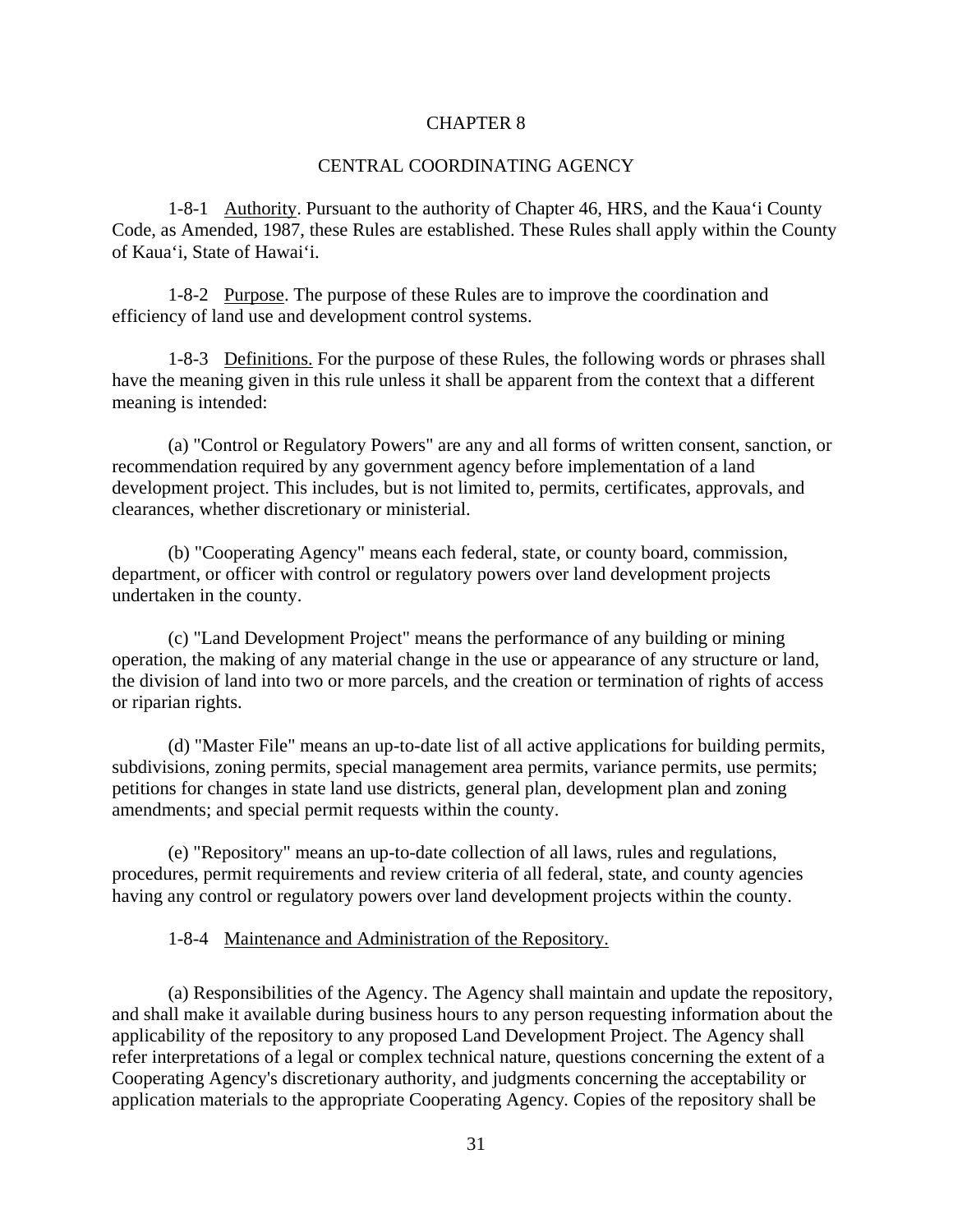made available to the public at a price to be fixed by the Agency to cover mailing and publication costs.

 (b) Responsibilities of Cooperating Agencies. It shall be the responsibility of each Cooperating Agency to ensure that the agency is in receipt of all laws, rules and regulations, procedures, permit requirements, and review criteria pertaining to Land Development Projects within its jurisdiction. Cooperating Agencies shall also be responsible for keeping the Agency promptly informed of revisions to the above and for providing information to the applicant on matters directly related to the Cooperating Agency's jurisdiction.

# 1-8-5 Maintenance and Administration of the Master File.

(a) Responsibilities of the Agency. The Agency shall maintain and update the master file in accordance with a reasonable schedule as agreed to by the Agency and the appropriate Cooperating Agencies. Questions concerning the status of an application listed in the Master File shall, to the extent practicable, be responded to by the Agency before referring them to the appropriate the Cooperating Agency.

(b) Responsibilities of Cooperating Agencies. It shall be the responsibility of the appropriate Cooperating Agencies to ensure that the required applications within their jurisdiction are listed in the Master File maintained by the Agency. Each Cooperating Agency shall provide the Agency with updated information for the Master Files in accordance with a schedule deemed reasonable by both.

1-8-6 Other Coordination Services. (a) When requested by the applicant, the Agency shall endeavor to schedule and coordinate, to the extent practicable, any referrals, public informational meetings or any public hearings with those held by other federal, state and/or county commissions or agencies pursuant to existing laws pertaining to the County.

(b) It shall be the responsibility of each Cooperating Agency to designate a representative of its staff who is authorized to speak on its behalf and who is knowledgeable in those controls or regulatory powers within its jurisdiction to serve as liaison with the Agency in this and all other functions mandated by Chapter 46, HRS, and the Kaua'i County Code, as Amended, 1987.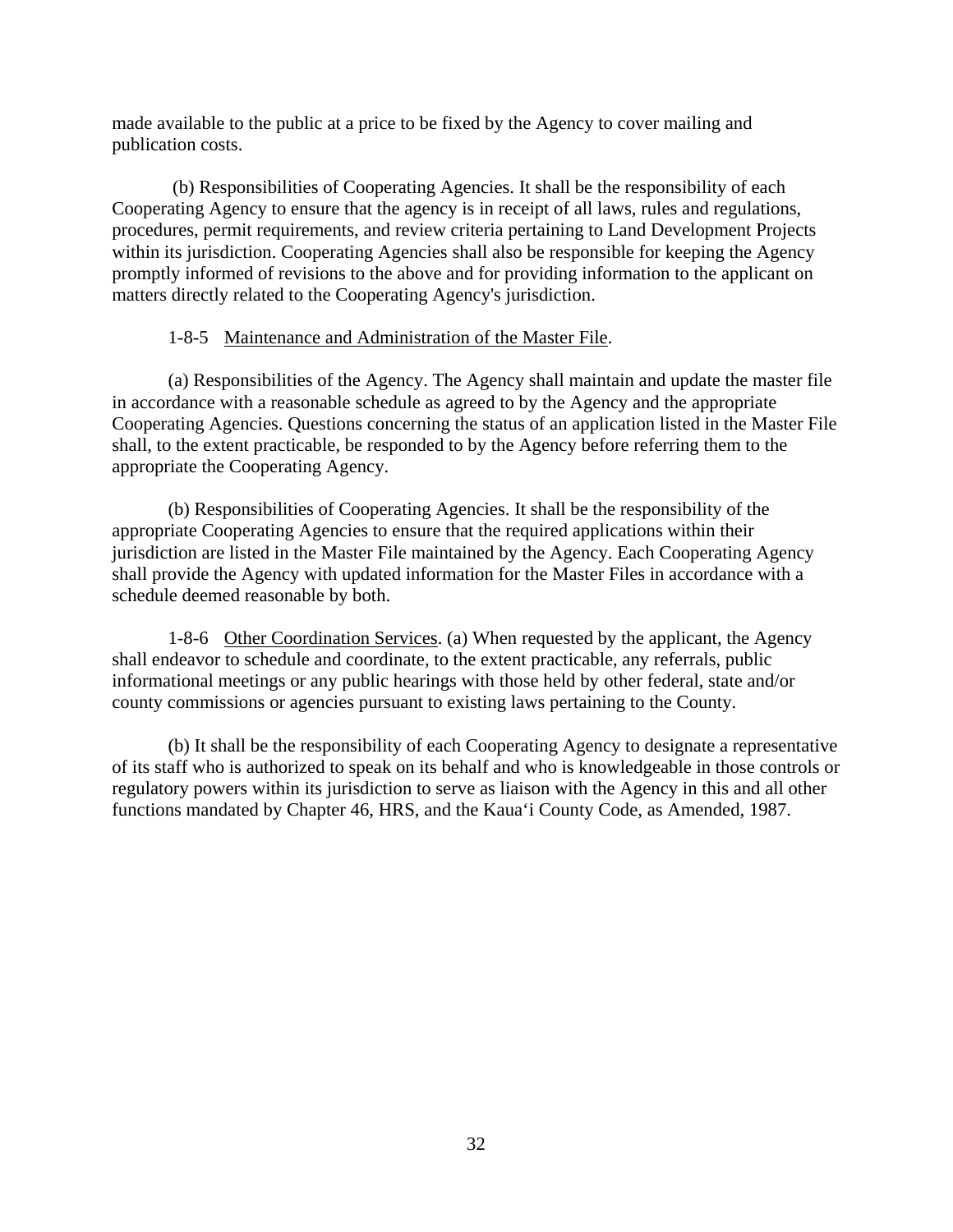### APPEALS FROM ACTIONS OF THE PLANNING DIRECTOR

1-9-1 Applicability. An applicant may petition to appeal an action of the Director in the administration of the Comprehensive Zoning and Subdivision ordinances as provided for in Chapter 8, Articles 17, 18, 19, 24, and 28 and Chapter 9, Articles 3 and 5 of the Kaua'i County Code, as Amended, 1987. Intervention, pursuant to Chapter 4 of these Rules, shall not be allowed in appeals from actions of the Director.

1-9-2 Submission of Appeal. The appeal shall be submitted to the Clerk of the Commission and shall be filed within twenty-one (21) days for appeals as provided for in the Comprehensive Zoning Ordinance and fifteen (15) days for appeals as provided for in the Subdivision Ordinance after the date of the adverse decision. The petition to appeal shall contain the following:

- (1) The name, address and telephone number of the appellant.
- (2) The identification of the property and the appellant's interest therein.
- (3) The particular provision of the zoning ordinance or subdivision ordinance or regulation in question.
- (4) All pertinent facts.
- (5) The action of the Director.
- (6) The reasons for the appeal, including a statement as to why the appellant believes that the Director's action was based on an erroneous finding of a material fact, or that the Director had acted in an arbitrary or capricious manner, or had manifestly abused his discretion.

1-9-3 Contested Case Hearing and Notice. If a petition contains the requirements prescribed in 1-9-2(1)-(6), the Director shall place the matter on the Commission agenda and the Commission shall afford the appellant an opportunity to be heard. Such Contested Case Hearing shall be conducted in conformity with the applicable provisions established herein for Contested Case hearings before the Commission in Chapter 6 of these Rules.

### 1-9-4 Commission Action.

(a) In cases where appeals are pursuant to the provisions of the Comprehensive Zoning Ordinance, the Commission shall consider the same within sixty (60) days of the filing of the notice of appeal. In the case where the Commission hears the matter, it must render a decision within thirty (30) days after the close of Hearing. In the case where a Hearing Officer is appointed, the Commission must act on its recommendation within thirty (30) days after receipt of the Hearing Officer's recommendation.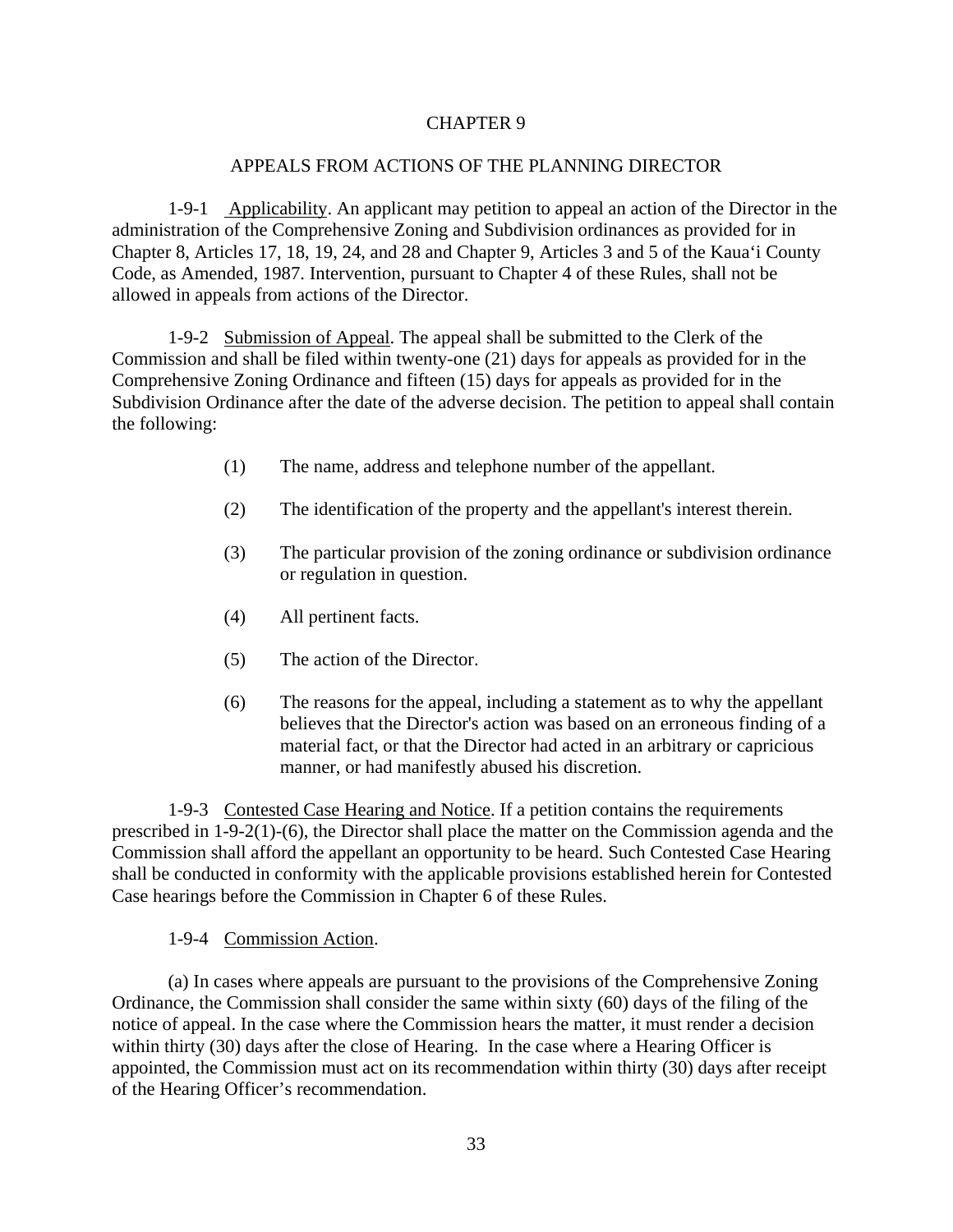(b) In cases where appeals are pursuant to the provisions of the Subdivision Ordinance, the Commission shall consider the same within forty-five (45) days of the filing of the notice of appeal. In the case where the Commission hears the matter, it must render a decision within forty-five (45) days after the close of Hearing. In the case where a Hearing Officer is appointed, the Commission must act on its recommendation within thirty (30) days after receipt of the Hearing Officer's recommendation.

(c) A longer period to rendering any decision in Sections 1-9-4 (a) and (b) may be permitted by agreement of the applicant.

1-9-5 Decision and Order. The Director shall promptly notify the appellant of the decision of the Commission. If the Commission affirms the action of the Director, such order shall be accompanied by separate findings of fact and conclusions of law. A copy thereof shall be sent, return receipt, immediately to the applicant.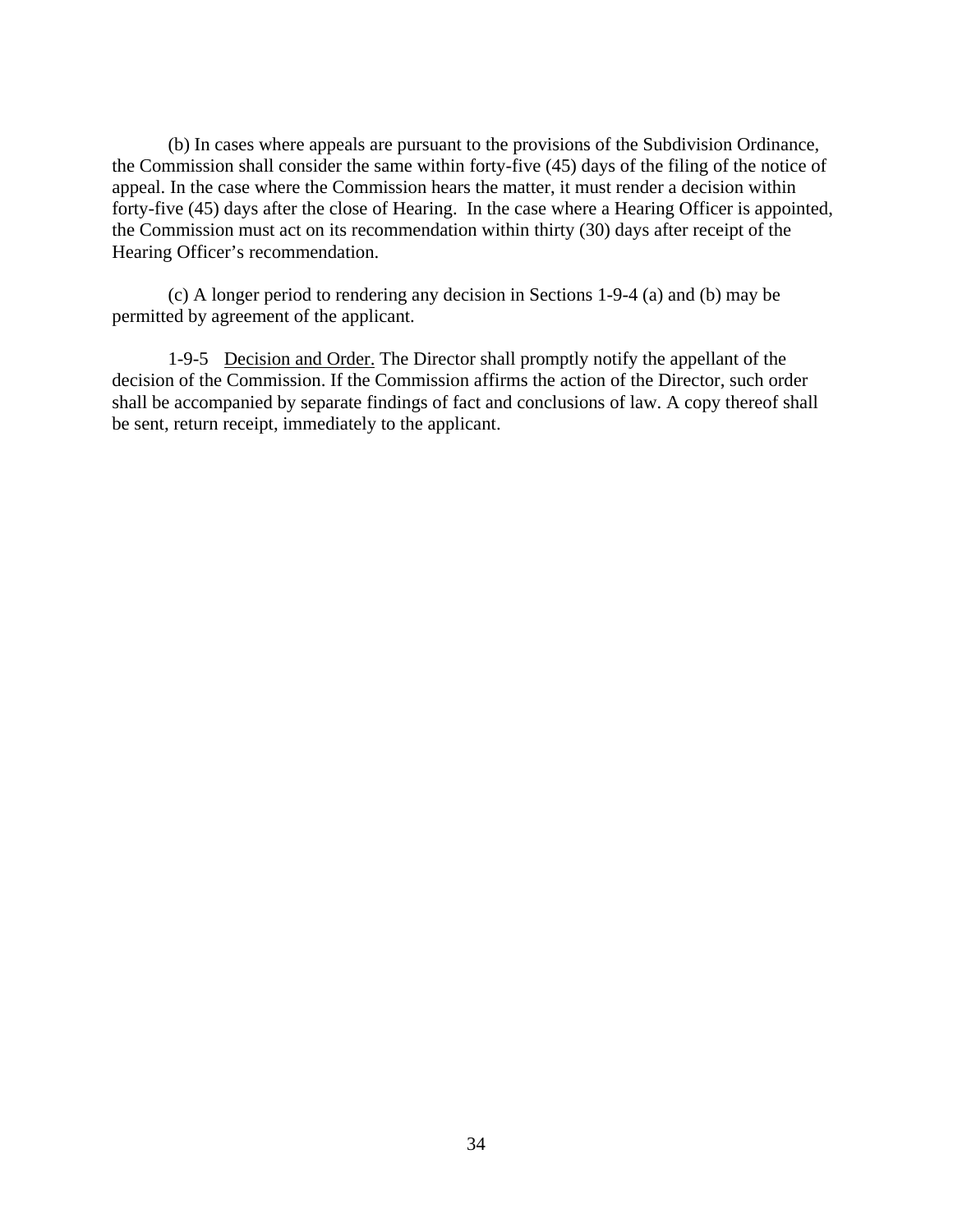#### DECLARATORY ORDERS

#### 1-10-1 Who May Petition.

(a) Petition by Person or Agency. On petition of an interested person, the Commission may issue a declaratory order as to the applicability of any statutory provision or of any rule or regulation or order of the Commission.

(b) Declaratory Order on the Commission's Own Motion. Notwithstanding the other provisions of this section, the Commission may, on its own motion or upon request but without notice or hearing, issue a declaratory order to terminate a controversy or to remove uncertainty.

1-10-2 Form and contents. The petition shall conform to the requirements for filing documents before the Commission and shall contain the following:

- (1) Name;
- (2) Address;
- (3) Telephone number of each petitioner;
- (4) The signature of each petitioner;
- (5) A designation of the specific statutory provision, rule, or order in question, together with a statement of the controversy or uncertainty involved;
- (6) A statement of the petitioner's interest in the subject matter, including the reasons for submission of the petition;
- (7) A statement of the petitioner's position or contention; and
- (8) A memorandum of authorities, containing a full discussion of reasons and legal authorities in support of such position or contention.

1-10-3 Commission Action. Within forty-five (45) days after the submission of a petition for Declaratory Ruling, the Commission shall either deny the petition in writing, stating the reasons for such denial, or issue a declaratory order on the matters contained in the petition, or set the matter for hearing, however, that if the matter is set for Hearing, the Commission shall render its findings and decision within forty-five (45) days after the close of the Hearing.

1-10-4 Dismissal or Petition. The Commission may, without notice of hearing, dismiss a petition for Declaratory Ruling that fails in material respect to comply with the requirements of this section.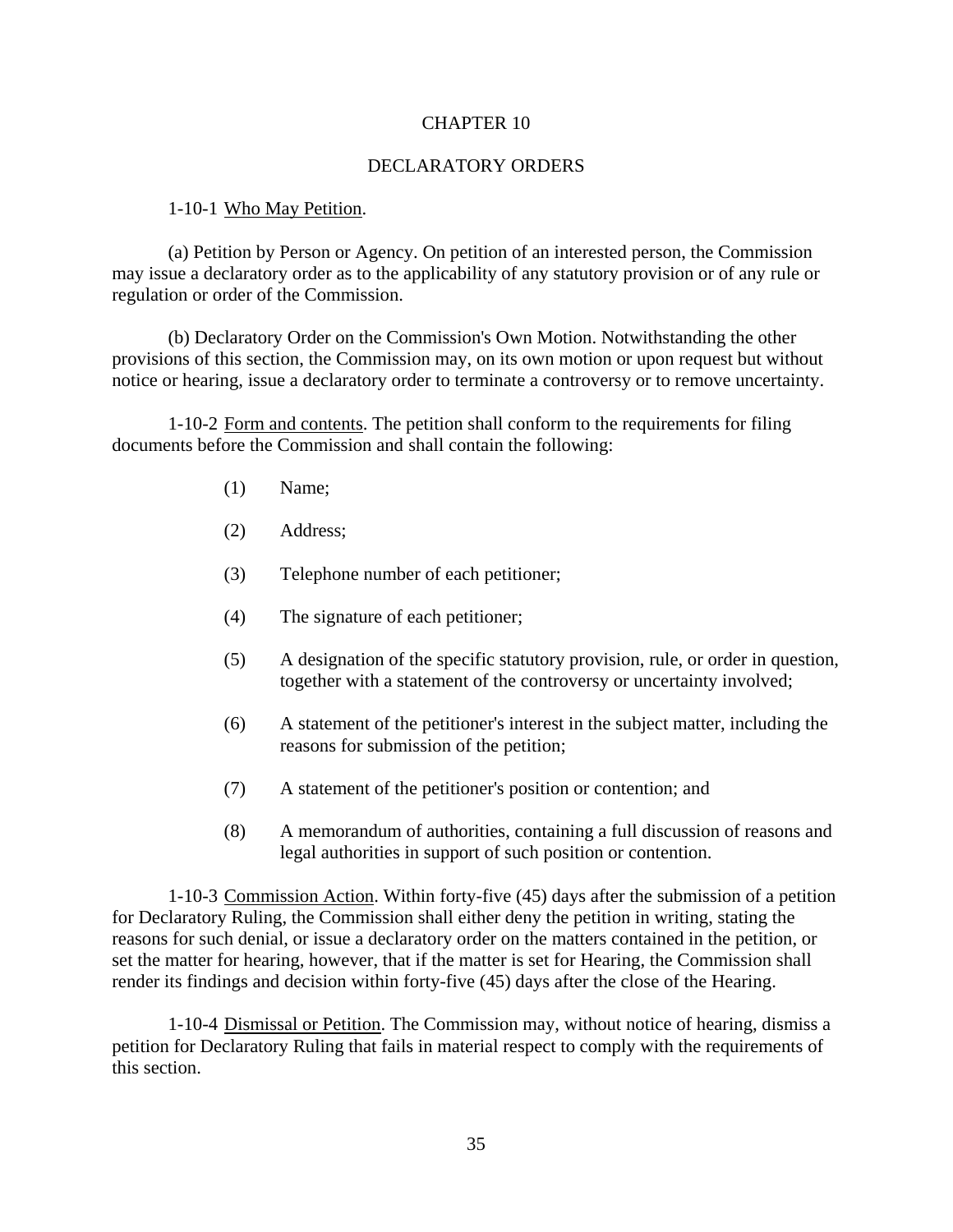1-10-5 Refusal to Issue Declaratory Order. The Commission may, for good cause, refuse to issue a declaratory order. Without limiting the generality of the foregoing, the Commission may so refuse where:

- (1) the question is speculative or purely hypothetical and does not involve existing facts, or facts that can be expected to exist in the near future;
- (2) the Petitioner's interest is not of the type that would give him standing to maintain an action if he were to seek judicial relief;
- (3) the issuance of the declaratory order may affect the interests of the Commission in a litigation that is pending or may reasonably be expected to arise; or
- (3) the matter is not within the jurisdiction of the Commission.

1-10-6 Request for Hearing. Although in the usual course of disposition of a petition on for a Declaratory Ruling no formal Hearing will be granted to the Petitioner or to a Party in interest, the Commission may in its discretion order a Hearing. Any Petitioner or Party in interest who desires a Hearing on a petition for a Declaratory Ruling shall set forth in detail in his request the reasons why the matters alleged in the petition, together with supporting affidavits or other written briefs or memoranda of legal authorities, will not permit the fair and expeditious disposition of the petition, and, to the extent that such request for a Hearing is dependent upon factual assertion, shall accompany such request by affidavit establishing such facts and shall deposit with the Department such amounts as deemed necessary to cover applicable publication costs. In the event a Hearing is ordered by the Commission, the rules relating to Agency Hearing procedures before the Commission shall govern the proceeding.

1-10-7 Applicability of Order. An order disposing of a petition shall be applicable only and strictly limited to the factual situation described in the petition or set forth in the order.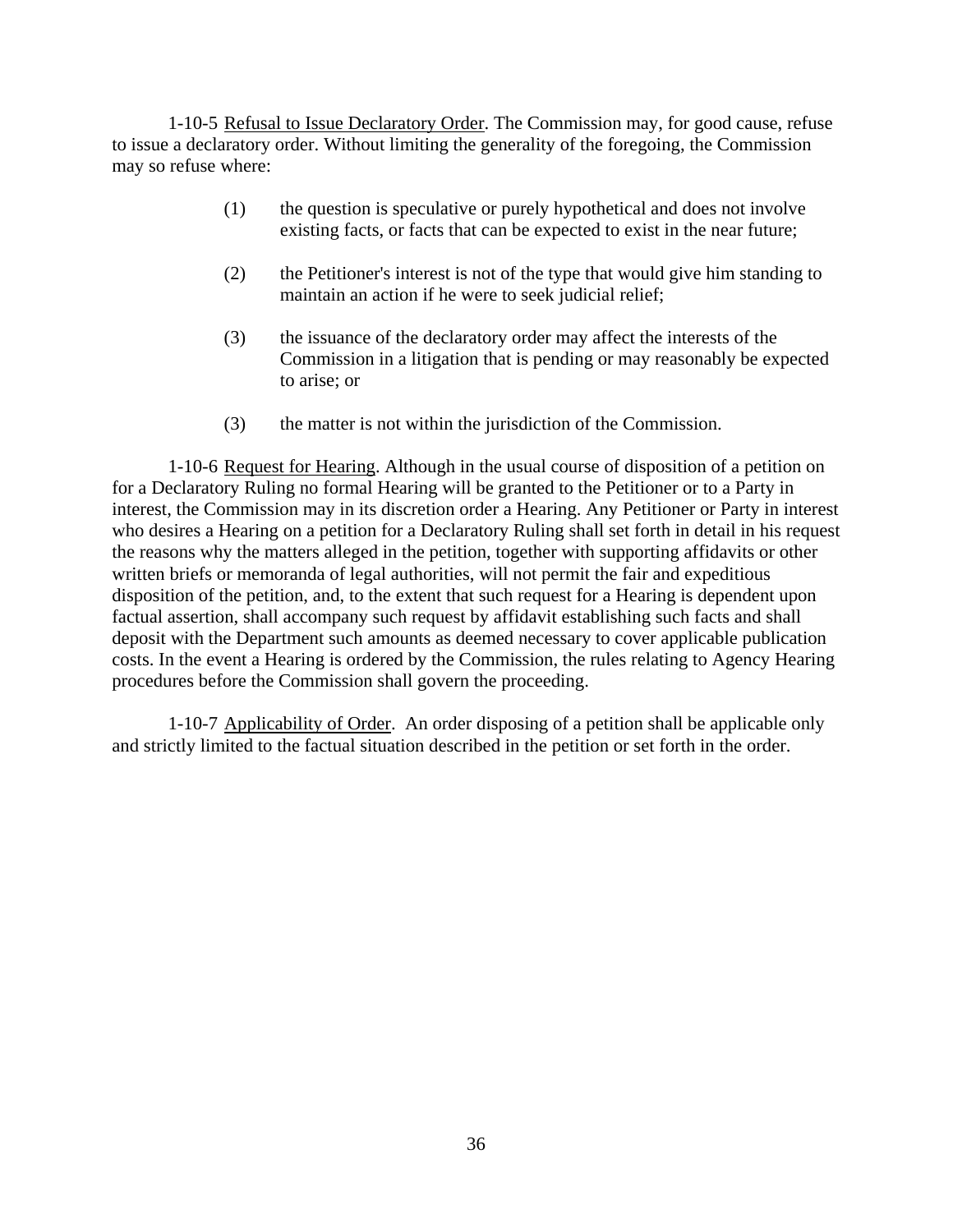#### RULE ADOPTION, AMENDMENT, OR REPEAL PROCEDURES

#### 1-11-1 Initiation of Rule-Making Proceedings.

(a) Motion by Commission. The Commission may, at any time on its own motion, initiate Proceedings for the adoption, amendment, or repeal or any rule or regulation of the Commission.

(b) Petition by Person or Agency. Any interested Person may petition the Commission for the adoption, amendment, or repeal of any rule or regulation of the Commission. Petitions for rule-making filed with the Commission will become matters of public record.

1-11-2 Form and Contents. Petitions for rule-making shall contain the name, address, and telephone number of each Petitioner; the signature of each Petitioner; a draft or the substance of the proposed rule or amendment or a designation of the provisions the repeal of which is desired; a statement of the Petitioner's interest in the subject matter; a statement of the reasons in support of the proposed rule, amendment, or repeal and shall deposit with the County funds sufficient to cover appropriate Hearing publication costs.

1-11-3 Action on Petition. The Commission shall, within forty-five (45) days after the fillng of a petition for rule-making, either deny the petition in writing, stating its reasons for its denial or initiate Proceedings in accordance with Chapter 91, HRS.

(a) Denial of Petition. Any petition that fails in material respect to comply with the requirements herein or that fails to disclose sufficient reasons to justify the institution of public rule-making Proceedings will not be considered by the Commission. The Commission shall notify the Petitioner in writing of such denial, stating the reasons thereto. Denial of a petition shall not operate to prevent the Commission from acting, on its own motion, on any matter disclosed in the petition.

(b) Acceptance of Petition. If the Commission determines that the petition is in order and that it discloses sufficient reasons in support of the proposed rule making to justify the institution of rule-making Proceedings, the following procedure set forth and applicable statutes and law shall apply.

#### 1-11-4 Notice of Public Hearing.

(a) Publication and Mailing. When, pursuant to a petition therefor or upon its own motion, the Commission proposes to adopt, amend, or repeal a rule or regulation, a notice of proposed rule-making shall be published at least once in a newspaper of general circulation which is published and issued within the County of Kaua'i; and such notice shall also be mailed to all persons or agencies who have made timely written requests for advance notice of the Commission's rule-making Proceedings at their last recorded address. The notices shall be published at least thirty (30) days prior to the date set for Public Hearing. The notice of hearing will also be filed with the Office of the County Clerk.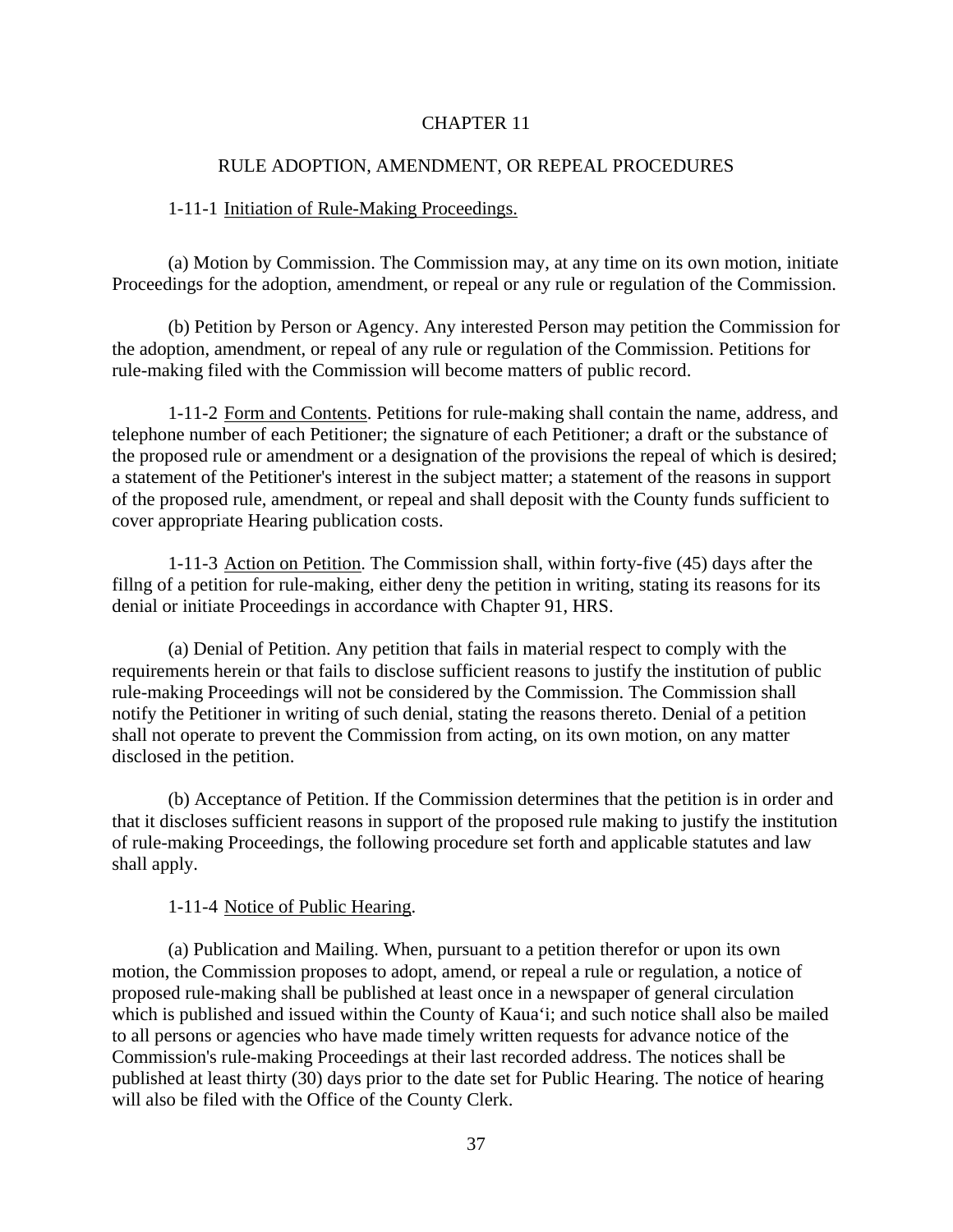(b) Form. A notice or the proposed adoption, amendment, or repeal or a rule or regulation shall include:

- (1) A statement of the date, time and place where the public hearing will be held;
- (2) Reference to the authority under which the adoption, amendment, or repeal or a rule or regulation is proposed;
- (3) A statement of the substance of the proposed rules.

1-11-5 Commission Action. The Commission shall consider all relevant testimony and documents of record before taking final action in a rule-making Proceeding. Final action should be taken within forty-five (45) days after the end of period for submission of written comments or recommendations.

1-11-6 Effective Date. All rules shall be filed and take effect pursuant to Chapter 91, HRS.

1-11-7 Emergency Rule Making. Notwithstanding the foregoing rules, the Commission may adopt emergency rules in accordance to the provisions of Chapter 91, HRS, if the Commission finds that an imminent peril to public health or safety requires adoption, amendment, or repeal of a rule or regulation upon less than twenty (20) days notice of hearing, and states in writing its reasons for such finding, it may proceed without prior notice or hearing or upon such abbreviated notice and hearing as it finds practicable to adopt an emergency rule or regulation to be effective for a period not longer than one hundred twenty (120) days without renewal. The emergency rule shall become effective upon filing with the Office of the County Clerk.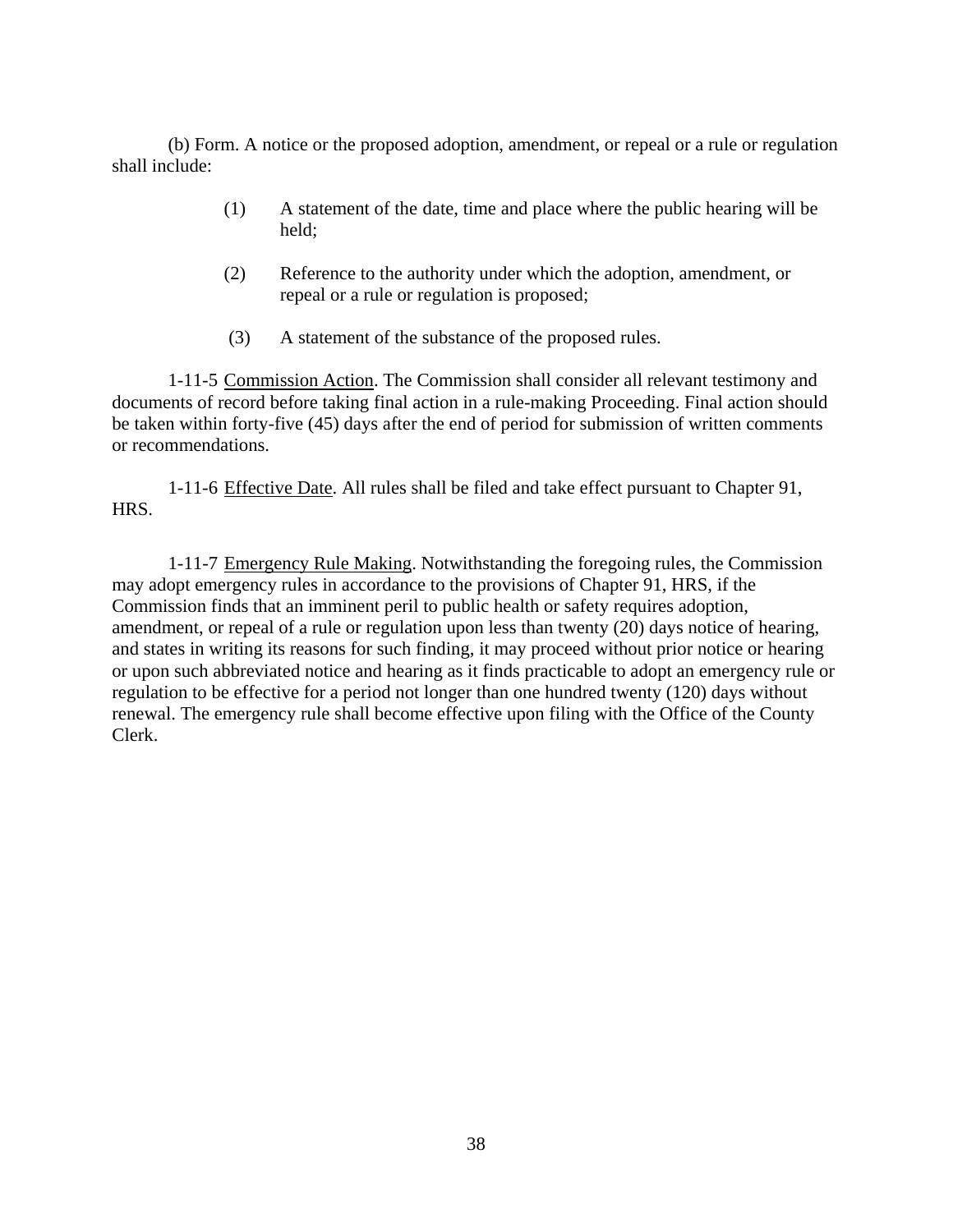### REVOCATION AND MODIFICATION OF PERMITS

1-12-1 Applicability. This chapter shall apply to all zoning permits, variances, use permits, subdivision approvals, special management area permits, special permits, state land use district boundary amendments, general plan amendments, zoning amendments and any other permit or approval within the jurisdiction of the Commission. For the purposes of this chapter, "permit" means any permit, amendment or other approval mentioned above.

1-12-2 Petition For Revocation of Permits. The Department, Commission, a person with interest in the land, who lawfully resides on the land, or a person or entity who otherwise can demonstrate that they will are so directly and immediately affected by the Permit that their interest is clearly distinguishable from that of the general public may file a petition for revocation of a permit with the Director.

#### 1-12-3 Form and Content of Petition.

(a) The petition for revocation of a permit shall be filed on a form prescribed by the Director which shall include the following information:

- (1) the identification of the permit in question and a statement concerning Section 1-12-2;
- (2) the specific term or condition of the permit alleged to have been violated or not complied with;
- (3) a detailed factual basis of the alleged violation; and
- (4) any other information that the Director requires for an adequate investigation into the matter.

(b) The Director may reject any petition which is incomplete, inaccurate or fails to comply with the Rules of the Commission. The rejected petition shall be returned to the petitioner.

1-12-4 Revocation of Class I, II and III Zoning Permits, or Special Management Area Minor Permits Issued by the Director. The Director shall review and investigate the basis for any petition for revocation of a Class I, II, or III zoning permit or Special Management Area Minor Permits, or any other permit which the Director is authorized to issue. If the Director finds that any term or condition of the subject permit has been violated or not complied with, the Director may in his discretion revoke, amend or modify the permit or may allow the permit holder a reasonable opportunity to correct, remedy or rectify the violation.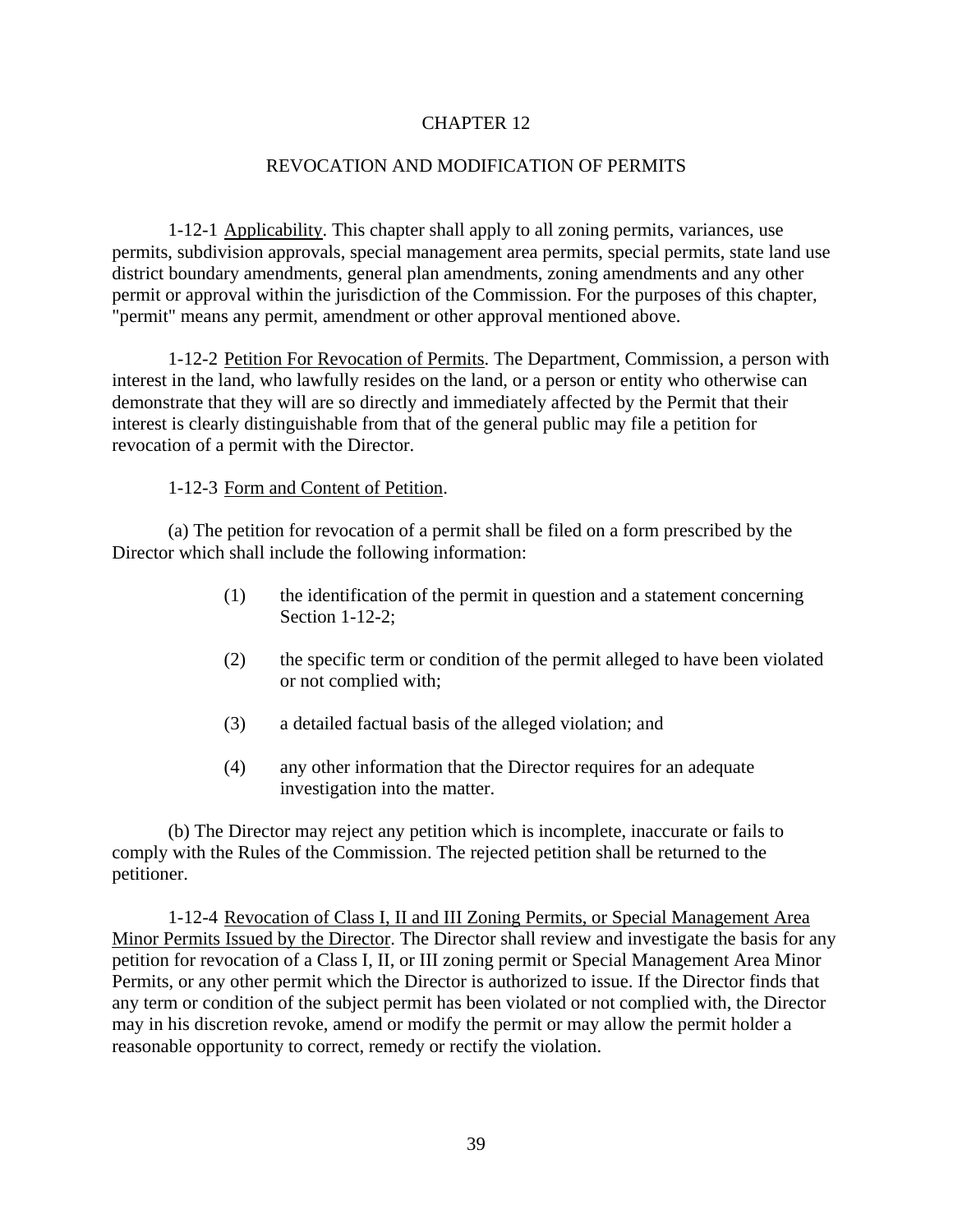1-12-5 Revocation of Permits by the Planning Commission. The Director shall review and investigate the basis for any petition for revocation of a permit which the Commission has final authority to grant or which the Commission makes a recommendation and report to the Kaua'i County Council, State Land Use Commission or other agency which has the final authority to grant. The Director shall file his report with the Commission within sixty (60) days from the date of the acceptance of the petition, unless the Commission allows the Director more time to investigate the contents of the petition. The Commission shall review the Director's report and if the Commission finds that there is reasonable cause to believe that there currently is a failure to perform according to the conditions imposed, the Commission shall issue and serve upon the party bound by the conditions an Order to Show Cause why the permit should not be revoked or modified.

### 1-12-6 Form of the Order to Show Cause.

(a) The Commission shall serve the Order to Show Cause on the permit holder in writing by registered or certified mail with return receipt requested at least thirty (30) days before the Hearing. In the event that such method of service is unsuccessful, the Order to Show Cause may be served in any other manner provided by law. A copy shall be also sent to the Petitioner and all Parties to the hearing at which the permit or approval was granted.

(b) The Order to Show Cause shall include:

- (1) A statement of the date, time, place, and nature of the hearing;
- (2) A description and a map of the property to be affected;
- (3) A statement of the legal authority under which the Hearing is to be held;
- (4) The specific sections of the statutes or rules, or both, involved;
- (5) An explicit statement in plain language of the issues involved and the facts alleged by the Agency or Party in support thereof; and
- (6) A statement that any party may retain counsel if the party so desires.

1-12-7 Hearing on the Order to Show Cause. The Commission shall conduct an Agency Hearing on the Order to Show Cause in accordance with the requirements of Chapter 6 of these Rules.

### 1-12-8 Decision on Petition.

(a) For state land use boundary amendments, general plan amendments, zoning amendments or any other permit or approval for which the Commission operates only in an advisory capacity to the Kaua'i County Council, the State Land Use Commission or any other governmental agency having final authority, the following procedure shall apply: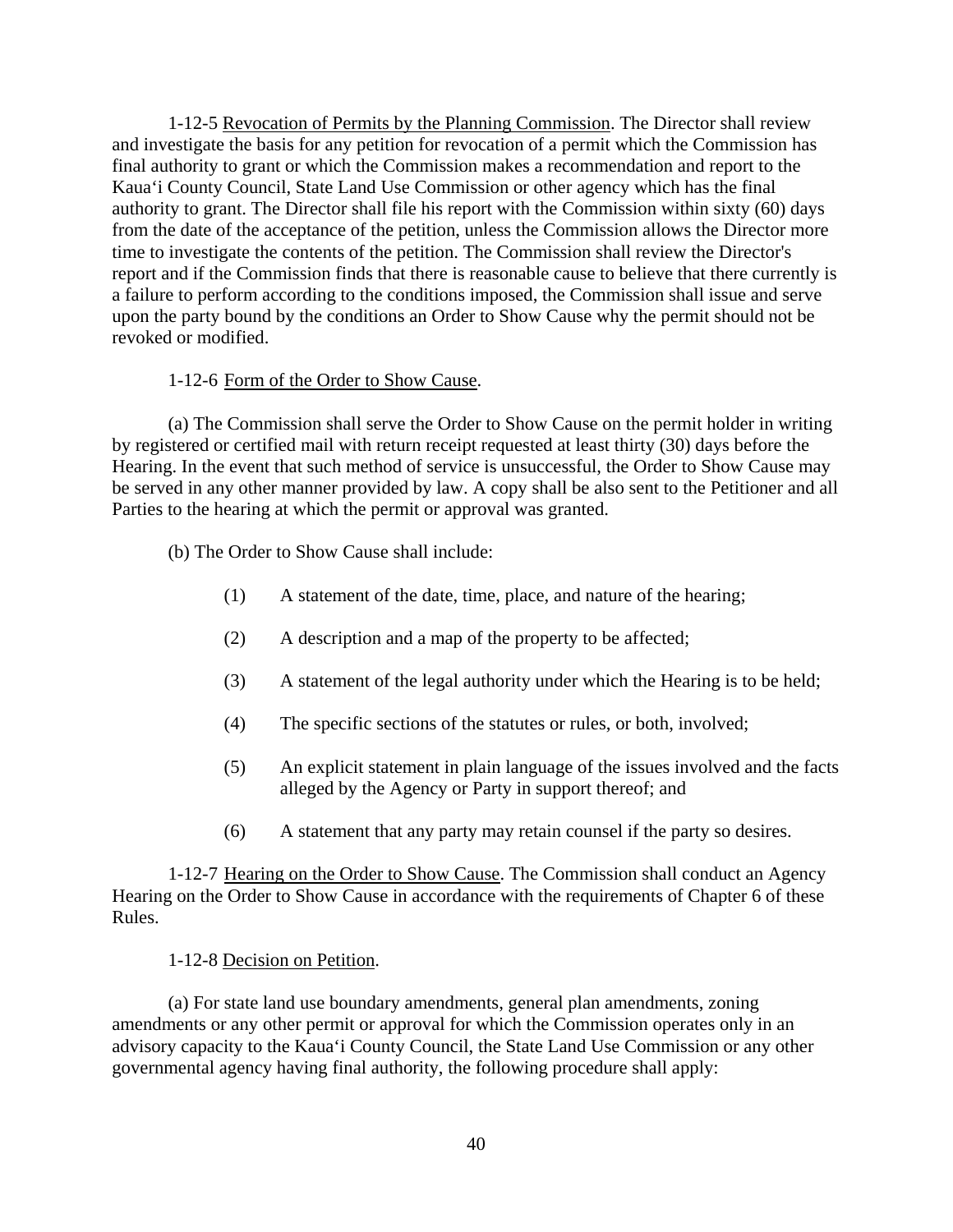(1) After the conclusion of the Hearing on the Order to Show Cause, the Commission shall file a report of its findings and recommendations with the County Council, State Land Use Commission or other governmental agency. The Commission shall serve a copy of the report with the Parties as provided by Chapter 6 of these Rules. Such report shall be filed within sixty (60) days after the close of the Hearing on the Order to Show Cause.

(b) For Class III and IV zoning permits, variances, use permits, subdivision approvals, special management area permits, special permits, state land use boundary amendments, or any other permit or approval for which the Commission has final authority, the procedures as set forth in section 1-6-18 and 1-6-19 shall apply. If the Commission finds that any term or condition of a permit has been violated or not complied with, the Commission may revoke, amend or modify the permit or may allow the permit holder a reasonable opportunity to correct, remedy or rectify the violation.

### 1-12-9 Modification or Deletion of Conditions.

(a) If a permit holder desires to have a modification or deletion of a condition that was imposed by the Commission, the permit holder shall file a motion in accordance with Section 1- 6-16 of these Rules and serve a copy to all parties to the proceeding in which the condition was imposed. The Director shall have the discretion on whether to require a notice of hearing on the modification or deletion of conditions. In cases where the Director does not require a notice of hearing, the Commission, upon hearing the motion for modification or deletion of conditions, may require a notice of hearing.

(b) For good cause shown, the Commission may act to modify or delete any of the conditions imposed.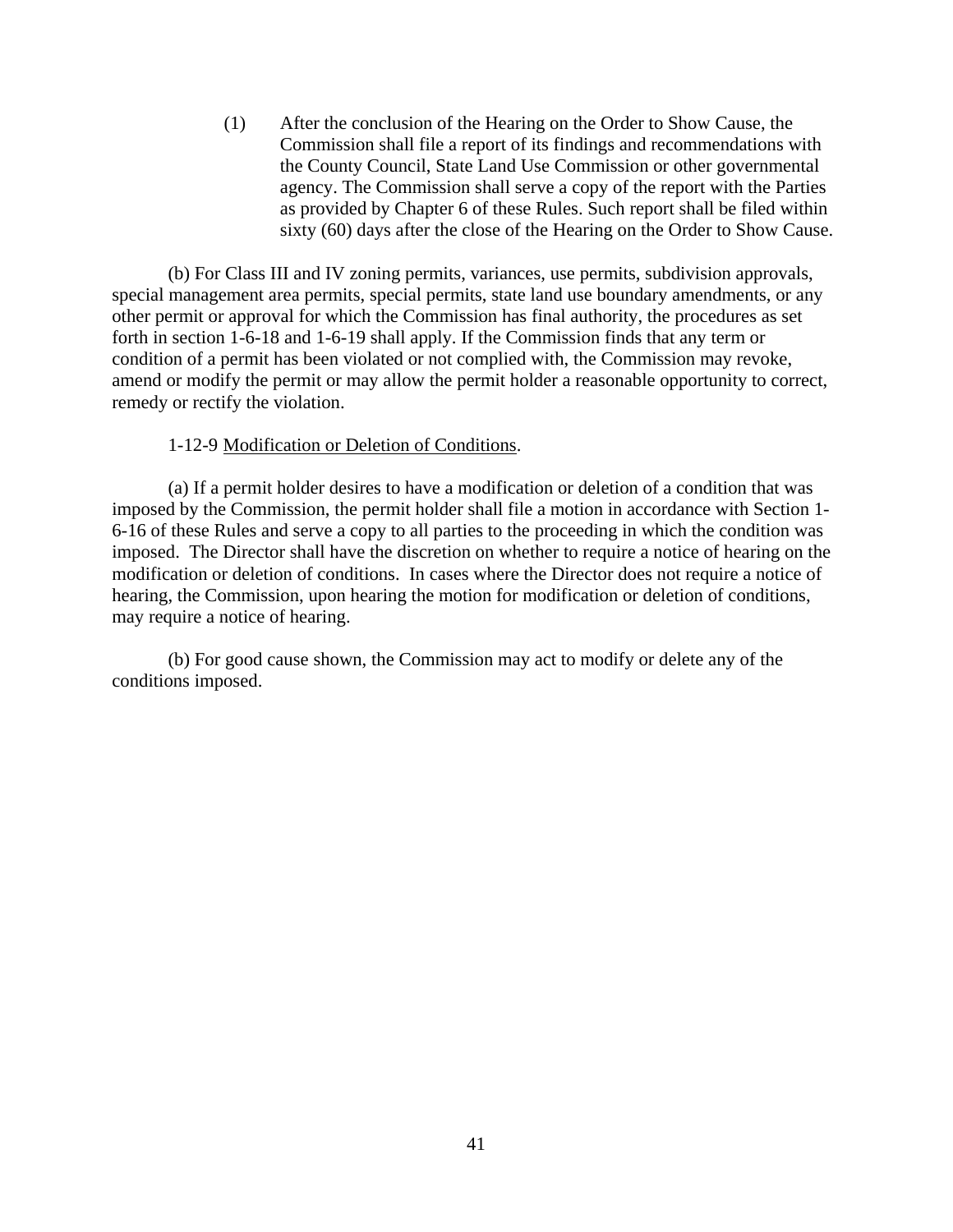### SPECIAL PERMITS

1-13-1 Authority. This rule governs special permit procedures pursuant to authority conferred by Chapter 205-6, HRS, as amended.

1-13-2 Definition. Unless otherwise stated herein, definitions of terms used herein in this chapter shall mean the same as those defined in Section 8-1.5 Kaua'i County Code 1987, as amended, and in Chapter 205, HRS.

1-13-3 Standing to Submit a Petition for a Special Permit. Any applicant who desires to use its land within a State Land Use Agricultural or Rural district other than for an allowable agricultural or rural use as set forth in Chapter 205, HRS, may petition the Commission for permission to use its land in the manner desired.

1-13-4 Petition and Content. A petition for a Special Permit shall be filed with the Department and shall include the following:

- (1) A nonrefundable filing and processing fee of one hundred dollars (\$150).
- (2) Petitions for issuance of a Special Permit shall specify the use desired and state concisely the nature of the applicant's interest in the subject matter and the reasons for seeking the Special Permit and shall include, if applicable and appropriate, any facts, views, arguments, location map, plans drawn to scale, including a site plan of the project area with reference points (property lines, roadways, shoreline, etc.) and all existing and proposed uses and/or structures shown thereon, floor plans and elevations of the proposed structures, and a statement addressing native Hawai'ian customary and traditional rights under Article XII, Section 7 of the Hawai'i State Constitution, and relevant data and copies thereof as required by the Department in order to render a petition complete. A statement shall be submitted which addresses why existing properties that are properly designated or zoned are not suitable for the proposed use. The Department may route the petition to appropriate government agencies for comments and recommendations.
- (3) A statement of the reasons for the granting of the Special Permit citing how the proposed use would promote the effectiveness and objectives of Chapter 205, HRS, and why the proposal is an unusual and reasonable use of the land. In its petition, the applicant shall also address the guidelines set forth in Section 1-13-6 of this chapter.

1-13-5 Agency Hearing.

(a) The Commission shall conduct an Agency Hearing within a period of sixty (60) calendar days from the date of acceptance of a properly filed and completed petition as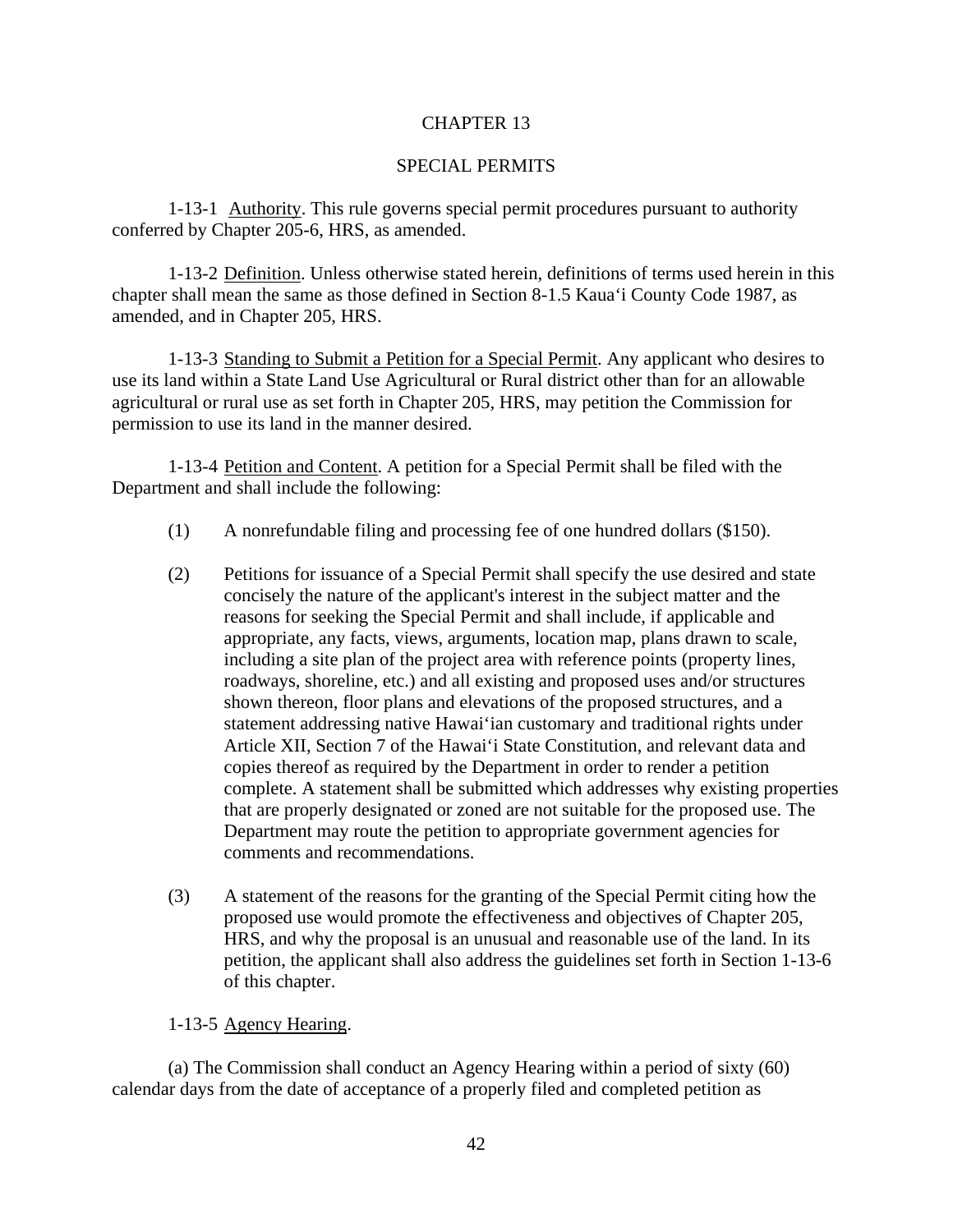determined by the Director, unless the sixty day period is extended by the applicant to the extent permitted by law. The Commission shall give written notice to the applicant and the Land Use Commission and notice shall also be published once within the County of Kaua'i, at least twenty (20) calendar days prior to the date of the Agency Hearing in a publication.

(b) The notice of the Agency Hearing shall state:

- (1) Location of the property involved;
- (2) Land area of proposed use;
- (3) Nature of the proposed use;
- (4) Date, time, and place of the Agency Hearing; and
- (5) That Persons may petition for intervention pursuant to the Planning Commission's Rules of Practice and Procedures, as amended.

(c) In the event a project being considered for a Special Permit also requires other permits or approvals, the Commission may conduct joint hearings.

(d) The applicant, at least twenty (20) days prior to the scheduled date of such hearing, shall either hand deliver written notice to persons listed on the current Real Property Assessment Notice List located at the Real Property Division of the Department of Finance of the County of Kaua'i, or by certified mail, written notice to the addresses shown on such Real Property Assessment Notice List for at least eighty-five per cent (85%) of all tax map key parcels within 300 feet from the nearest point of the tax map key parcel involved in the petition to the nearest point of the affected tax map key parcel. For purposes of this paragraph, notice to one coowner shall be sufficient notice to all other co-owners of the same tax map key parcel. For each condominium project within the affected area, one notice of the hearing shall be sent addressed "To the Residents, Care ofthe Manager", followed by the name and address of the condominium involved. The notice shall include the following information and shall be in a form approved by the Director:

- (1) date;
- $(2)$  time;
- (3) location;
- (4) land area of proposed use;
- (5) purpose;
- (6) description or sketch of the property involved; and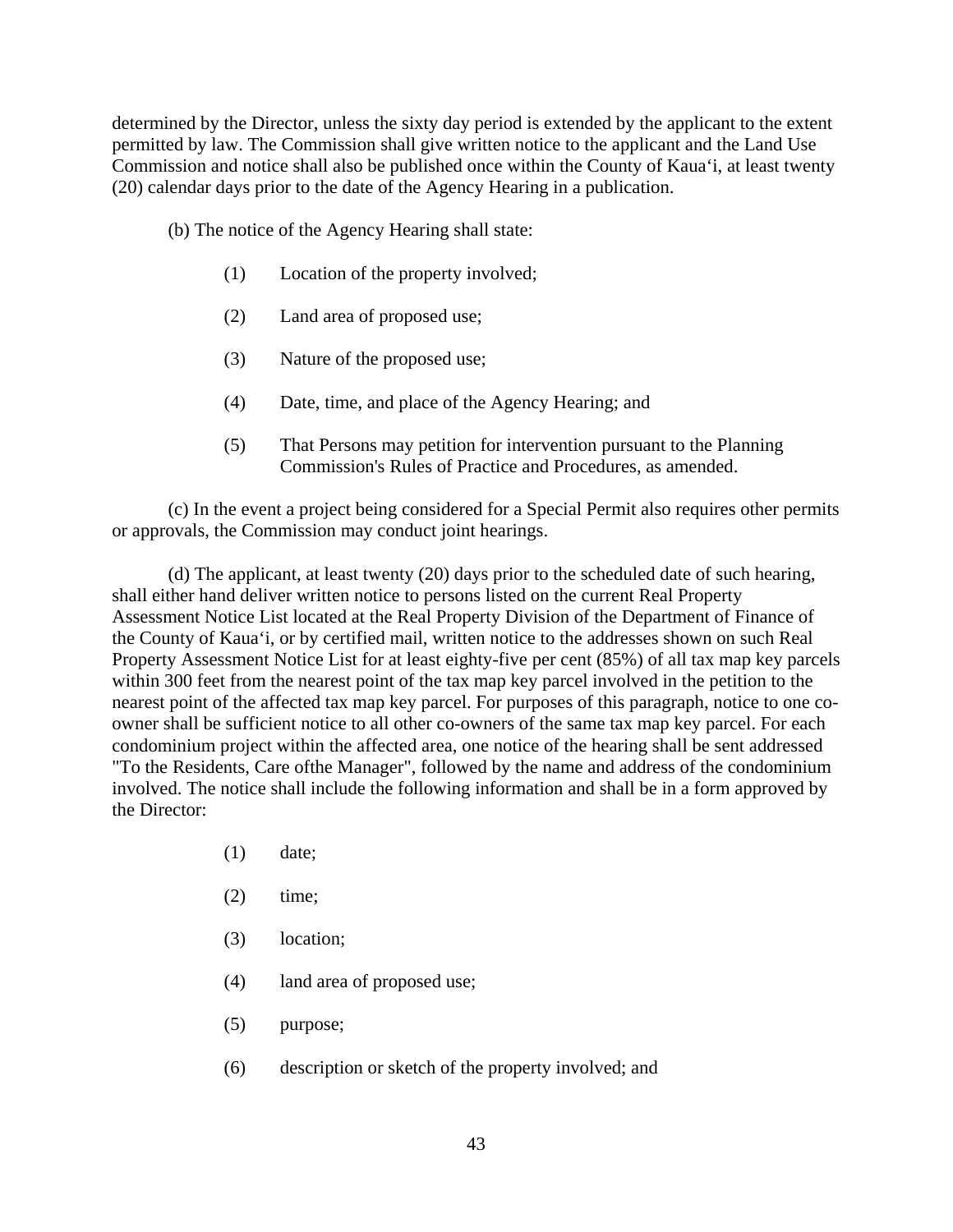(7) that persons may petition for intervention pursuant to the Chapter 4 of these Rules.

(e) At least seven (7) days prior to the Agency Hearing date, the applicant shall file with the Commission an affidavit as to the mailing or delivery of such notice and a list of persons to whom such notices were sent.

(f) Should the applicant fail to comply with the foregoing notification requirements, the Agency Hearing shall be postponed. In this case, the applicant shall pay for the cost of republication and processing which shall be the same amount as set forth in Section 1-13-4 (1) above and shall follow the same notification requirements of this section in the renotification of affected persons. The Planning Commission shall reschedule another Agency Hearing within sixty (60) days of the receipt of the fee. The time between the initially scheduled Agency Hearing date and the date of a rescheduled and properly notified Hearing shall not be counted towards the maximum time period as designated in Section 1-13-7 of these Rules.

13-6. Guidelines for Issuance of Special Permit. The Commission may approve a Special Permit under such protective restrictions as may be deemed necessary if it finds that the proposed use:

(a) Is an unusual and reasonable use of land situated within the Agricultural or Rural District, whichever the case may be. The Commission shall consider the following guidelines in determining unusual and reasonable use:

- (1) Such use shall not be contrary to the objectives sought to be accomplished by Chapters 205 and 205A, HRS, and the rules of the Land Use Commission;
- (2) The desired use would not adversely affect surrounding property;
- (3) The use would not unreasonably burden public agencies to provide roads and streets, sewers, water, drainage, school improvements, and police and fire protection;
- (4) Unusual conditions, trends, and needs have arisen since the district boundaries and rules were established; and
- (5) The land upon which the proposed use is sought is unsuited for the uses permitted within the district; and
- (b) Would promote the effectiveness and objectives of Chapter 205, HRS, as amended.
- 1-13-7 Maximum Time Period.
- (a) The Commission shall take a vote on a petition for Special Permit within sixty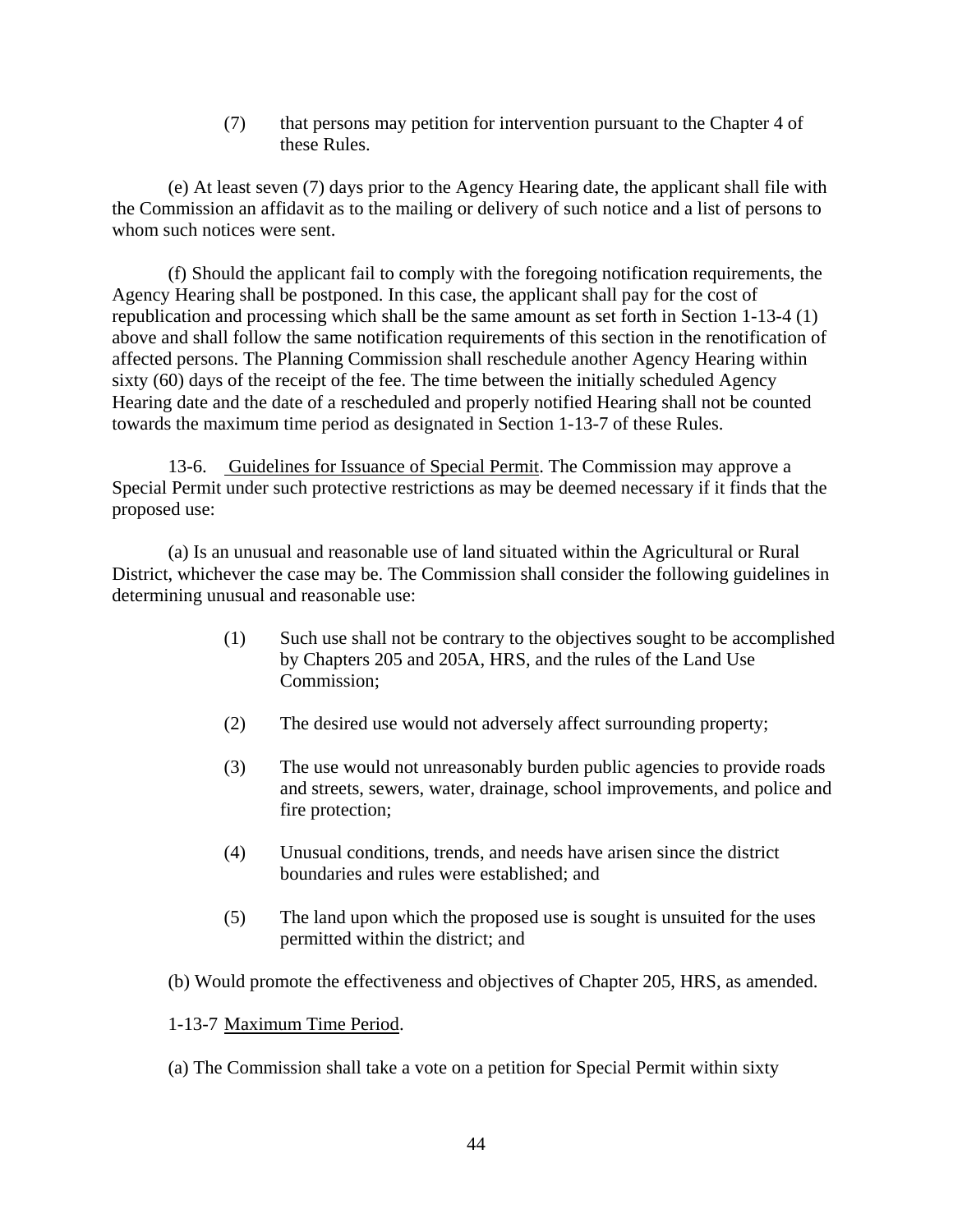(60) days after the close of the Agency Hearing but no later than two hundred and ten (210) days after the acceptance of the application, or within a longer period as may be agreed by the applicant. If a quorum or a majority vote on a petition is not obtained by the expiration of the applicable time period above, the Commission shall have a maximum time period of an additional forty-five (45) days to vote on the petition. Within this time period, the Planning Commission shall:

- (1) For a Special Permit involving fifteen (15) acres or less of land area, approve or approve with modification the petition by stating the reasons and attaching appropriate conditions; or
- (2) For a Special Permit involving more than fifteen (15) acres of land area, recommend to the State Land Use Commission approval or approval with modification of the petition and state the reasons for the said recommendation and attach appropriate conditions; or
- (3) Deny the petition and state the reasons.

(b) In cases where Contested Case/intervention Proceedings pursuant to these Rules are instituted, the timelines established for such proceedings shall apply and the maximum period of time for action by the Commission shall be within sixty (60) days after the presentation of final oral arguments or within a longer period as may be agreed by the Parties. If a quorum or a majority vote on a petition is not obtained by the expiration of the applicable time period above, the Commission shall have a maximum time period of an additional forty-five (45) days to vote on the petition.

(c) The Commission shall establish, among other conditions, a reasonable time limit suited to establishing the particular use, and if appropriate, a time limit for the duration of the particular use, which shall be a condition of the Special Permit. If the permitted use is not substantially established to the satisfaction of the Planning Commission within the specified time, it may revoke the permit pursuant to Chapter 12 of these Rules.

13-8. Action.

(a) Pursuant to Section 205-6, HRS, a decision in favor of the applicant shall require a majority vote ofthe total membership of the Commission. For purposes of Section 91-5, HRS, a vote by the Commission on a petition for Special Permit within the maximum time period specified in Section 1-13-7 of these Rules, shall be construed as the Commission having acted upon the petition.

> (1) If the Commission votes on an application and the application fails to obtain a majority vote of the total membership of the Commission, the matter may be continued to any subsequent regular meeting that is scheduled within the maximum time frame set forth in Section 1-13-7 of these Rules. If the application fails to obtain a majority vote of the total membership of the Commission by the expiration of the maximum time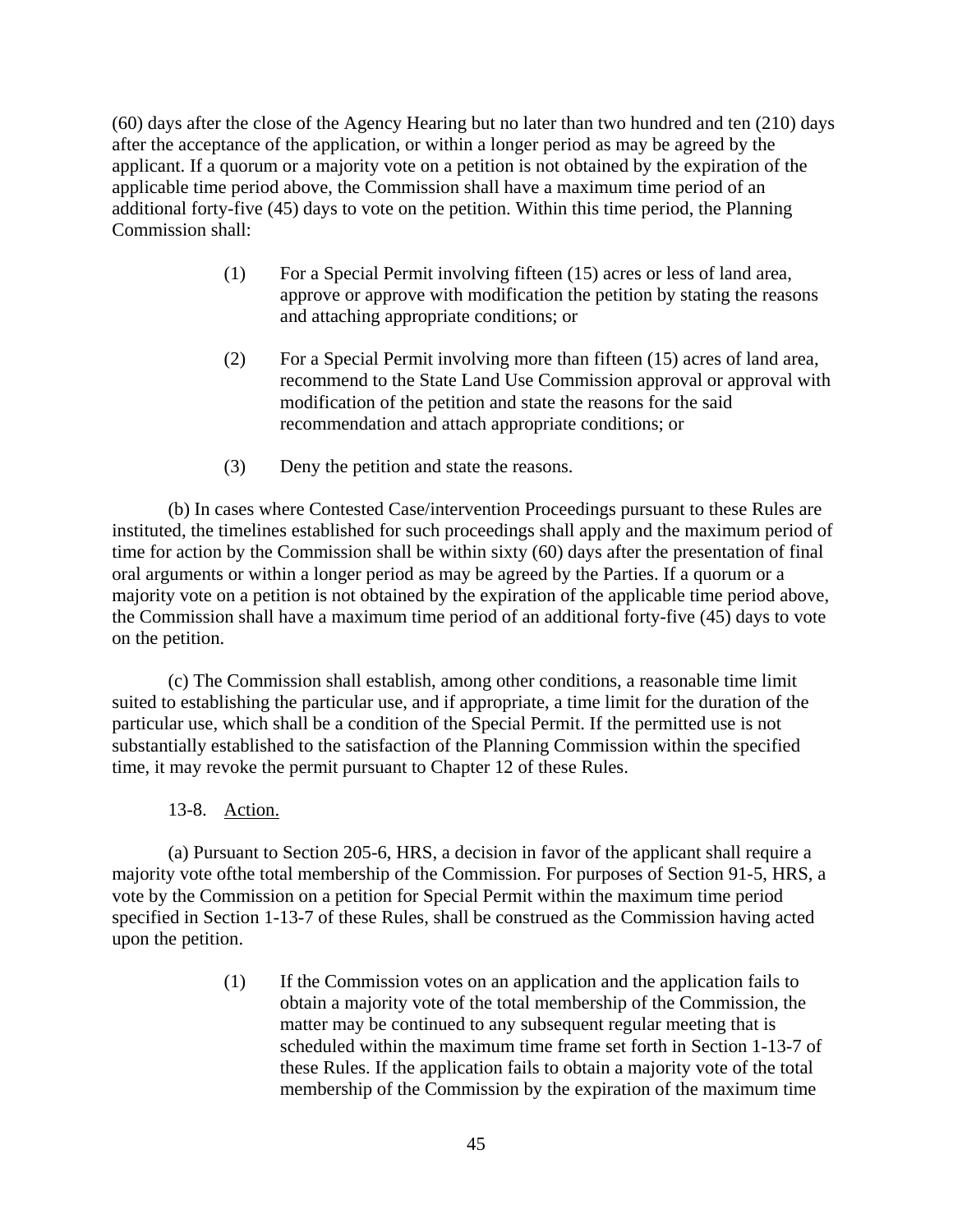frame, a subsequent vote adopting findings of fact, conclusions of law, and decision and order denying the petition shall be filed by the Commission.

(2) For purposes of Section 91-13.5, HRS, if the Commission fails to act upon the petition by failing to vote on the petition within the time period which is set forth in Section 1-13-7 of these Rules, the petition shall be deemed approved after an additional thirty (30) days subject to such protective restrictions and conditions as may be deemed necessary and as permitted under HRS 205-6( c). These conditions may be established by the Commission within the thirty (30) days. The Commission shall adopt findings of fact, conclusions of law, and decision and order reflecting approval and conditions of the petition.

(b) For petitions involving more than fifteen (15) acres which have been approved or approved with modification, the Commission shall forward a copy of the decision together with the complete record, including maps, charts, and other exhibits as evidence of the proceeding before the Commission to the Land Use Commission within sixty days (60) after the decision is rendered.

(c) The Commission shall not consider any petition for Special Permit covering substantially the same request for substantially the same land as had previously been denied by the Commission within six (6) months of the date of the order denying the petition. Provided, however, in cases where an order denying the petition pursuant to Section 1-13-8(a)(1) above is filed by the Commission, the petitioner may resubmit their petition at any time.

(d) Any Party may seek judicial review of the Commission's final decision in the manner set forth in Section 91-14, HRS, as amended.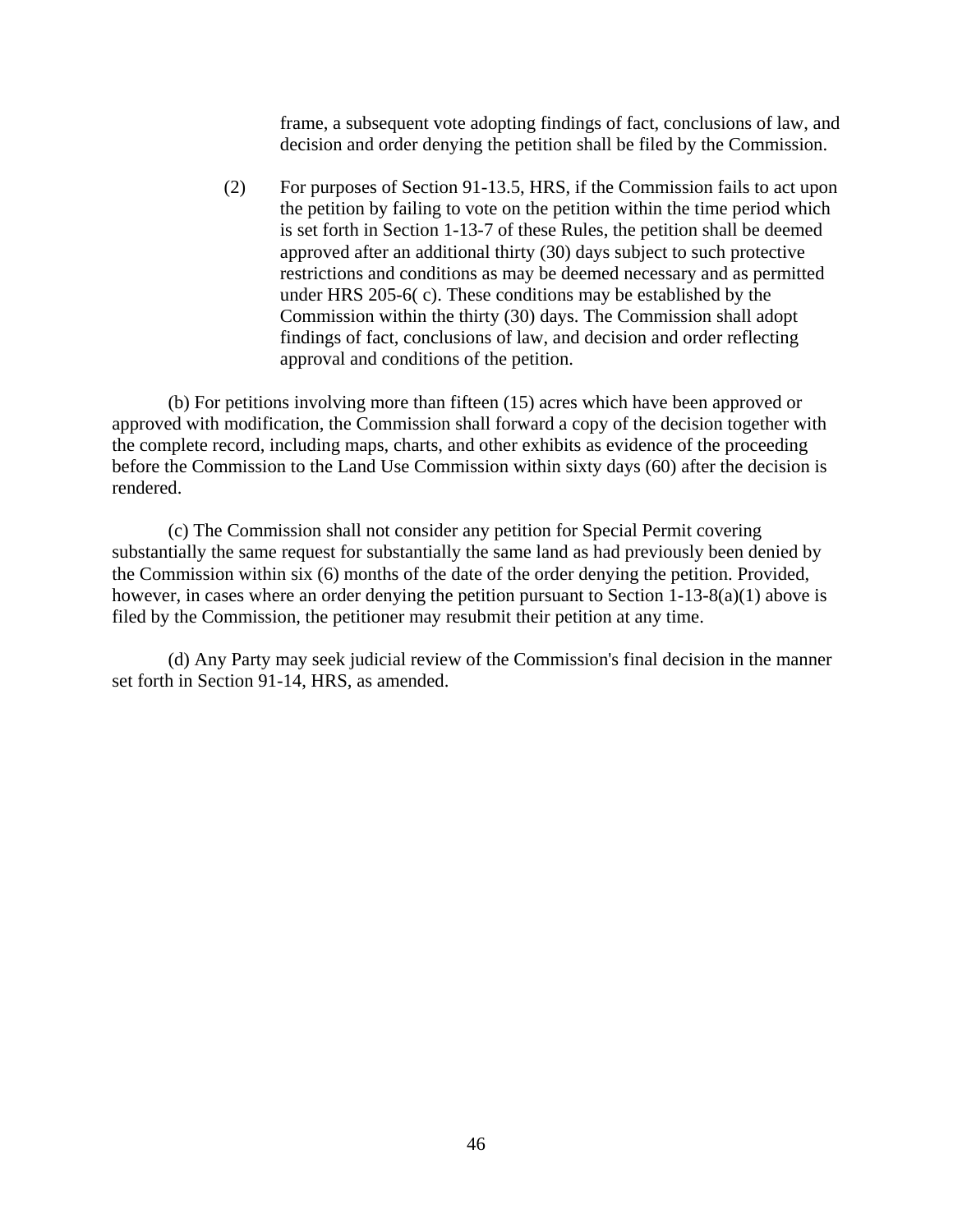### MISCELLANEOUS PROVISIONS

1-14-1 Repeal. These Rules shall repeal the previously enacted Rules of the Practice and Procedure of the County of Kaua'i Planning Commission, as amended.

1-14-2 Severability. If any portion of the foregoing rules or the applicability thereof to any person, property or circumstance is held invalid for any reason, such invalidity shall not affect other provisions or applications which can be given effect without the invalid provision or application, and to this and these Rules are declared to be severable.

1-14-3 Effective Date. The aforementioned rules shall become effective ten (10) days after filing with the Office of the County Clerk.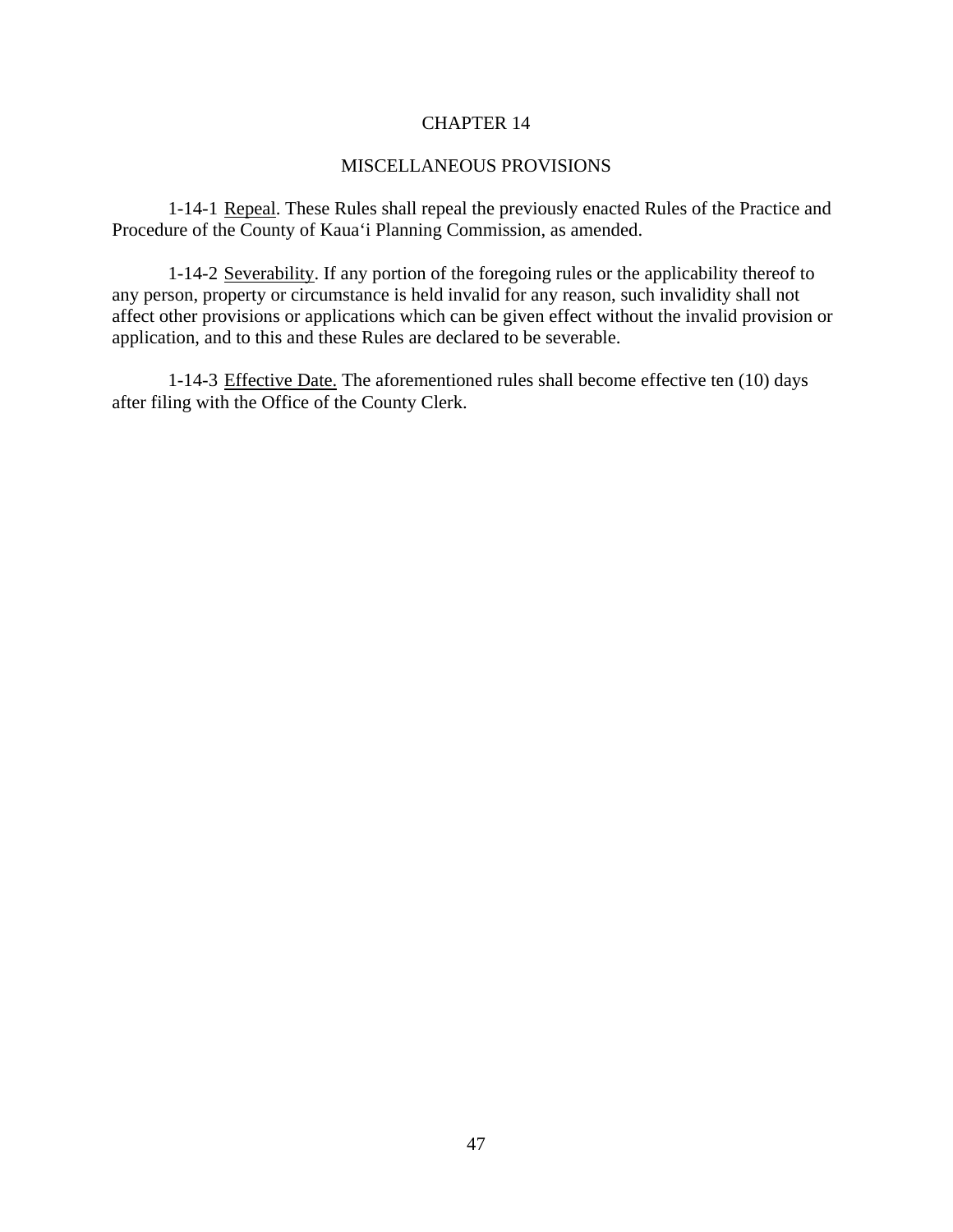# CHAPTER  $15<sup>1</sup>$

# POLICIES AND PROCEDURES FOR RULES ON THE SELECTION, EVALUATION, AND DISMISSAL OF THE PLANNING DIRECTOR

- 1-15-1 Authority for Rule-making: Pursuant to Article XIV Section 14.03.E of the Kauai County Charter ("Charter"), the Planning Commission of the County of Kaua'i ("Commission") adopts the following administrative rules pertaining to the selection, evaluation, and dismissal of the Planning Director.
- 1-15-2 Authority to Appoint Planning Director: Pursuant to Article XIV Section 14.04 of the Charter, the Planning Director shall be appointed by the Planning Commission. Prior to the appointment of a Planning Director the Commission shall obtain certification from the Department of Personnel Services that each applicant meets the minimum qualifications set forth in Article XIV Section 14.04 of the Charter. The Commission shall develop and periodically review the position description for the Planning Director position. The Commission shall transmit a copy of the position description to the Department of Personnel Services.
- 1-15-3 Authority for the Planning Director to Appoint a Deputy: The Planning Director may appoint a Deputy Planning Director to assist with his or her duties as provided in Article XIV Section 14.05 of the Charter. The Planning Director shall develop and periodically review the position description for the Deputy Planning Director position. The Planning Director shall transmit a copy of the position description to the Department of Personnel Services.

# 1-15-4 Selection of the Planning Director:

1

The Planning Director shall be selected in the following order:

- 1. First, by nomination of candidates to the Commission by any of the Planning Commissioners;
- 2. Second, if no candidates are nominated by any Planning Commissioner or the Commission fails to take action on any of the nominated candidates, the Commission may:
	- a. Form a select committee to compile a list of candidates for recommendation to the Commission; or
	- b. Contract with a consultant, specializing in the recruitment of employees, to compile a list of candidates for recommendation to the Commission; or
	- c. Agree, by majority of the Commission, to develop its own process to select the Planning Director.

<sup>&</sup>lt;sup>1</sup> This chapter was approved as "Chapter 14" by the Planning Commission. The Office of the County Attorney has deemed the dual approval of two chapters with the same number as an inadvertent non-substantive error and by practice can refer to this chapter as "Chapter 15."